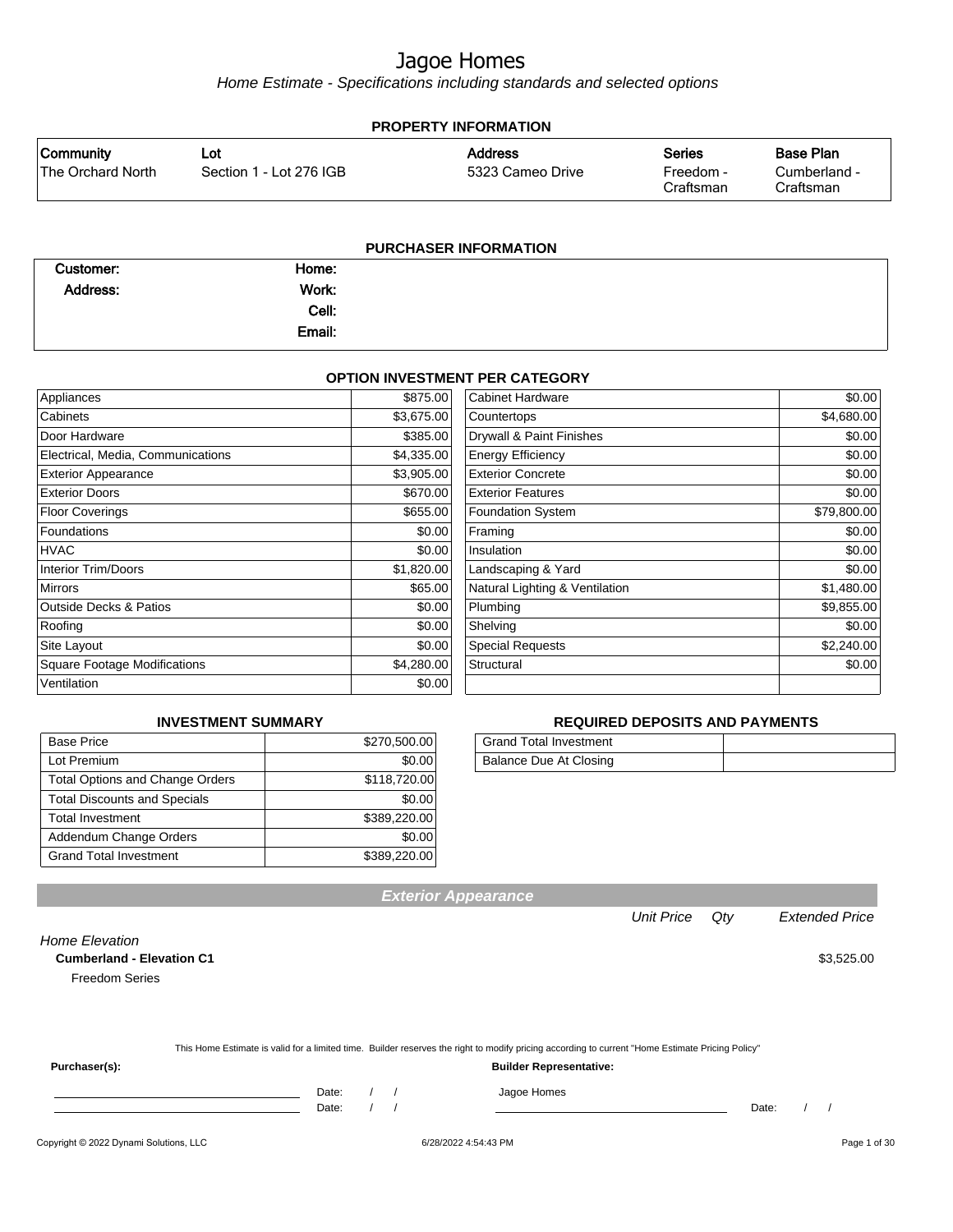|                                                                                          |                                                                                                                                                                                                                                                                      | <b>PROPERTY INFORMATION</b>                                                   |                   |     |                                               |
|------------------------------------------------------------------------------------------|----------------------------------------------------------------------------------------------------------------------------------------------------------------------------------------------------------------------------------------------------------------------|-------------------------------------------------------------------------------|-------------------|-----|-----------------------------------------------|
| Community<br>The Orchard North                                                           | Lot<br>Section 1 - Lot 276 IGB                                                                                                                                                                                                                                       | <b>Address</b><br><b>Series</b><br>5323 Cameo Drive<br>Freedom -<br>Craftsman |                   |     | <b>Base Plan</b><br>Cumberland -<br>Craftsman |
|                                                                                          |                                                                                                                                                                                                                                                                      | <b>Exterior Appearance</b>                                                    |                   |     |                                               |
|                                                                                          |                                                                                                                                                                                                                                                                      |                                                                               | <b>Unit Price</b> | Qty | <b>Extended Price</b>                         |
| <b>Home Exterior Brick</b><br><b>Brick Veneer Front - Per Plan</b><br><b>Brick Color</b> | Includes brick front of home. See plan for details. Does not include drop brick ledge.                                                                                                                                                                               |                                                                               |                   |     | Included in Price                             |
|                                                                                          | Selected Brick Color: Brownstone                                                                                                                                                                                                                                     |                                                                               |                   |     | Included in Price                             |
| <b>Address Stone</b><br><b>Address Stone</b>                                             | Includes one 8"x16" address stone for front of the house. Street Number ONLY will be on the<br>stone. Location of address stone will be predetermined by builder.                                                                                                    |                                                                               |                   |     | \$380.00                                      |
|                                                                                          |                                                                                                                                                                                                                                                                      | <b>Foundation System</b>                                                      |                   |     |                                               |
|                                                                                          |                                                                                                                                                                                                                                                                      |                                                                               | <b>Unit Price</b> | Qty | <b>Extended Price</b>                         |
| <b>Foundation System</b><br><b>In-Ground Basement</b>                                    |                                                                                                                                                                                                                                                                      |                                                                               |                   |     | \$79,800.00                                   |
|                                                                                          |                                                                                                                                                                                                                                                                      | <b>Energy Efficiency</b>                                                      |                   |     |                                               |
| <b>HERS Rating</b>                                                                       |                                                                                                                                                                                                                                                                      |                                                                               | <b>Unit Price</b> | Qty | <b>Extended Price</b>                         |
| HERS Rated Home (Less than 85 Score)                                                     | Note - Jagoe Homes receives all applicable rebates for energy efficiency, utilities,<br>manufacturers, etc. Rebates have been reflected as a discount in Base Price of Home                                                                                          |                                                                               |                   |     | Included in Price                             |
|                                                                                          |                                                                                                                                                                                                                                                                      | <b>Square Footage Modifications</b>                                           |                   |     |                                               |
| <b>Square Footage Modifications</b>                                                      |                                                                                                                                                                                                                                                                      |                                                                               | <b>Unit Price</b> | Qty | <b>Extended Price</b>                         |
|                                                                                          | <b>Convert Two-Story Foyer to 4th Bedroom</b>                                                                                                                                                                                                                        |                                                                               |                   |     | \$4,280.00                                    |
|                                                                                          |                                                                                                                                                                                                                                                                      | <b>Structural</b>                                                             |                   |     |                                               |
|                                                                                          |                                                                                                                                                                                                                                                                      |                                                                               | <b>Unit Price</b> | Qty | <b>Extended Price</b>                         |
| Concrete Slab<br>Barrier, Termite Warranty 1 year                                        | Concrete Slab 4" thick (avg), 3500 psi, Slab fill 6" minimum, 6 mil polyethylene Vapor                                                                                                                                                                               |                                                                               |                   |     | Included in Price                             |
| <b>Basement Walls</b><br><b>Poured Basement Walls</b>                                    |                                                                                                                                                                                                                                                                      |                                                                               |                   |     | Included in Price                             |
| <b>Foundation Drain</b><br>Foundation Drain - 4" Perforated Pipe                         |                                                                                                                                                                                                                                                                      |                                                                               |                   |     | \$0.00                                        |
| Purchaser(s):                                                                            | This Home Estimate is valid for a limited time. Builder reserves the right to modify pricing according to current "Home Estimate Pricing Policy"<br>Date:<br>$\sqrt{2}$<br>$\prime$<br>the control of the control of the control of<br>$\prime$<br>Date:<br>$\prime$ | <b>Builder Representative:</b><br>Jagoe Homes                                 |                   |     | Date:<br>$\prime$<br>$\overline{\phantom{a}}$ |
| Copyright © 2022 Dynami Solutions, LLC                                                   |                                                                                                                                                                                                                                                                      | 6/28/2022 4:54:43 PM                                                          |                   |     | Page 2 of 30                                  |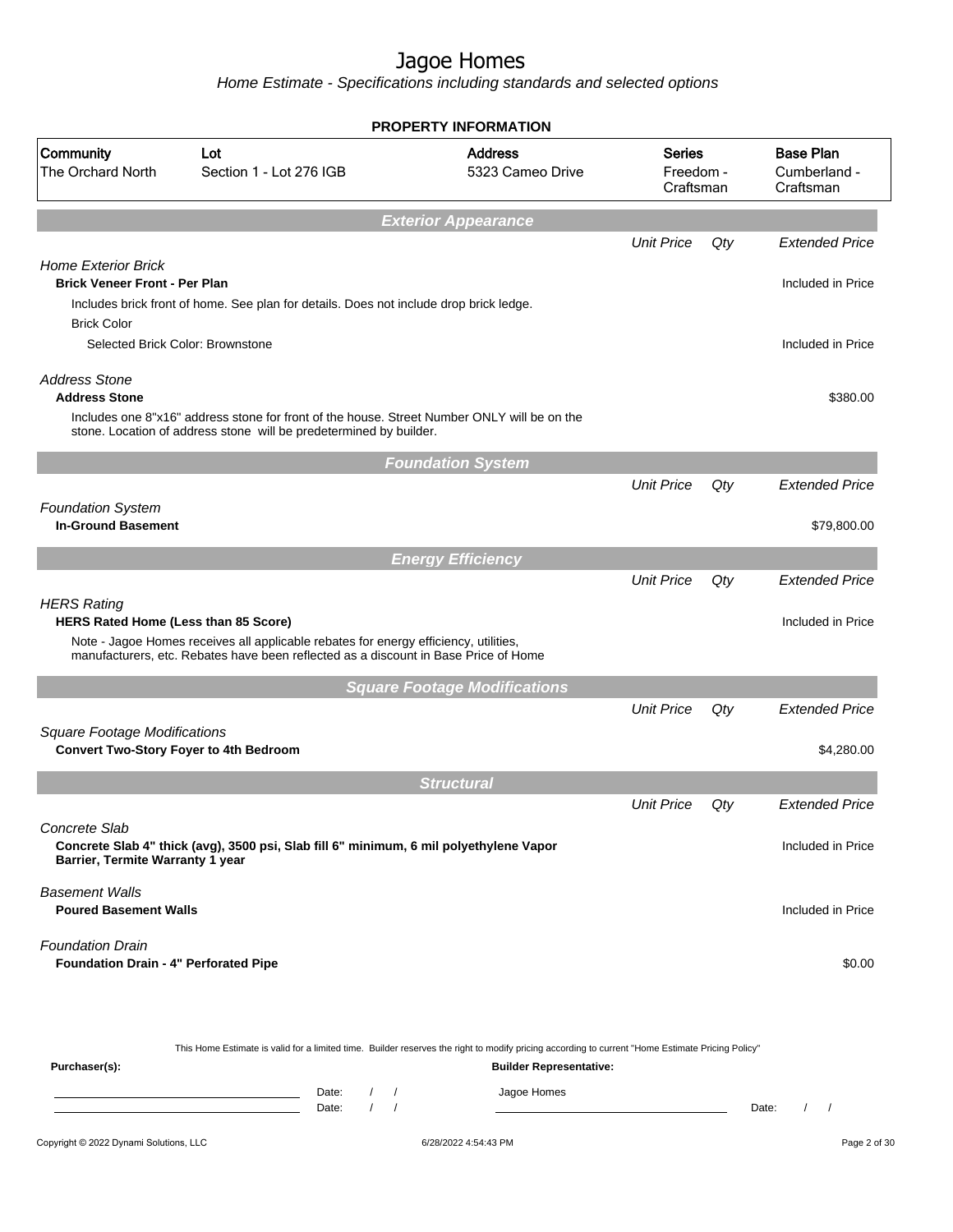|                                                          |                                                                                                                                                                          | <b>PROPERTY INFORMATION</b>               |                                         |     |                                               |
|----------------------------------------------------------|--------------------------------------------------------------------------------------------------------------------------------------------------------------------------|-------------------------------------------|-----------------------------------------|-----|-----------------------------------------------|
| Community<br>The Orchard North                           | Lot<br>Section 1 - Lot 276 IGB                                                                                                                                           | <b>Address</b><br>5323 Cameo Drive        | <b>Series</b><br>Freedom -<br>Craftsman |     | <b>Base Plan</b><br>Cumberland -<br>Craftsman |
|                                                          |                                                                                                                                                                          | <b>Outside Decks &amp; Patios</b>         |                                         |     |                                               |
|                                                          |                                                                                                                                                                          |                                           | <b>Unit Price</b>                       | Qty | <b>Extended Price</b>                         |
| <b>Outside Retreat Wood Deck</b>                         | 10' Wide x 10' Deep Pressure Treated Deck for In Ground Basement                                                                                                         |                                           |                                         |     | Included in Price                             |
|                                                          |                                                                                                                                                                          | <b>Exterior Doors</b>                     |                                         |     |                                               |
|                                                          |                                                                                                                                                                          |                                           | <b>Unit Price</b>                       | Qty | <b>Extended Price</b>                         |
| Front Entry Door                                         | HD Smooth Steel 3/0 Painted Craftsman MHD-217-010-2 w/ 22x17 Clear Glass Insert<br>Consult with Design Coordinator for Glass Pattern, Door Handle, and Paint Selections. |                                           |                                         |     | Included in Price                             |
| 16' Craftsman Garage Overhead Door                       | Carriage House Stamped 16x7 Garage Door<br>CHI 5250   Stamped Carriage House Steel   Includes Decorative Hardware                                                        |                                           |                                         |     | Included in Price                             |
| Color<br>Selected Color: White                           |                                                                                                                                                                          |                                           |                                         |     | Included in Price                             |
| Dining Area Patio Door                                   | Vinyl 6/0 Sliding Door w/ NO Grilles, Screen, and 1/0 Transom<br>Vinyl 6/0 Sliding Door w/ NO Grilles, Screen, and 1/0 Transom                                           |                                           |                                         |     | \$670.00                                      |
| Color<br>Selected Color: White                           |                                                                                                                                                                          |                                           |                                         |     | Included in Price                             |
| Garage-to-Home Door                                      | HD Steel Smooth 2 Panel Square 2/8 x 6/8 Door                                                                                                                            |                                           |                                         |     | \$0.00                                        |
| Smooth Finish<br><b>Primed for Paint</b>                 | Interior Door Paint Selection unless otherwise Specified                                                                                                                 |                                           |                                         |     |                                               |
| Garage Door Opener                                       | <b>Garage Door Opener(s) with 2 Transmitters</b>                                                                                                                         |                                           |                                         |     | Included in Price                             |
|                                                          |                                                                                                                                                                          | <b>Natural Lighting &amp; Ventilation</b> |                                         |     |                                               |
|                                                          |                                                                                                                                                                          |                                           | <b>Unit Price</b>                       | Qty | <b>Extended Price</b>                         |
| <b>Entire Home Windows</b>                               | Vinyl Low E Single Hung Window w/ GBG & Half Screen<br>Vinyl Low E Single Hung Window w/ GBG & Half Screen. Glass is Clear unless otherwise                              |                                           |                                         |     | Included in Price                             |
| confirm with New Home Consultant.<br><b>Window Color</b> | noted. Grilles are between the glass. Grille patterns will differ based on Home Series. Please                                                                           |                                           |                                         |     |                                               |
|                                                          | Selected Window Color: White Exterior/White Interior                                                                                                                     |                                           |                                         |     | Included in Price                             |
|                                                          | This Home Estimate is valid for a limited time. Builder reserves the right to modify pricing according to current "Home Estimate Pricing Policy"                         |                                           |                                         |     |                                               |
| Purchaser(s):                                            |                                                                                                                                                                          | <b>Builder Representative:</b>            |                                         |     |                                               |
|                                                          | Date:<br>$\sqrt{2}$<br>$\sqrt{ }$                                                                                                                                        | Jagoe Homes                               |                                         |     |                                               |
|                                                          | $\prime$<br>$\sqrt{ }$<br>Date:                                                                                                                                          |                                           |                                         |     | Date:<br>$\left  \right $                     |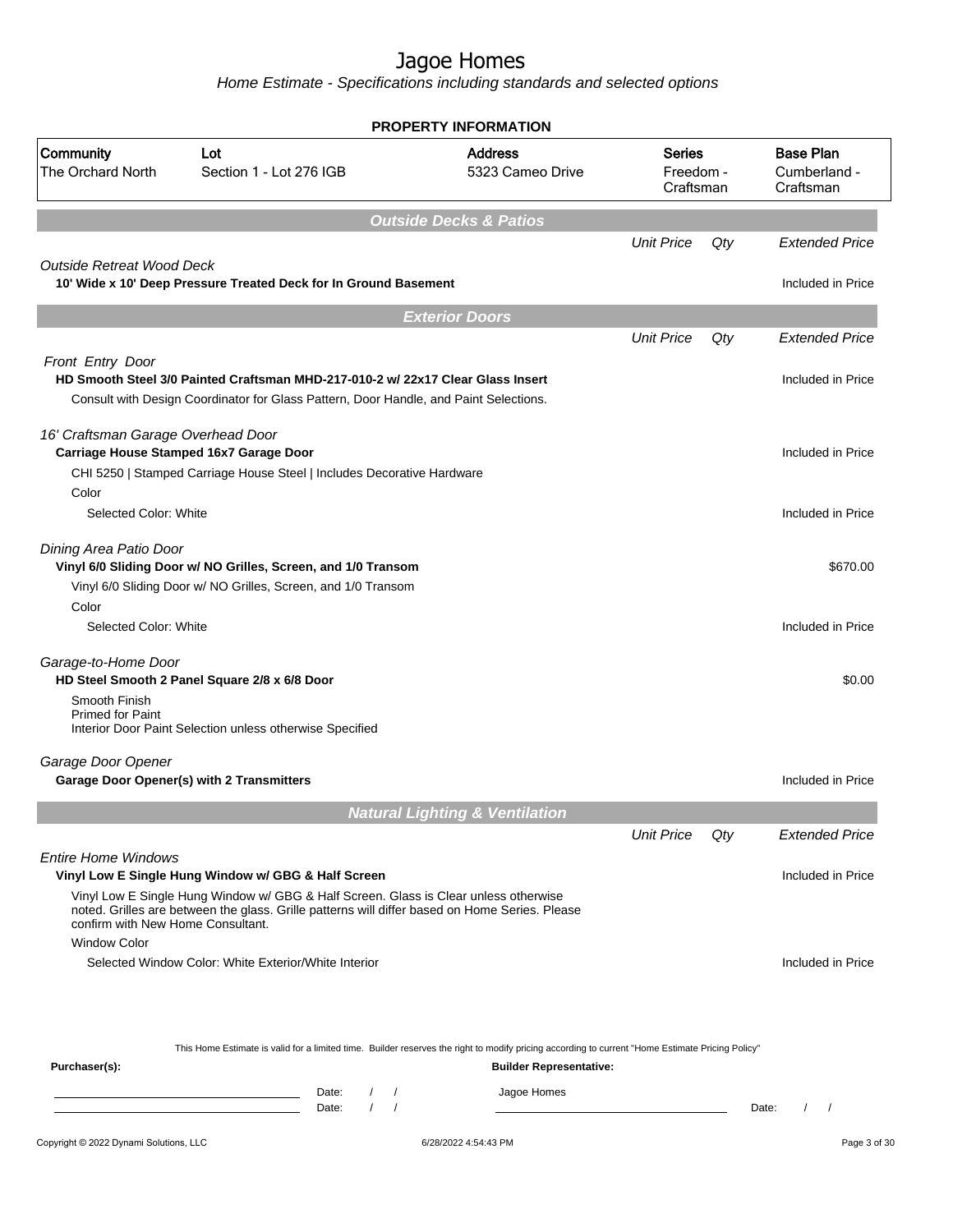Home Estimate - Specifications including standards and selected options

|                                                                |                                                                                                                                                                                   | <b>PROPERTY INFORMATION</b>               |                                  |     |                                               |
|----------------------------------------------------------------|-----------------------------------------------------------------------------------------------------------------------------------------------------------------------------------|-------------------------------------------|----------------------------------|-----|-----------------------------------------------|
| Community<br><b>The Orchard North</b>                          | Lot<br>Section 1 - Lot 276 IGB                                                                                                                                                    | <b>Address</b><br>5323 Cameo Drive        | Series<br>Freedom -<br>Craftsman |     | <b>Base Plan</b><br>Cumberland -<br>Craftsman |
|                                                                |                                                                                                                                                                                   | <b>Natural Lighting &amp; Ventilation</b> |                                  |     |                                               |
|                                                                |                                                                                                                                                                                   |                                           | <b>Unit Price</b>                | Qty | <b>Extended Price</b>                         |
| <b>Entire Home Additional Windows</b><br><b>Screen</b>         | Additional 4034 (approx 44" W x 73" H) Vinyl Low E Single Hung Window w/ GBG & Half                                                                                               |                                           |                                  |     | \$510.00                                      |
|                                                                | Vinyl Low E Single Hung Window w/ GBG & Half Screen. Grilles are between the glass. Grille<br>patterns will differ based on Home Series. Please confirm with New Home Consultant. |                                           |                                  |     |                                               |
| (Bonus Room 3)                                                 | Technical Specification: This option is not available for the finished room over garage                                                                                           |                                           |                                  |     |                                               |
| <b>Window Color</b>                                            |                                                                                                                                                                                   |                                           |                                  |     |                                               |
| Selected Window Color: White                                   |                                                                                                                                                                                   |                                           |                                  |     | Included in Price                             |
| <b>Entire Home Extended Jambs and Casing</b>                   |                                                                                                                                                                                   |                                           |                                  |     |                                               |
|                                                                | Extended Jambs and Casing (No Window Stool) Package for Windows                                                                                                                   |                                           |                                  |     | Included in Price                             |
|                                                                | Includes extended jambs and casing on all additional windows                                                                                                                      |                                           |                                  |     |                                               |
| Basement - Extended Jambs and Casing                           | Extended Jambs and Casing (No Window Stool) Package for Windows - NOT INCLUDED                                                                                                    |                                           |                                  |     | Included in Price                             |
|                                                                | <b>Extended Jambs and Casing for Additional Windows</b><br>Extended Jambs and Casing (No Window Stool) Package for Windows                                                        |                                           |                                  |     | Included in Price                             |
|                                                                | Includes extended jambs and casing on all additional windows                                                                                                                      |                                           |                                  |     |                                               |
| Entire Home Fixed Window/Transom                               |                                                                                                                                                                                   |                                           |                                  |     |                                               |
|                                                                | Vinyl Fixed Glass Transom 4 Lite ST2020 (Approx 24"W x 23"H) (N/A for SHOWER)                                                                                                     |                                           | \$190.00                         | 4   | \$760.00                                      |
| See New Home Consultant for details.<br>N/A for use in SHOWER. | Vinyl Fixed Glass 4 Lite Approx 24"W x 23"H Window. Placement predetermined per plan.                                                                                             |                                           |                                  |     |                                               |
|                                                                | Technical Specification: ST2020 (23-3/8" x 22-5/8")                                                                                                                               |                                           |                                  |     |                                               |
| Glass Pattern                                                  |                                                                                                                                                                                   |                                           |                                  |     |                                               |
| Selected Glass Pattern: Clear                                  |                                                                                                                                                                                   |                                           |                                  |     | Included in Price                             |
| <b>Comments: 3- Foyer</b><br>1 - Laundry                       |                                                                                                                                                                                   |                                           |                                  |     |                                               |
| Owner's Bath Window                                            |                                                                                                                                                                                   |                                           |                                  |     |                                               |
| Window                                                         | Owner's Bath - Vinyl Fixed Glass Transom ST2020 4 Lite Grille(Approx 24"W x 23"H)                                                                                                 |                                           |                                  |     | \$210.00                                      |
| See New Home Consultant for details.                           | Vinyl Fixed Glass 4 Lite Approx 24"W x 23"H Window. Placement predetermined per plan.                                                                                             |                                           |                                  |     |                                               |
|                                                                | Technical Specification: V57ST2020 (23-3/8" x 22-5/8")                                                                                                                            |                                           |                                  |     |                                               |
| <b>Glass Pattern</b>                                           |                                                                                                                                                                                   |                                           |                                  |     |                                               |
| Selected Glass Pattern: Clear                                  |                                                                                                                                                                                   |                                           |                                  |     | Included in Price                             |

This Home Estimate is valid for a limited time. Builder reserves the right to modify pricing according to current "Home Estimate Pricing Policy" **Purchaser(s): Builder Representative:** Date: / / Jagoe Homes<br>Date: / / Jagoe Homes Date: / / **Date: / / 2006** Date: / / / Date: / / /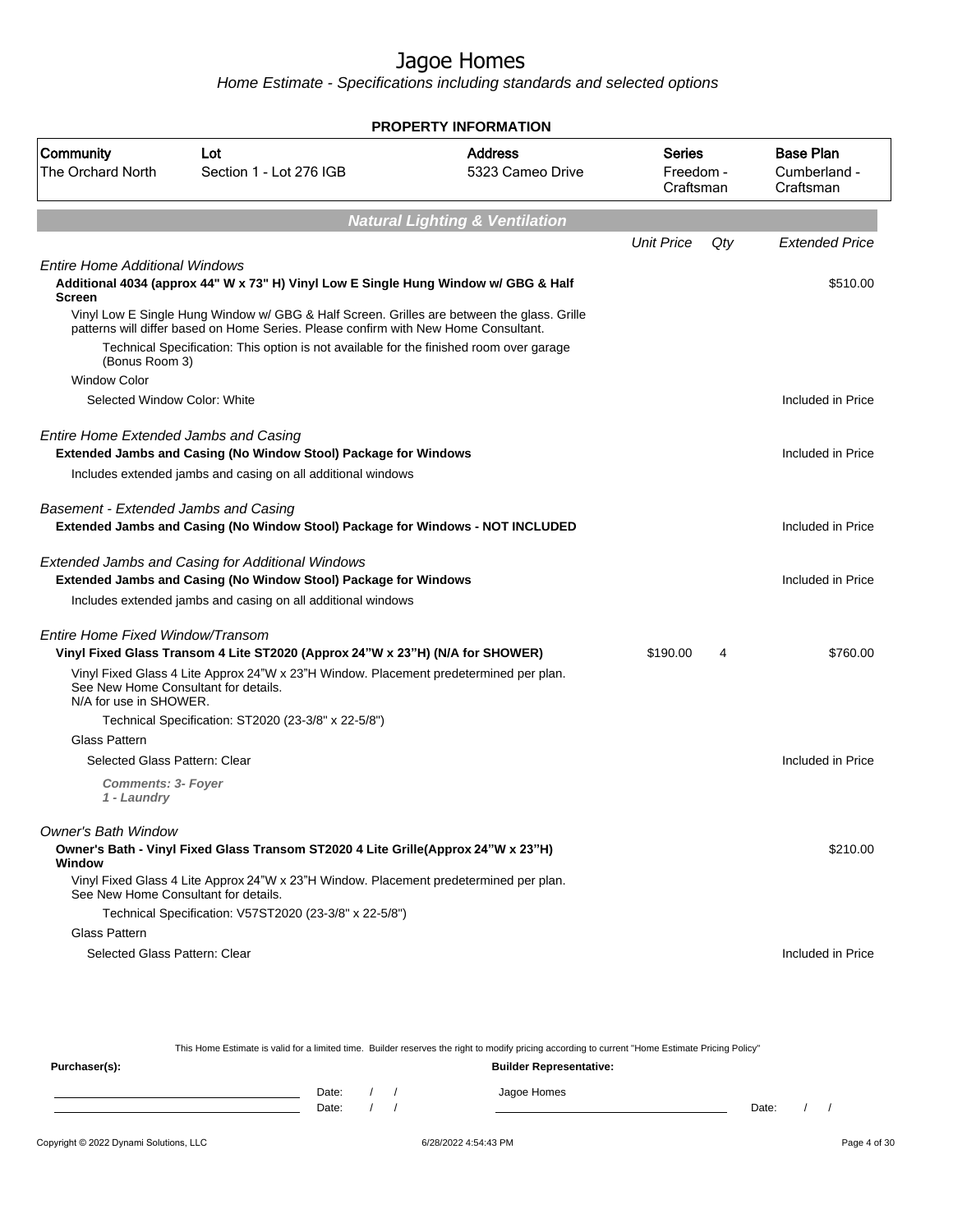Home Estimate - Specifications including standards and selected options

|                                                                                 |                                                                                                                                                                       | <b>PROPERTY INFORMATION</b>        |                                         |     |                                               |
|---------------------------------------------------------------------------------|-----------------------------------------------------------------------------------------------------------------------------------------------------------------------|------------------------------------|-----------------------------------------|-----|-----------------------------------------------|
| Community<br>The Orchard North                                                  | Lot<br>Section 1 - Lot 276 IGB                                                                                                                                        | <b>Address</b><br>5323 Cameo Drive | <b>Series</b><br>Freedom -<br>Craftsman |     | <b>Base Plan</b><br>Cumberland -<br>Craftsman |
|                                                                                 |                                                                                                                                                                       | <b>Exterior Concrete</b>           |                                         |     |                                               |
|                                                                                 |                                                                                                                                                                       |                                    | <b>Unit Price</b>                       | Qty | <b>Extended Price</b>                         |
| <b>Exterior Concrete Driveway</b><br>Finish                                     | Driveway/Parking Double Garage: 16' 3" wide, 3500 psi                                                                                                                 |                                    |                                         |     | Included in Price                             |
| Selected Finish: Broom Finish                                                   |                                                                                                                                                                       |                                    |                                         |     | Included in Price                             |
| Exterior Concrete - Front Porch & Sidewalk                                      | Exterior Concrete - Front Porch & Sidewalk, 3500 psi                                                                                                                  |                                    |                                         |     | Included in Price                             |
| Finish<br>Selected Finish: Broom Finish                                         |                                                                                                                                                                       |                                    |                                         |     | Included in Price                             |
| <b>Exterior Concrete - City Sidewalk</b>                                        | Exterior Concrete - City Sidewalk, 3500 psi, Broom Finish                                                                                                             |                                    |                                         |     | Included in Price                             |
|                                                                                 |                                                                                                                                                                       | <b>Exterior Features</b>           |                                         |     |                                               |
|                                                                                 |                                                                                                                                                                       |                                    | <b>Unit Price</b>                       | Qty | <b>Extended Price</b>                         |
| <b>Exterior Siding</b>                                                          | Exterior Portfolio - Double 4" Vinyl Siding                                                                                                                           |                                    |                                         |     | Included in Price                             |
| Color                                                                           |                                                                                                                                                                       |                                    |                                         |     |                                               |
| Selected Color: Oceanside                                                       |                                                                                                                                                                       |                                    |                                         |     | Included in Price                             |
| Exterior Bracket/Corbel<br>Exterior Bracket(s), Corbel(s) Painted               |                                                                                                                                                                       |                                    |                                         |     | Included in Price                             |
| Color                                                                           |                                                                                                                                                                       |                                    |                                         |     |                                               |
|                                                                                 | Selected Color: SW7006 Extra White (White Coordinate)                                                                                                                 |                                    |                                         |     | Included in Price                             |
| <b>Exterior Decorative Siding</b><br><b>Exterior Portfolio Perfection Shake</b> |                                                                                                                                                                       |                                    |                                         |     | Included in Price                             |
|                                                                                 | Perfection shingles have a more finished appearance than a hand-split shake. They are<br>patterned from #1 Red Cedar and offer a cleaner and more uniform appearance. |                                    |                                         |     |                                               |
| Color                                                                           |                                                                                                                                                                       |                                    |                                         |     |                                               |
| Selected Color: Oceanside                                                       |                                                                                                                                                                       |                                    |                                         |     | Included in Price                             |
| <b>Exterior Special Trim Areas</b>                                              |                                                                                                                                                                       |                                    |                                         |     |                                               |
| color selected.                                                                 | Aluminum Wrapped Trim: Window Trim, Beams, Rake/Fascia, etc. Color will match Soffit                                                                                  |                                    |                                         |     | Included in Price                             |
|                                                                                 | See plan for details. Color will match Soffit Color Selected.                                                                                                         |                                    |                                         |     |                                               |
|                                                                                 |                                                                                                                                                                       |                                    |                                         |     |                                               |

This Home Estimate is valid for a limited time. Builder reserves the right to modify pricing according to current "Home Estimate Pricing Policy" **Purchaser(s): Builder Representative:** Date: / / Jagoe Homes<br>Date: / / Jagoe Homes Date: / / **Date: / / 2006** Date: / / **Date: / / / 2006** Date: / / / 2006 Date: / / / 2006 Date: / / / 2006 Date: / / / 2007 Date: / / / 2007 Date: / / / 2008 Date: / / / 2008 Date: / / / 2008 Date: / / / 2008 Date: / / / 2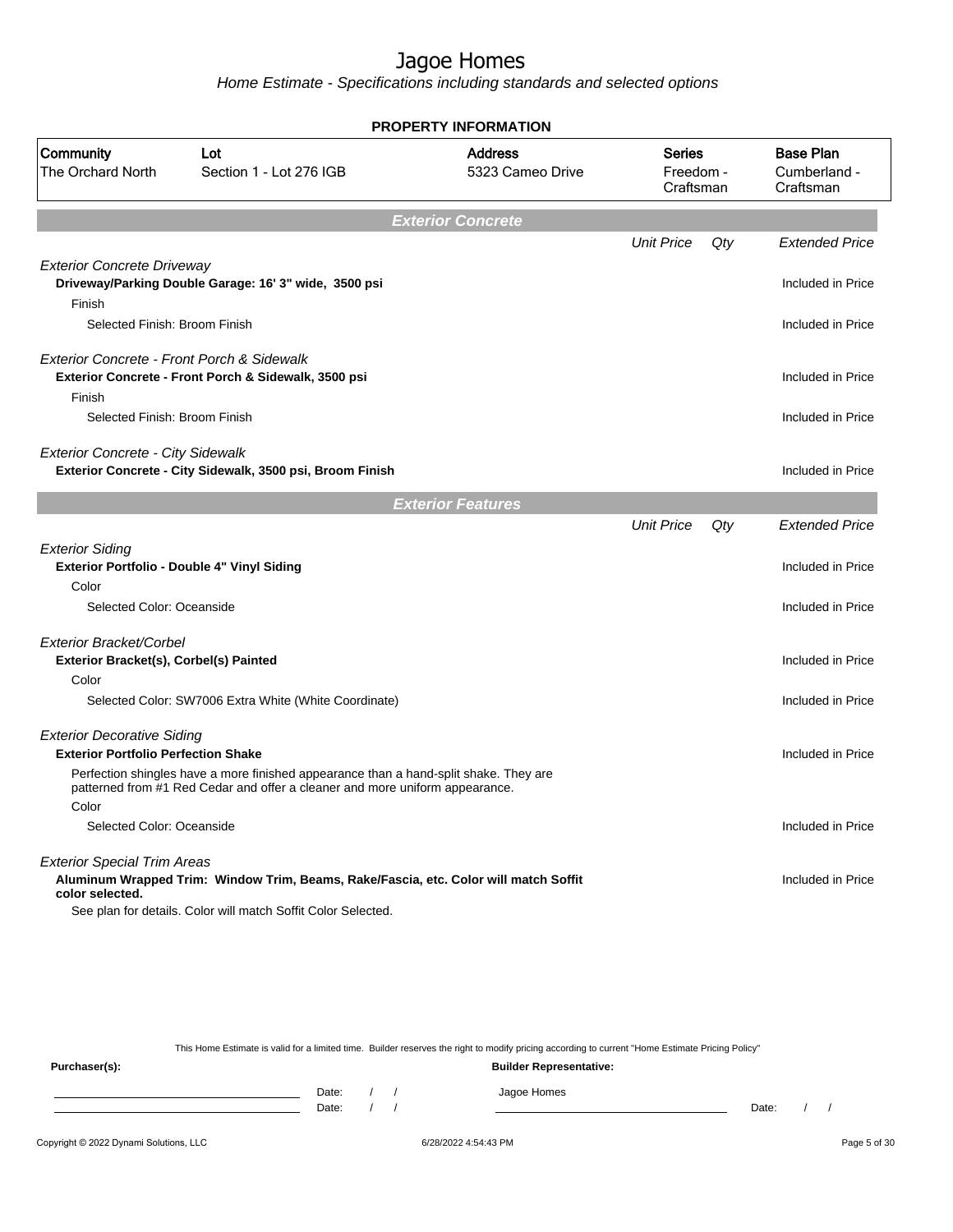|                                                                            |                                                                                         | <b>PROPERTY INFORMATION</b>        |                   |     |                                               |
|----------------------------------------------------------------------------|-----------------------------------------------------------------------------------------|------------------------------------|-------------------|-----|-----------------------------------------------|
| Community<br>The Orchard North                                             | Lot<br>Section 1 - Lot 276 IGB                                                          | <b>Address</b><br>5323 Cameo Drive |                   |     | <b>Base Plan</b><br>Cumberland -<br>Craftsman |
|                                                                            |                                                                                         | <b>Exterior Features</b>           |                   |     |                                               |
|                                                                            |                                                                                         |                                    | <b>Unit Price</b> | Qty | <b>Extended Price</b>                         |
| Exterior Vinyl Corner Trim(s)<br><b>Vinyl Corner Trim(s)</b><br>Color      |                                                                                         |                                    |                   |     | Included in Price                             |
| Selected Color: Oceanside                                                  |                                                                                         |                                    |                   |     | Included in Price                             |
| Fascia<br><b>Fascia Aluminum</b><br>Color will match Soffit Color Selected |                                                                                         |                                    |                   |     | Included in Price                             |
| Soffit<br><b>Soffit - Continuous Perforated Vinyl</b>                      |                                                                                         |                                    |                   |     | Included in Price                             |
| Color<br>Selected Color: White                                             |                                                                                         |                                    |                   |     | Included in Price                             |
| Gutter<br>Gutters Aluminum 5" (.027 gauge)<br>Color                        |                                                                                         |                                    |                   |     | Included in Price                             |
| Selected Color: White                                                      |                                                                                         |                                    |                   |     | Included in Price                             |
| Downspout                                                                  | Downspouts Aluminum 3" x 2" (.027 gauge)                                                |                                    |                   |     | Included in Price                             |
| Splash Block<br>Splash Blocks 24" precast concrete                         |                                                                                         |                                    |                   |     | Included in Price                             |
| <b>Front Porch Post</b>                                                    | (2) 16" Square Tapered Smooth Painted Columns on Cultured Stone Pier                    |                                    |                   |     | \$0.00                                        |
| details.                                                                   | Column paint and cultured stone to be selected. Placement predetermined. Check plan for |                                    |                   |     |                                               |
| Color                                                                      | Selected Color: SW7006 Extra White                                                      |                                    |                   |     | Included in Price                             |
| <b>Cultured Stone Color</b>                                                |                                                                                         |                                    |                   |     |                                               |
|                                                                            | Selected Cultured Stone Color: Cutface Kentucky #260                                    |                                    |                   |     | Included in Price                             |
| Flashing<br><b>Flashing see Plan Detail</b>                                |                                                                                         |                                    |                   |     | Included in Price                             |
| <b>Exterior Mailbox</b>                                                    | Mail Box Rural Route Box w/ treated post                                                |                                    |                   |     | Included in Price                             |

|                                        |                                |  |  | This Home Estimate is valid for a limited time. Builder reserves the right to modify pricing according to current "Home Estimate Pricing Policy" |       |  |              |
|----------------------------------------|--------------------------------|--|--|--------------------------------------------------------------------------------------------------------------------------------------------------|-------|--|--------------|
| Purchaser(s):                          | <b>Builder Representative:</b> |  |  |                                                                                                                                                  |       |  |              |
|                                        | Date:<br>Date:                 |  |  | Jagoe Homes                                                                                                                                      | Date: |  |              |
| Copyright © 2022 Dynami Solutions, LLC |                                |  |  | 6/28/2022 4:54:43 PM                                                                                                                             |       |  | Page 6 of 30 |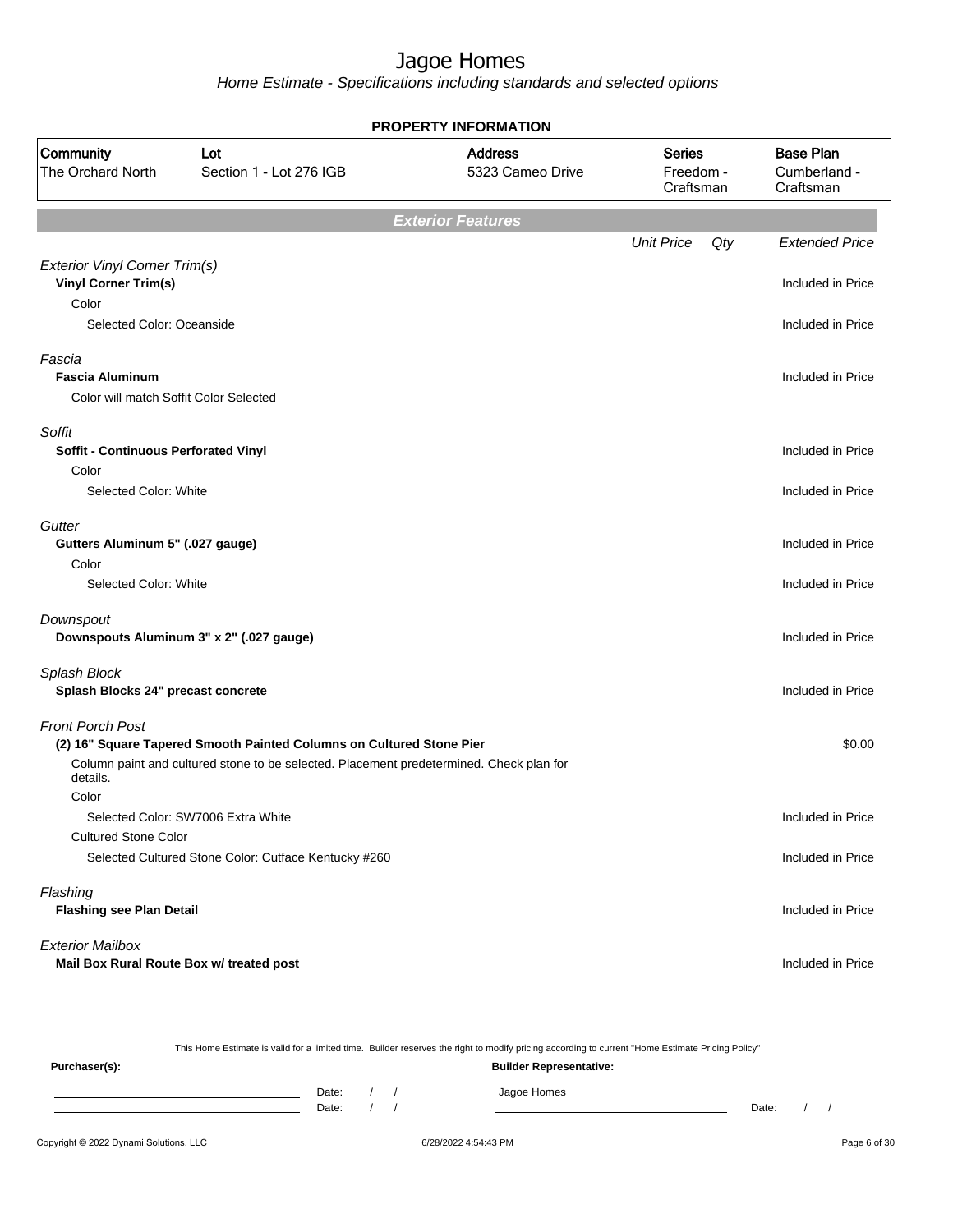|                                                               |                                                                                                                                                                                  | <b>PROPERTY INFORMATION</b>         |                                         |        |                                               |
|---------------------------------------------------------------|----------------------------------------------------------------------------------------------------------------------------------------------------------------------------------|-------------------------------------|-----------------------------------------|--------|-----------------------------------------------|
| Community<br><b>The Orchard North</b>                         | Lot<br>Section 1 - Lot 276 IGB                                                                                                                                                   | <b>Address</b><br>5323 Cameo Drive  | <b>Series</b><br>Freedom -<br>Craftsman |        | <b>Base Plan</b><br>Cumberland -<br>Craftsman |
|                                                               |                                                                                                                                                                                  | <b>Roofing</b>                      |                                         |        |                                               |
|                                                               |                                                                                                                                                                                  |                                     | <b>Unit Price</b>                       | $Q$ ty | <b>Extended Price</b>                         |
| <b>Roof Felt</b>                                              | Synthetic Underlayment or Felt, Aluminum Drip Edge                                                                                                                               |                                     |                                         |        | Included in Price                             |
| <b>Roof Shingles</b><br>30 Year GAF Dimensional Roof Shingles |                                                                                                                                                                                  |                                     |                                         |        | Included in Price                             |
| Roofing Color                                                 | Selected Roofing Color: Charcoal                                                                                                                                                 |                                     |                                         |        | Included in Price                             |
| Roof Valley Material<br>Ice and Water Shield or Equivalent    |                                                                                                                                                                                  |                                     |                                         |        | Included in Price                             |
| Roof Flashing<br>Roof Flashing- required by design            |                                                                                                                                                                                  |                                     |                                         |        | Included in Price                             |
|                                                               |                                                                                                                                                                                  | <b>Insulation</b>                   |                                         |        |                                               |
| Living Area Wall Insulation                                   | Living Area Walls R15 Fiberglass Blown-In &/or Batt Wall System                                                                                                                  |                                     | <b>Unit Price</b>                       | Qty    | <b>Extended Price</b><br>Included in Price    |
| Living Area Ceiling Insulation                                | Living Area Flat Ceiling R38 (Average) Blown-In Fiberglass                                                                                                                       |                                     |                                         |        | Included in Price                             |
|                                                               |                                                                                                                                                                                  | <b>Drywall &amp; Paint Finishes</b> |                                         |        |                                               |
|                                                               |                                                                                                                                                                                  |                                     | <b>Unit Price</b>                       | Qty    | <b>Extended Price</b>                         |
| <b>Interior Home Wall Finish</b>                              | Drywall House Walls, 1/2" Drywall, Drywall Finish, Painted Smooth                                                                                                                |                                     |                                         |        | Included in Price                             |
| <b>Interior Home Ceiling Finish</b>                           | 1/2" Structural Drywall or 5/8" Drywall, Textured (Stomped)<br>1/2in Structural or 5/8in Drywall   Stomped Texture   White                                                       |                                     |                                         |        | Included in Price                             |
| Garage Drywall and Finish Application                         | Finish Drywall and Paint for Two-Car Garage Walls Only                                                                                                                           |                                     |                                         |        | Included in Price                             |
|                                                               | Entire Home Paint Color used unless otherwise specified under Additional Paint Color<br>Mechanical Area around Furnace & Water Heater<br>Drywall will not be Finished or Painted |                                     |                                         |        | Included in Price                             |
|                                                               |                                                                                                                                                                                  |                                     |                                         |        |                                               |

|               |       |  | This Home Estimate is valid for a limited time. Builder reserves the right to modify pricing according to current "Home Estimate Pricing Policy" |       |  |
|---------------|-------|--|--------------------------------------------------------------------------------------------------------------------------------------------------|-------|--|
| Purchaser(s): |       |  | <b>Builder Representative:</b>                                                                                                                   |       |  |
|               | Date: |  | Jagoe Homes                                                                                                                                      |       |  |
|               | Date: |  |                                                                                                                                                  | Date: |  |
|               |       |  |                                                                                                                                                  |       |  |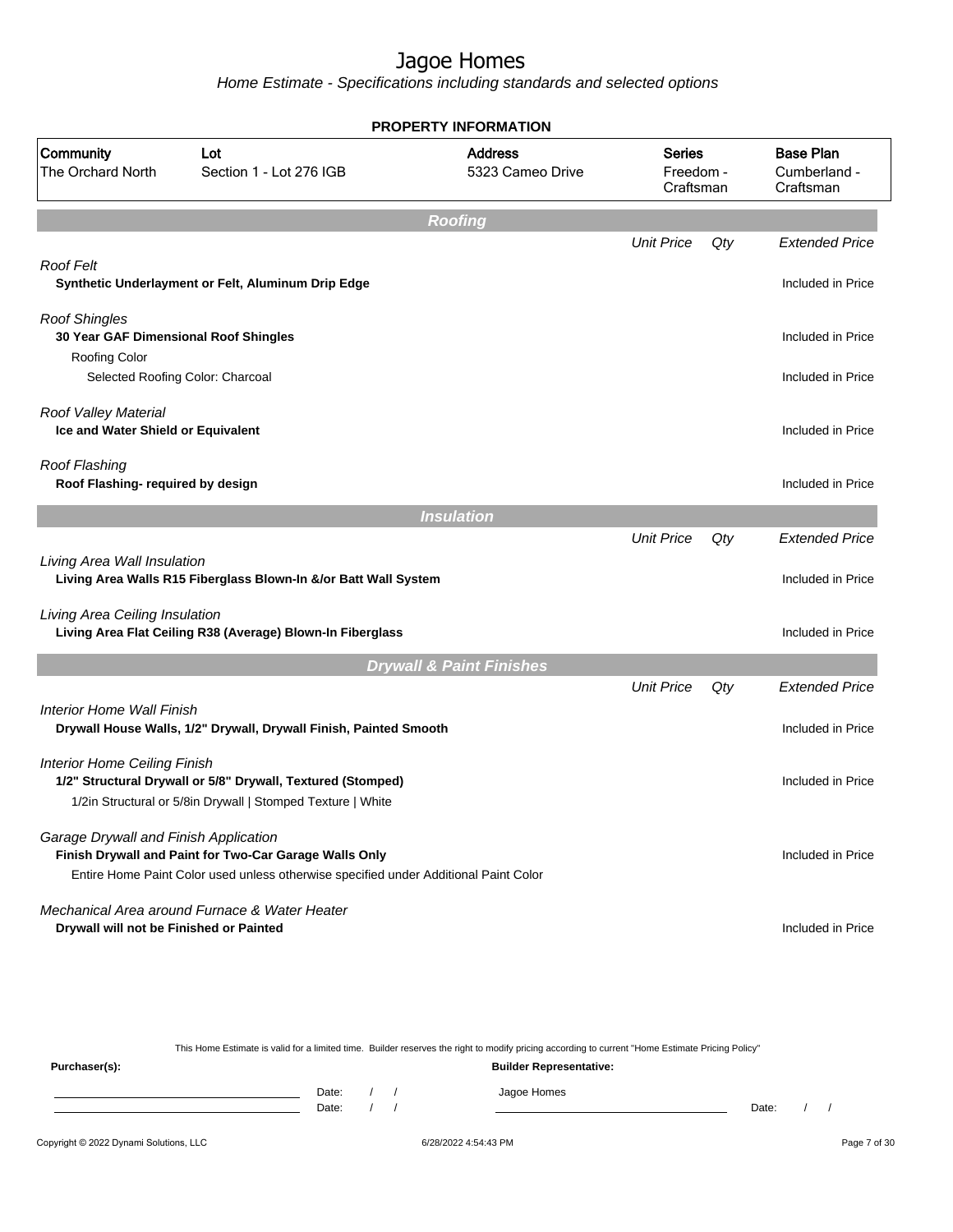| Lot<br>Section 1 - Lot 276 IGB                                                                  | <b>Address</b><br>5323 Cameo Drive | <b>Series</b><br>Freedom -<br>Craftsman                                                                                                                                                                                                                                                                                                                                                                                                                                                                                                                                                                                                                                                                                                                                                                                                                                                                                                                      | <b>Base Plan</b><br>Cumberland -<br>Craftsman                                                                                                                                      |
|-------------------------------------------------------------------------------------------------|------------------------------------|--------------------------------------------------------------------------------------------------------------------------------------------------------------------------------------------------------------------------------------------------------------------------------------------------------------------------------------------------------------------------------------------------------------------------------------------------------------------------------------------------------------------------------------------------------------------------------------------------------------------------------------------------------------------------------------------------------------------------------------------------------------------------------------------------------------------------------------------------------------------------------------------------------------------------------------------------------------|------------------------------------------------------------------------------------------------------------------------------------------------------------------------------------|
|                                                                                                 |                                    |                                                                                                                                                                                                                                                                                                                                                                                                                                                                                                                                                                                                                                                                                                                                                                                                                                                                                                                                                              |                                                                                                                                                                                    |
|                                                                                                 |                                    | <b>Unit Price</b><br>Qty                                                                                                                                                                                                                                                                                                                                                                                                                                                                                                                                                                                                                                                                                                                                                                                                                                                                                                                                     | <b>Extended Price</b>                                                                                                                                                              |
| <b>Interior Wall Surfaces Paint</b><br>Sherwin Williams Prime and Duration Latex Flat (2 Coats) |                                    |                                                                                                                                                                                                                                                                                                                                                                                                                                                                                                                                                                                                                                                                                                                                                                                                                                                                                                                                                              | Included in Price                                                                                                                                                                  |
| smooth. Cleans easily with a damp sponge.                                                       |                                    |                                                                                                                                                                                                                                                                                                                                                                                                                                                                                                                                                                                                                                                                                                                                                                                                                                                                                                                                                              |                                                                                                                                                                                    |
| walls smooth and washable without color loss.                                                   |                                    |                                                                                                                                                                                                                                                                                                                                                                                                                                                                                                                                                                                                                                                                                                                                                                                                                                                                                                                                                              |                                                                                                                                                                                    |
|                                                                                                 |                                    |                                                                                                                                                                                                                                                                                                                                                                                                                                                                                                                                                                                                                                                                                                                                                                                                                                                                                                                                                              |                                                                                                                                                                                    |
| Selected Color: SW7006 Extra White                                                              |                                    |                                                                                                                                                                                                                                                                                                                                                                                                                                                                                                                                                                                                                                                                                                                                                                                                                                                                                                                                                              | Included in Price                                                                                                                                                                  |
| Selected Sheen: Flat                                                                            |                                    |                                                                                                                                                                                                                                                                                                                                                                                                                                                                                                                                                                                                                                                                                                                                                                                                                                                                                                                                                              | Included in Price                                                                                                                                                                  |
|                                                                                                 |                                    |                                                                                                                                                                                                                                                                                                                                                                                                                                                                                                                                                                                                                                                                                                                                                                                                                                                                                                                                                              | Included in Price                                                                                                                                                                  |
| Selected Color: SW7006 Extra White                                                              |                                    |                                                                                                                                                                                                                                                                                                                                                                                                                                                                                                                                                                                                                                                                                                                                                                                                                                                                                                                                                              | Included in Price                                                                                                                                                                  |
|                                                                                                 |                                    |                                                                                                                                                                                                                                                                                                                                                                                                                                                                                                                                                                                                                                                                                                                                                                                                                                                                                                                                                              | \$0.00                                                                                                                                                                             |
| Selected Color: SW7006 Extra White                                                              |                                    |                                                                                                                                                                                                                                                                                                                                                                                                                                                                                                                                                                                                                                                                                                                                                                                                                                                                                                                                                              | Included in Price                                                                                                                                                                  |
|                                                                                                 |                                    |                                                                                                                                                                                                                                                                                                                                                                                                                                                                                                                                                                                                                                                                                                                                                                                                                                                                                                                                                              | Included in Price                                                                                                                                                                  |
|                                                                                                 |                                    |                                                                                                                                                                                                                                                                                                                                                                                                                                                                                                                                                                                                                                                                                                                                                                                                                                                                                                                                                              |                                                                                                                                                                                    |
|                                                                                                 |                                    |                                                                                                                                                                                                                                                                                                                                                                                                                                                                                                                                                                                                                                                                                                                                                                                                                                                                                                                                                              |                                                                                                                                                                                    |
| Selected Color: SW7006 Extra White                                                              |                                    |                                                                                                                                                                                                                                                                                                                                                                                                                                                                                                                                                                                                                                                                                                                                                                                                                                                                                                                                                              | Included in Price                                                                                                                                                                  |
|                                                                                                 |                                    |                                                                                                                                                                                                                                                                                                                                                                                                                                                                                                                                                                                                                                                                                                                                                                                                                                                                                                                                                              |                                                                                                                                                                                    |
|                                                                                                 |                                    | <b>Unit Price</b><br>Qty                                                                                                                                                                                                                                                                                                                                                                                                                                                                                                                                                                                                                                                                                                                                                                                                                                                                                                                                     | <b>Extended Price</b>                                                                                                                                                              |
| <b>Entire Home Interior Doors</b>                                                               |                                    |                                                                                                                                                                                                                                                                                                                                                                                                                                                                                                                                                                                                                                                                                                                                                                                                                                                                                                                                                              | \$0.00                                                                                                                                                                             |
|                                                                                                 |                                    |                                                                                                                                                                                                                                                                                                                                                                                                                                                                                                                                                                                                                                                                                                                                                                                                                                                                                                                                                              |                                                                                                                                                                                    |
|                                                                                                 |                                    |                                                                                                                                                                                                                                                                                                                                                                                                                                                                                                                                                                                                                                                                                                                                                                                                                                                                                                                                                              |                                                                                                                                                                                    |
|                                                                                                 |                                    |                                                                                                                                                                                                                                                                                                                                                                                                                                                                                                                                                                                                                                                                                                                                                                                                                                                                                                                                                              |                                                                                                                                                                                    |
|                                                                                                 |                                    |                                                                                                                                                                                                                                                                                                                                                                                                                                                                                                                                                                                                                                                                                                                                                                                                                                                                                                                                                              |                                                                                                                                                                                    |
|                                                                                                 |                                    |                                                                                                                                                                                                                                                                                                                                                                                                                                                                                                                                                                                                                                                                                                                                                                                                                                                                                                                                                              |                                                                                                                                                                                    |
|                                                                                                 | painted Interior Trim Color.       | <b>PROPERTY INFORMATION</b><br><b>Drywall &amp; Paint Finishes</b><br>Flat - A non-reflective appearance that helps hide surface blemishes, making walls look<br>Matte-This finish is great for hiding surface imperfections, while its angular shine helps make<br>Color Requests outside of Available Personal Options will be subject to approval.<br>Sherwin Williams ProClassic Waterborne Acrylic Semi-Gloss, 2 Coats<br>Sherwin Williams-ProClassic Waterborne Acrylic Semi-Gloss 2 Coats<br>Exterior Door Paint (Front Door May Not Apply if Door is Stainable)<br>Paint Exterior Doors 2 Coats Exterior Latex (Interior of Door will be Painted Interior Trim<br>Paint color for all HINGED Exterior Doors, Including Front Door. Interior of door will be<br>Color Requests outside of Available Personal Options will be subject to approval.<br><b>Interior Trim/Doors</b><br>Interior Door Units, Hollow Core, 6/8 Tall, 2 Panel Square, Smooth | This Home Estimate is valid for a limited time. Builder reserves the right to modify pricing according to current "Home Estimate Pricing Policy"<br><b>Builder Representative:</b> |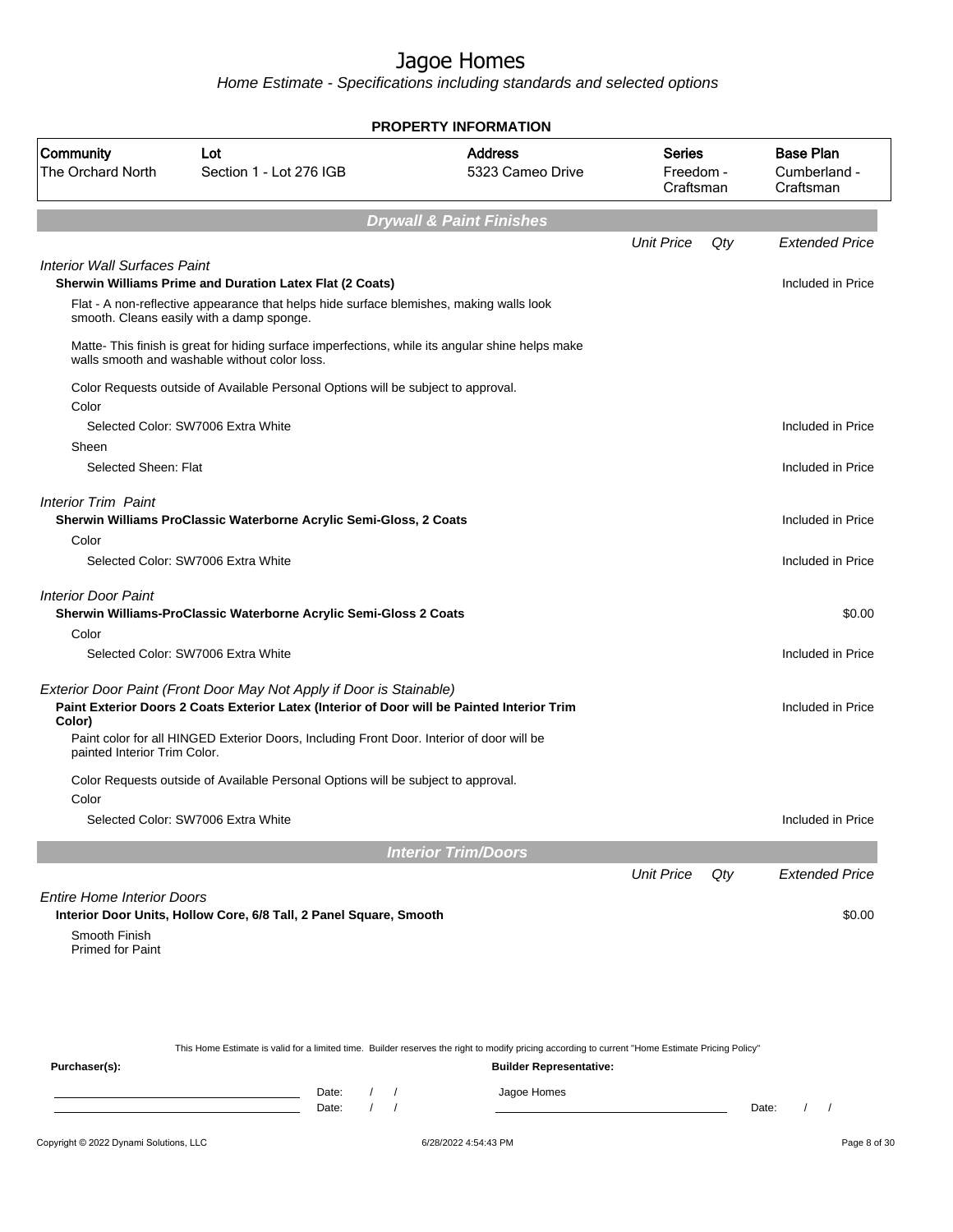| Community                                                             | Lot                                                                                                                                                                                          | <b>Address</b>                 | Series                 |     | <b>Base Plan</b>                              |
|-----------------------------------------------------------------------|----------------------------------------------------------------------------------------------------------------------------------------------------------------------------------------------|--------------------------------|------------------------|-----|-----------------------------------------------|
| <b>The Orchard North</b>                                              | Section 1 - Lot 276 IGB                                                                                                                                                                      | 5323 Cameo Drive               | Freedom -<br>Craftsman |     | Cumberland -<br>Craftsman                     |
|                                                                       |                                                                                                                                                                                              | <b>Interior Trim/Doors</b>     |                        |     |                                               |
|                                                                       |                                                                                                                                                                                              |                                | <b>Unit Price</b>      | Qty | <b>Extended Price</b>                         |
| Baseboard 4 1/4"                                                      | Entire Home Craftsman Style Trim Package<br>Craftsman Interior Flat Door Casing 3 1/2", Interior Flat Window Trim 3 1/2", Interior Flat<br>Door & Window Casing: 3 1/2" 1015M   Base: 4 1/4" |                                |                        |     | \$660.00                                      |
|                                                                       | Base installed in Finished Living Areas Only                                                                                                                                                 |                                |                        |     |                                               |
| be moved. See plans for details.<br>See Plans for Details             | Built In Drop Zone, Painted to match Trim Color<br>Built In Drop Zone with Bench Seat, per plan, Painted to match trim. Some shelving will                                                   |                                |                        |     | \$1,160.00                                    |
| Design Feature                                                        |                                                                                                                                                                                              |                                |                        |     |                                               |
|                                                                       | Selected Design Feature: Bead Board Back                                                                                                                                                     |                                |                        |     | Included in Price                             |
|                                                                       |                                                                                                                                                                                              | <b>Door Hardware</b>           |                        |     |                                               |
|                                                                       |                                                                                                                                                                                              |                                | <b>Unit Price</b>      | Qty | <b>Extended Price</b>                         |
| <b>Front Door Handleset</b>                                           | Kwikset Dakota Handleset Front Door Hardware                                                                                                                                                 |                                |                        |     | \$110.00                                      |
| and Hinges of Front Door.                                             | Includes (1) Exterior Handleset and (1) Interior Door Hardware, to match Exterior Door<br>Hardware Selection Style. Finish selection will be indicated below for Interior Door Hardware      |                                |                        |     |                                               |
| Front Door Handle Set Finish                                          |                                                                                                                                                                                              |                                |                        |     |                                               |
|                                                                       | Selected Front Door Handle Set Finish: Satin Nickel                                                                                                                                          |                                |                        |     | Included in Price                             |
| Hinge & Interior Hardware Finish<br>Selection                         | Selected Hinge & Interior Hardware Finish: Match Exterior Front Door Handle Set Finish                                                                                                       |                                |                        |     | Included in Price                             |
| <b>Home Exterior Door Hardware</b>                                    | Kwikset Ladera Lever Handle Exterior Door Hardware                                                                                                                                           |                                |                        |     | \$30.00                                       |
| Finish                                                                | Includes Front Door (if Front Door Handleset is not selected) Garage to Home Door and any<br>Hinged Patio or Service Door selected in the HE.                                                |                                |                        |     |                                               |
| Selected Finish: Satin Nickel                                         |                                                                                                                                                                                              |                                |                        |     | Included in Price                             |
| <b>Entire Home Interior Door Locks</b><br>Includes all Interior Doors | Kwikset Ladera Lever Handle Interior Door Knob Package                                                                                                                                       |                                |                        |     | \$245.00                                      |
| Finish<br>Selected Finish: Satin Nickel                               |                                                                                                                                                                                              |                                |                        |     | Included in Price                             |
| Door Stops<br>Hardware-Spring & Hinge Door Stops                      |                                                                                                                                                                                              |                                |                        |     | Included in Price                             |
|                                                                       | This Home Estimate is valid for a limited time. Builder reserves the right to modify pricing according to current "Home Estimate Pricing Policy"                                             |                                |                        |     |                                               |
| Purchaser(s):                                                         |                                                                                                                                                                                              | <b>Builder Representative:</b> |                        |     |                                               |
|                                                                       | Date:<br>$\sqrt{ }$<br>Date:                                                                                                                                                                 | Jagoe Homes                    |                        |     | Date:<br>$\prime$<br>$\overline{\phantom{a}}$ |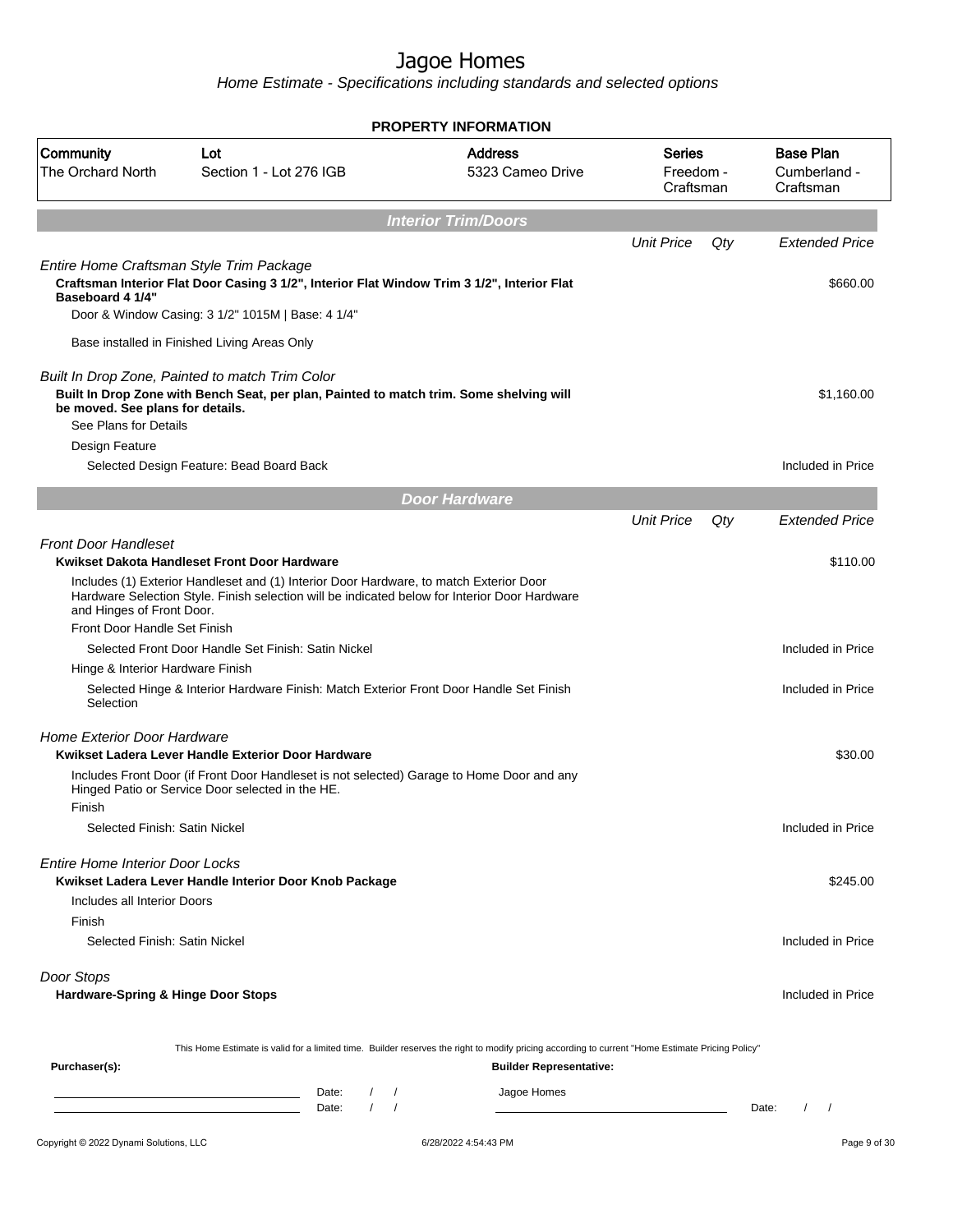Home Estimate - Specifications including standards and selected options

|                                                                  |                                                                                                                                                                                    | <b>PROPERTY INFORMATION</b>        |                                         |     |                                               |
|------------------------------------------------------------------|------------------------------------------------------------------------------------------------------------------------------------------------------------------------------------|------------------------------------|-----------------------------------------|-----|-----------------------------------------------|
| Community<br>The Orchard North                                   | Lot<br>Section 1 - Lot 276 IGB                                                                                                                                                     | <b>Address</b><br>5323 Cameo Drive | <b>Series</b><br>Freedom -<br>Craftsman |     | <b>Base Plan</b><br>Cumberland -<br>Craftsman |
|                                                                  |                                                                                                                                                                                    | <b>Cabinets</b>                    |                                         |     |                                               |
|                                                                  |                                                                                                                                                                                    |                                    | <b>Unit Price</b>                       | Qty | <b>Extended Price</b>                         |
| Kitchen Cabinet Design Options<br><b>Upgraded Kitchen Layout</b> |                                                                                                                                                                                    |                                    |                                         |     | \$1,400.00                                    |
| 24"W x 12"D x 3"H (FWS24)                                        | Remove Upper Wall Cabinets from Back Exterior Wall and replace Single Window w/Triple<br>Window centered on Kitchen Sink. Add (3) Floating Wall Shelves to match Kitchen Cabinets. |                                    |                                         |     |                                               |
|                                                                  | Technical Specification: Change existing layout of Wall Cabinets to 42" Tall Straight Lay<br>w/Crown Mould. Remove Corner Wall Cabinet & replace w/W3042 w/F342 Filler.            |                                    |                                         |     |                                               |
| <b>Kitchen Cabinets</b>                                          |                                                                                                                                                                                    |                                    |                                         |     |                                               |
|                                                                  | Brellin Purestyle Full Overlay Laminate Cabinets w/ Floating Shelves                                                                                                               |                                    |                                         |     | \$1,590.00                                    |
| Full Overlay Shaker Door<br>Color                                |                                                                                                                                                                                    |                                    |                                         |     |                                               |
| Selected Color: White                                            |                                                                                                                                                                                    |                                    |                                         |     | Included in Price                             |
| <b>Owner's Bath Cabinets</b>                                     |                                                                                                                                                                                    |                                    |                                         |     |                                               |
| <b>Brellin Full Overlay Purestyle Laminate</b>                   |                                                                                                                                                                                    |                                    |                                         |     | \$415.00                                      |
| Finish                                                           |                                                                                                                                                                                    |                                    |                                         |     |                                               |
| Selected Finish: White                                           |                                                                                                                                                                                    |                                    |                                         |     | Included in Price                             |
| Vanity Height                                                    |                                                                                                                                                                                    |                                    |                                         |     |                                               |
|                                                                  | Selected Vanity Height: Raised - 35"                                                                                                                                               |                                    |                                         |     | \$45.00                                       |
| <b>Bath 2 Cabinets</b>                                           |                                                                                                                                                                                    |                                    |                                         |     |                                               |
| <b>Brellin Full Overlay Purestyle Laminate</b>                   |                                                                                                                                                                                    |                                    |                                         |     | \$180.00                                      |
| Finish                                                           |                                                                                                                                                                                    |                                    |                                         |     |                                               |
| Selected Finish: White                                           |                                                                                                                                                                                    |                                    |                                         |     | Included in Price                             |
| Vanity Height                                                    |                                                                                                                                                                                    |                                    |                                         |     |                                               |
|                                                                  | Selected Vanity Height: Raised - 35"                                                                                                                                               |                                    |                                         |     | \$45.00                                       |
|                                                                  |                                                                                                                                                                                    | <b>Cabinet Hardware</b>            |                                         |     |                                               |
|                                                                  |                                                                                                                                                                                    |                                    | <b>Unit Price</b>                       | Qty | <b>Extended Price</b>                         |
| Kitchen Cabinet Door Hardware<br>Kitchen Cabinet Door Hardware   |                                                                                                                                                                                    |                                    |                                         |     | Included in Price                             |
| Cabinet Door Hardware                                            |                                                                                                                                                                                    |                                    |                                         |     |                                               |
|                                                                  | Selected Cabinet Door Hardware: 5" BP873128-900 Matte Black                                                                                                                        |                                    |                                         |     | Included in Price                             |
| Kitchen Cabinet Drawer Hardware                                  |                                                                                                                                                                                    |                                    |                                         |     |                                               |
| Kitchen Cabinet Drawer Hardware                                  |                                                                                                                                                                                    |                                    |                                         |     | Included in Price                             |
| <b>Cabinet Drawer Hardware</b>                                   |                                                                                                                                                                                    |                                    |                                         |     |                                               |
|                                                                  | Selected Cabinet Drawer Hardware: 5" BP873128-900 Matte Black                                                                                                                      |                                    |                                         |     | Included in Price                             |
|                                                                  |                                                                                                                                                                                    |                                    |                                         |     |                                               |

This Home Estimate is valid for a limited time. Builder reserves the right to modify pricing according to current "Home Estimate Pricing Policy" **Purchaser(s): Builder Representative:** Date: / / Jagoe Homes<br>Date: / / Jagoe Homes Date: / / Date: / /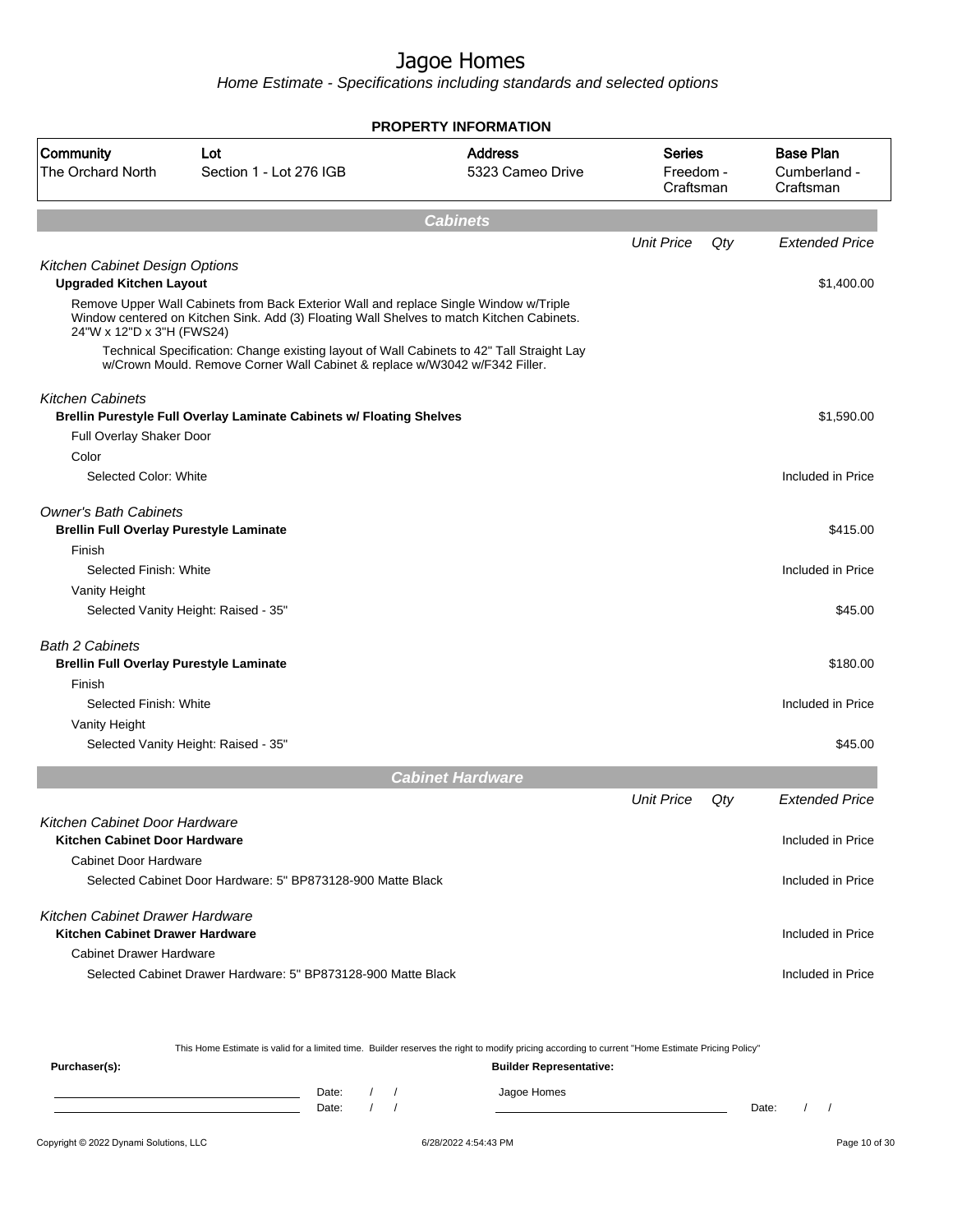Home Estimate - Specifications including standards and selected options

| Community<br><b>Address</b><br><b>Base Plan</b><br>Lot<br><b>Series</b><br><b>The Orchard North</b><br>Section 1 - Lot 276 IGB<br>5323 Cameo Drive<br>Freedom -<br>Cumberland -<br>Craftsman<br>Craftsman<br><b>Cabinet Hardware</b><br><b>Unit Price</b><br>Qty<br><b>Owner's Bath Cabinet Door Hardware</b><br><b>Vanity Cabinet Door Hardware</b><br>Included in Price<br>Cabinet Door Hardware<br>Selected Cabinet Door Hardware: 7" BP305192-900 Matte Black<br>Included in Price<br><b>Owner's Bath Cabinet Drawer Hardware</b><br><b>Vanity Cabinet Drawer Hardware</b><br>Included in Price<br><b>Cabinet Drawer Hardware</b><br>Selected Cabinet Drawer Hardware: 3" BP87396-900 Matte Black<br>Included in Price<br>Bath 2 Cabinet Door Hardware<br><b>Vanity Cabinet Door Hardware</b><br>Included in Price<br>Cabinet Door Hardware<br>Selected Cabinet Door Hardware: 7" BP305192-900 Matte Black<br>Included in Price<br><b>Bath 2 Cabinet Drawer Hardware</b><br><b>Vanity Cabinet Drawer Hardware</b><br>Included in Price<br><b>Cabinet Drawer Hardware</b><br>Selected Cabinet Drawer Hardware: 3" BP87396-900 Matte Black<br>Included in Price<br><b>Countertops</b><br><b>Unit Price</b><br>Qty<br><b>Kitchen Countertops</b><br>3 cm Granite - Level 1<br>\$2,970.00<br>Includes Stainless Steel Undermount Double Bowl Sink and 4 in Granite splash. Included<br>splash will be removed if decorative backsplash is selected.<br>Granite is not seamless and seams will be visible and can be felt.<br>Colors could vary from samples due to the nature of natural stone.<br>Color<br>Selected Color: Caledonia<br>Included in Price<br>Edge Profile<br>Selected Edge Profile: Pencil Edge Top & Bottom<br>Kitchen Backsplash - Tile<br>Daltile Subway Tile w/Bullnose - 4" X 12"<br>Make a design statement in timeless subway tile.<br>Daltile<br>Ceramic Install Pattern<br>Selected Ceramic Install Pattern: Half Offset - Horizontal<br>Included in Price |  | <b>PROPERTY INFORMATION</b> |  |                       |
|--------------------------------------------------------------------------------------------------------------------------------------------------------------------------------------------------------------------------------------------------------------------------------------------------------------------------------------------------------------------------------------------------------------------------------------------------------------------------------------------------------------------------------------------------------------------------------------------------------------------------------------------------------------------------------------------------------------------------------------------------------------------------------------------------------------------------------------------------------------------------------------------------------------------------------------------------------------------------------------------------------------------------------------------------------------------------------------------------------------------------------------------------------------------------------------------------------------------------------------------------------------------------------------------------------------------------------------------------------------------------------------------------------------------------------------------------------------------------------------------------------------------------------------------------------------------------------------------------------------------------------------------------------------------------------------------------------------------------------------------------------------------------------------------------------------------------------------------------------------------------------------------------------------------------------------------------------------------------------------|--|-----------------------------|--|-----------------------|
|                                                                                                                                                                                                                                                                                                                                                                                                                                                                                                                                                                                                                                                                                                                                                                                                                                                                                                                                                                                                                                                                                                                                                                                                                                                                                                                                                                                                                                                                                                                                                                                                                                                                                                                                                                                                                                                                                                                                                                                      |  |                             |  |                       |
|                                                                                                                                                                                                                                                                                                                                                                                                                                                                                                                                                                                                                                                                                                                                                                                                                                                                                                                                                                                                                                                                                                                                                                                                                                                                                                                                                                                                                                                                                                                                                                                                                                                                                                                                                                                                                                                                                                                                                                                      |  |                             |  |                       |
|                                                                                                                                                                                                                                                                                                                                                                                                                                                                                                                                                                                                                                                                                                                                                                                                                                                                                                                                                                                                                                                                                                                                                                                                                                                                                                                                                                                                                                                                                                                                                                                                                                                                                                                                                                                                                                                                                                                                                                                      |  |                             |  | <b>Extended Price</b> |
|                                                                                                                                                                                                                                                                                                                                                                                                                                                                                                                                                                                                                                                                                                                                                                                                                                                                                                                                                                                                                                                                                                                                                                                                                                                                                                                                                                                                                                                                                                                                                                                                                                                                                                                                                                                                                                                                                                                                                                                      |  |                             |  |                       |
|                                                                                                                                                                                                                                                                                                                                                                                                                                                                                                                                                                                                                                                                                                                                                                                                                                                                                                                                                                                                                                                                                                                                                                                                                                                                                                                                                                                                                                                                                                                                                                                                                                                                                                                                                                                                                                                                                                                                                                                      |  |                             |  |                       |
|                                                                                                                                                                                                                                                                                                                                                                                                                                                                                                                                                                                                                                                                                                                                                                                                                                                                                                                                                                                                                                                                                                                                                                                                                                                                                                                                                                                                                                                                                                                                                                                                                                                                                                                                                                                                                                                                                                                                                                                      |  |                             |  |                       |
|                                                                                                                                                                                                                                                                                                                                                                                                                                                                                                                                                                                                                                                                                                                                                                                                                                                                                                                                                                                                                                                                                                                                                                                                                                                                                                                                                                                                                                                                                                                                                                                                                                                                                                                                                                                                                                                                                                                                                                                      |  |                             |  |                       |
|                                                                                                                                                                                                                                                                                                                                                                                                                                                                                                                                                                                                                                                                                                                                                                                                                                                                                                                                                                                                                                                                                                                                                                                                                                                                                                                                                                                                                                                                                                                                                                                                                                                                                                                                                                                                                                                                                                                                                                                      |  |                             |  |                       |
|                                                                                                                                                                                                                                                                                                                                                                                                                                                                                                                                                                                                                                                                                                                                                                                                                                                                                                                                                                                                                                                                                                                                                                                                                                                                                                                                                                                                                                                                                                                                                                                                                                                                                                                                                                                                                                                                                                                                                                                      |  |                             |  |                       |
|                                                                                                                                                                                                                                                                                                                                                                                                                                                                                                                                                                                                                                                                                                                                                                                                                                                                                                                                                                                                                                                                                                                                                                                                                                                                                                                                                                                                                                                                                                                                                                                                                                                                                                                                                                                                                                                                                                                                                                                      |  |                             |  |                       |
|                                                                                                                                                                                                                                                                                                                                                                                                                                                                                                                                                                                                                                                                                                                                                                                                                                                                                                                                                                                                                                                                                                                                                                                                                                                                                                                                                                                                                                                                                                                                                                                                                                                                                                                                                                                                                                                                                                                                                                                      |  |                             |  |                       |
|                                                                                                                                                                                                                                                                                                                                                                                                                                                                                                                                                                                                                                                                                                                                                                                                                                                                                                                                                                                                                                                                                                                                                                                                                                                                                                                                                                                                                                                                                                                                                                                                                                                                                                                                                                                                                                                                                                                                                                                      |  |                             |  |                       |
|                                                                                                                                                                                                                                                                                                                                                                                                                                                                                                                                                                                                                                                                                                                                                                                                                                                                                                                                                                                                                                                                                                                                                                                                                                                                                                                                                                                                                                                                                                                                                                                                                                                                                                                                                                                                                                                                                                                                                                                      |  |                             |  |                       |
|                                                                                                                                                                                                                                                                                                                                                                                                                                                                                                                                                                                                                                                                                                                                                                                                                                                                                                                                                                                                                                                                                                                                                                                                                                                                                                                                                                                                                                                                                                                                                                                                                                                                                                                                                                                                                                                                                                                                                                                      |  |                             |  |                       |
|                                                                                                                                                                                                                                                                                                                                                                                                                                                                                                                                                                                                                                                                                                                                                                                                                                                                                                                                                                                                                                                                                                                                                                                                                                                                                                                                                                                                                                                                                                                                                                                                                                                                                                                                                                                                                                                                                                                                                                                      |  |                             |  |                       |
|                                                                                                                                                                                                                                                                                                                                                                                                                                                                                                                                                                                                                                                                                                                                                                                                                                                                                                                                                                                                                                                                                                                                                                                                                                                                                                                                                                                                                                                                                                                                                                                                                                                                                                                                                                                                                                                                                                                                                                                      |  |                             |  |                       |
|                                                                                                                                                                                                                                                                                                                                                                                                                                                                                                                                                                                                                                                                                                                                                                                                                                                                                                                                                                                                                                                                                                                                                                                                                                                                                                                                                                                                                                                                                                                                                                                                                                                                                                                                                                                                                                                                                                                                                                                      |  |                             |  |                       |
|                                                                                                                                                                                                                                                                                                                                                                                                                                                                                                                                                                                                                                                                                                                                                                                                                                                                                                                                                                                                                                                                                                                                                                                                                                                                                                                                                                                                                                                                                                                                                                                                                                                                                                                                                                                                                                                                                                                                                                                      |  |                             |  |                       |
|                                                                                                                                                                                                                                                                                                                                                                                                                                                                                                                                                                                                                                                                                                                                                                                                                                                                                                                                                                                                                                                                                                                                                                                                                                                                                                                                                                                                                                                                                                                                                                                                                                                                                                                                                                                                                                                                                                                                                                                      |  |                             |  |                       |
|                                                                                                                                                                                                                                                                                                                                                                                                                                                                                                                                                                                                                                                                                                                                                                                                                                                                                                                                                                                                                                                                                                                                                                                                                                                                                                                                                                                                                                                                                                                                                                                                                                                                                                                                                                                                                                                                                                                                                                                      |  |                             |  |                       |
|                                                                                                                                                                                                                                                                                                                                                                                                                                                                                                                                                                                                                                                                                                                                                                                                                                                                                                                                                                                                                                                                                                                                                                                                                                                                                                                                                                                                                                                                                                                                                                                                                                                                                                                                                                                                                                                                                                                                                                                      |  |                             |  | <b>Extended Price</b> |
|                                                                                                                                                                                                                                                                                                                                                                                                                                                                                                                                                                                                                                                                                                                                                                                                                                                                                                                                                                                                                                                                                                                                                                                                                                                                                                                                                                                                                                                                                                                                                                                                                                                                                                                                                                                                                                                                                                                                                                                      |  |                             |  |                       |
|                                                                                                                                                                                                                                                                                                                                                                                                                                                                                                                                                                                                                                                                                                                                                                                                                                                                                                                                                                                                                                                                                                                                                                                                                                                                                                                                                                                                                                                                                                                                                                                                                                                                                                                                                                                                                                                                                                                                                                                      |  |                             |  |                       |
|                                                                                                                                                                                                                                                                                                                                                                                                                                                                                                                                                                                                                                                                                                                                                                                                                                                                                                                                                                                                                                                                                                                                                                                                                                                                                                                                                                                                                                                                                                                                                                                                                                                                                                                                                                                                                                                                                                                                                                                      |  |                             |  |                       |
|                                                                                                                                                                                                                                                                                                                                                                                                                                                                                                                                                                                                                                                                                                                                                                                                                                                                                                                                                                                                                                                                                                                                                                                                                                                                                                                                                                                                                                                                                                                                                                                                                                                                                                                                                                                                                                                                                                                                                                                      |  |                             |  |                       |
|                                                                                                                                                                                                                                                                                                                                                                                                                                                                                                                                                                                                                                                                                                                                                                                                                                                                                                                                                                                                                                                                                                                                                                                                                                                                                                                                                                                                                                                                                                                                                                                                                                                                                                                                                                                                                                                                                                                                                                                      |  |                             |  |                       |
|                                                                                                                                                                                                                                                                                                                                                                                                                                                                                                                                                                                                                                                                                                                                                                                                                                                                                                                                                                                                                                                                                                                                                                                                                                                                                                                                                                                                                                                                                                                                                                                                                                                                                                                                                                                                                                                                                                                                                                                      |  |                             |  |                       |
|                                                                                                                                                                                                                                                                                                                                                                                                                                                                                                                                                                                                                                                                                                                                                                                                                                                                                                                                                                                                                                                                                                                                                                                                                                                                                                                                                                                                                                                                                                                                                                                                                                                                                                                                                                                                                                                                                                                                                                                      |  |                             |  |                       |
|                                                                                                                                                                                                                                                                                                                                                                                                                                                                                                                                                                                                                                                                                                                                                                                                                                                                                                                                                                                                                                                                                                                                                                                                                                                                                                                                                                                                                                                                                                                                                                                                                                                                                                                                                                                                                                                                                                                                                                                      |  |                             |  | Included in Price     |
|                                                                                                                                                                                                                                                                                                                                                                                                                                                                                                                                                                                                                                                                                                                                                                                                                                                                                                                                                                                                                                                                                                                                                                                                                                                                                                                                                                                                                                                                                                                                                                                                                                                                                                                                                                                                                                                                                                                                                                                      |  |                             |  |                       |
|                                                                                                                                                                                                                                                                                                                                                                                                                                                                                                                                                                                                                                                                                                                                                                                                                                                                                                                                                                                                                                                                                                                                                                                                                                                                                                                                                                                                                                                                                                                                                                                                                                                                                                                                                                                                                                                                                                                                                                                      |  |                             |  | \$1,175.00            |
|                                                                                                                                                                                                                                                                                                                                                                                                                                                                                                                                                                                                                                                                                                                                                                                                                                                                                                                                                                                                                                                                                                                                                                                                                                                                                                                                                                                                                                                                                                                                                                                                                                                                                                                                                                                                                                                                                                                                                                                      |  |                             |  |                       |
|                                                                                                                                                                                                                                                                                                                                                                                                                                                                                                                                                                                                                                                                                                                                                                                                                                                                                                                                                                                                                                                                                                                                                                                                                                                                                                                                                                                                                                                                                                                                                                                                                                                                                                                                                                                                                                                                                                                                                                                      |  |                             |  |                       |
|                                                                                                                                                                                                                                                                                                                                                                                                                                                                                                                                                                                                                                                                                                                                                                                                                                                                                                                                                                                                                                                                                                                                                                                                                                                                                                                                                                                                                                                                                                                                                                                                                                                                                                                                                                                                                                                                                                                                                                                      |  |                             |  |                       |
|                                                                                                                                                                                                                                                                                                                                                                                                                                                                                                                                                                                                                                                                                                                                                                                                                                                                                                                                                                                                                                                                                                                                                                                                                                                                                                                                                                                                                                                                                                                                                                                                                                                                                                                                                                                                                                                                                                                                                                                      |  |                             |  |                       |

This Home Estimate is valid for a limited time. Builder reserves the right to modify pricing according to current "Home Estimate Pricing Policy"

**Purchaser(s): Builder Representative:** Date: / / Jagoe Homes<br>Date: / / Jagoe Homes Date: / / **Date: / / 2006** Date: / / / Date: / / /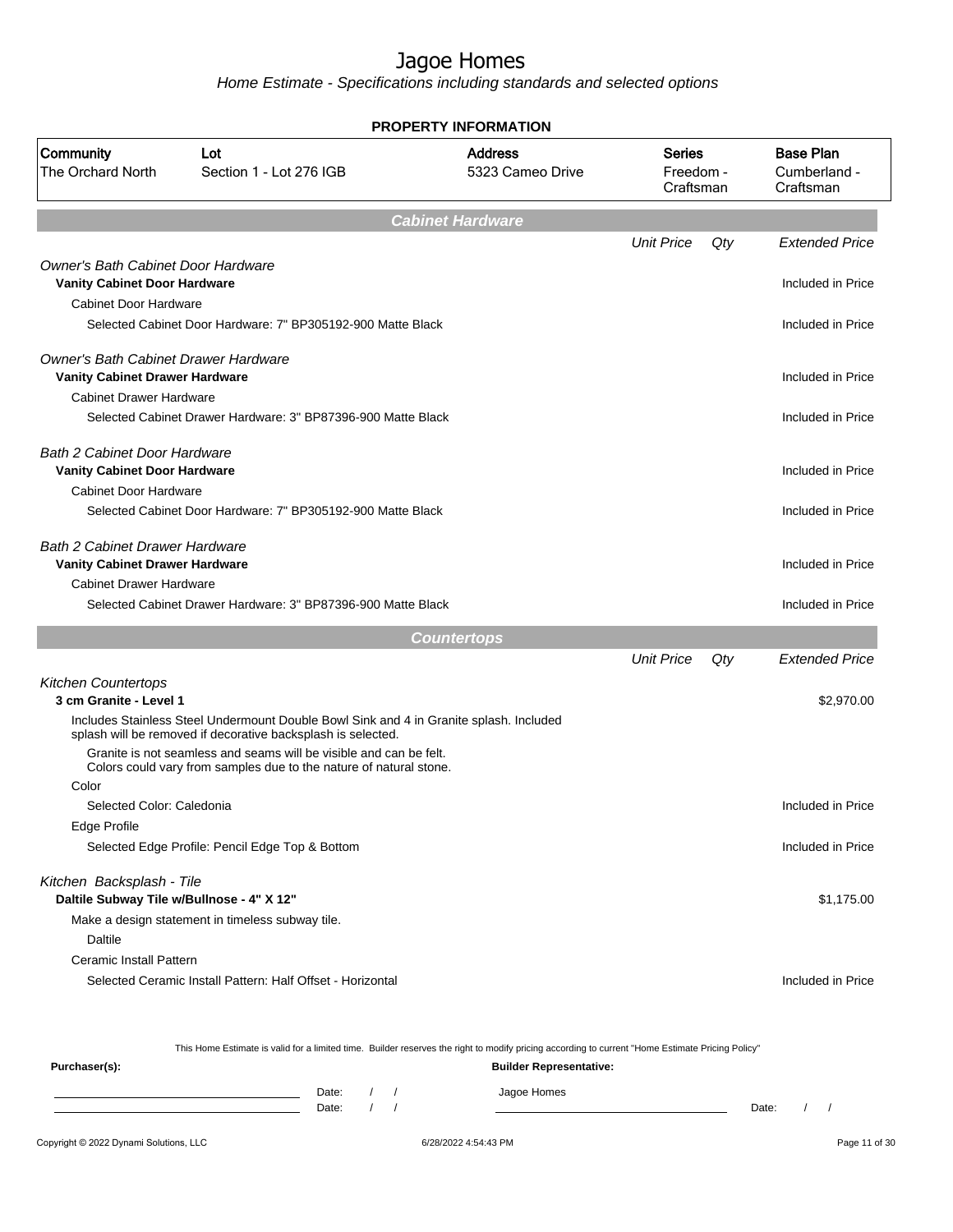Home Estimate - Specifications including standards and selected options

|                                                                          |                                                      | <b>PROPERTY INFORMATION</b>        |                                         |     |                                               |
|--------------------------------------------------------------------------|------------------------------------------------------|------------------------------------|-----------------------------------------|-----|-----------------------------------------------|
| Community<br>The Orchard North                                           | Lot<br>Section 1 - Lot 276 IGB                       | <b>Address</b><br>5323 Cameo Drive | <b>Series</b><br>Freedom -<br>Craftsman |     | <b>Base Plan</b><br>Cumberland -<br>Craftsman |
|                                                                          |                                                      | <b>Countertops</b>                 |                                         |     |                                               |
| Kitchen Backsplash - Tile<br>Color                                       |                                                      |                                    | <b>Unit Price</b>                       | Qty | <b>Extended Price</b>                         |
| Selected Color: White<br><b>Grout Color</b>                              |                                                      |                                    |                                         |     | Included in Price                             |
| Selected Grout Color: 10 Black                                           |                                                      |                                    |                                         |     | Included in Price                             |
| Owner's Bath Vanity Top<br>Color                                         | Rectangular Wave Bowl - Cultured Marble- Double Bowl |                                    |                                         |     | \$390.00                                      |
|                                                                          | Selected Color: #258 Carrera Thunder - Matte         |                                    |                                         |     | Included in Price                             |
| Bath 2 Vanity Top<br>Color                                               | <b>Rectangular Wave Bowl - Cultured Marble</b>       |                                    |                                         |     | \$145.00                                      |
|                                                                          | Selected Color: #258 Carrera Thunder - Matte         |                                    |                                         |     | Included in Price                             |
|                                                                          |                                                      | <b>Mirrors</b>                     |                                         |     |                                               |
|                                                                          |                                                      |                                    | <b>Unit Price</b>                       | Qty | <b>Extended Price</b>                         |
| <b>Owner's Bath Mirrors</b><br>Beveled Edged Mirrors, (Qty 2), 24" X 36" |                                                      |                                    |                                         |     | \$65.00                                       |
| Bath 2 Mirror<br>Beveled Edge Mirror(s), Size per Plan                   |                                                      |                                    |                                         |     | Included in Price                             |
| <b>Powder Room Mirror</b><br>Beveled Edge Mirror, 24" x 36"              |                                                      |                                    |                                         |     | Included in Price                             |
|                                                                          |                                                      | <b>Appliances</b>                  |                                         |     |                                               |
|                                                                          |                                                      |                                    | <b>Unit Price</b>                       | Qty | <b>Extended Price</b>                         |
| Kitchen Range<br>Finish                                                  | Range - Gas - Free Standing Continuous Grates        |                                    |                                         |     | \$240.00                                      |
|                                                                          | Selected Finish: Stainless Steel - JGBS66REKSS       |                                    |                                         |     | \$220.00                                      |

This Home Estimate is valid for a limited time. Builder reserves the right to modify pricing according to current "Home Estimate Pricing Policy"

**Purchaser(s): Builder Representative:** Date: / / Jagoe Homes<br>Date: / / Jagoe Homes Date: / / Date: / /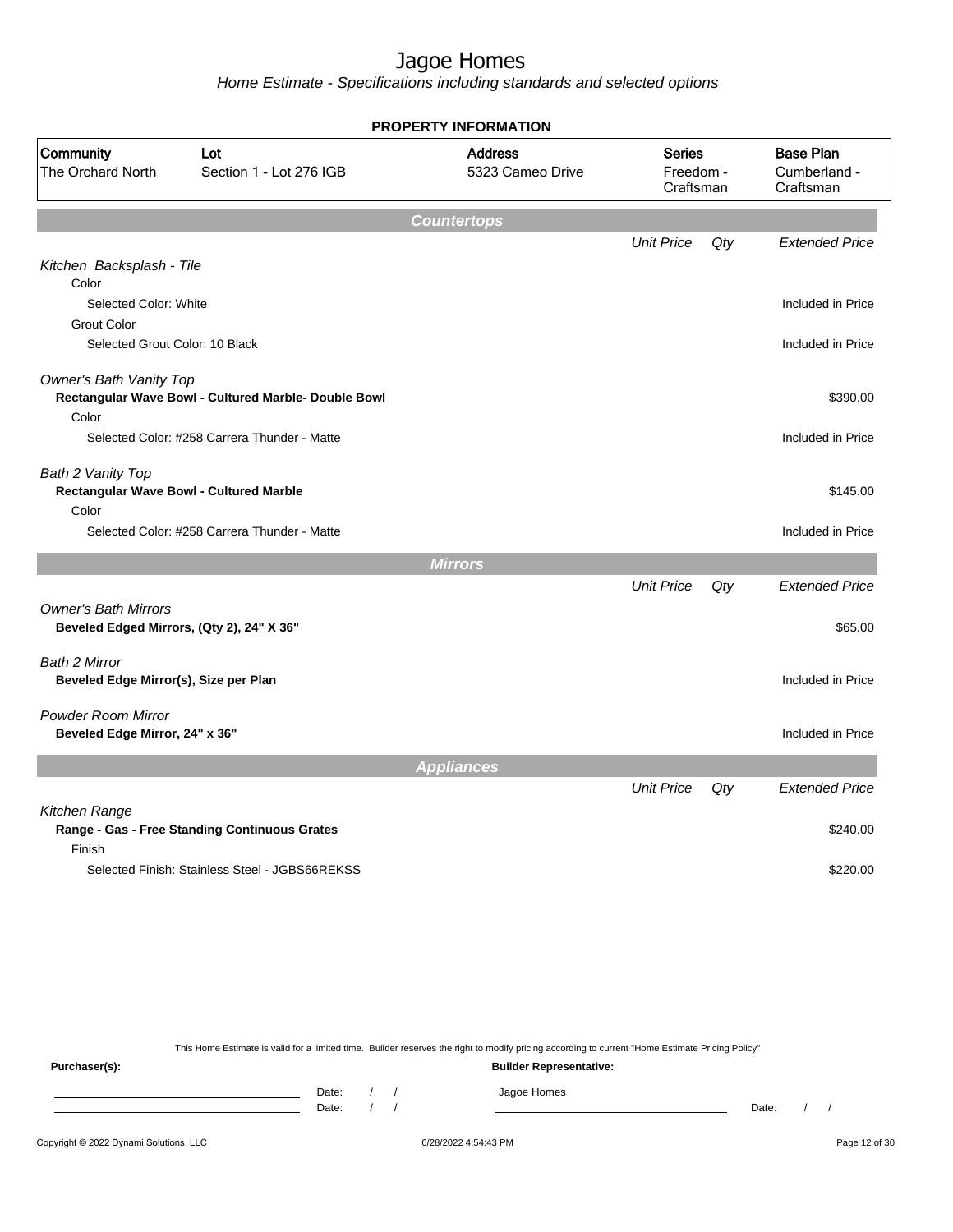Home Estimate - Specifications including standards and selected options

|                                                                           |                                                                                                                                          | <b>PROPERTY INFORMATION</b>        |                                         |                |                                               |
|---------------------------------------------------------------------------|------------------------------------------------------------------------------------------------------------------------------------------|------------------------------------|-----------------------------------------|----------------|-----------------------------------------------|
| Community<br>The Orchard North                                            | Lot<br>Section 1 - Lot 276 IGB                                                                                                           | <b>Address</b><br>5323 Cameo Drive | <b>Series</b><br>Freedom -<br>Craftsman |                | <b>Base Plan</b><br>Cumberland -<br>Craftsman |
|                                                                           |                                                                                                                                          | <b>Appliances</b>                  |                                         |                |                                               |
|                                                                           |                                                                                                                                          |                                    | <b>Unit Price</b>                       | Qty            | <b>Extended Price</b>                         |
| Kitchen Microwave or Microwave Hood<br><b>Microwave - Stainless Steel</b> |                                                                                                                                          |                                    |                                         |                | \$80.00                                       |
|                                                                           | GE® 1.6 CU. FT. OVER-THE-RANGE MICROWAVE OVEN                                                                                            |                                    |                                         |                |                                               |
|                                                                           | Technical Specification: APPROXIMATE DIMENSIONS (HxWxD)<br>16 1/8 H x 29 7/8 W x 15 9/16 D in                                            |                                    |                                         |                |                                               |
| Finish                                                                    |                                                                                                                                          |                                    |                                         |                |                                               |
|                                                                           | Selected Finish: Stainless Steel - JVM3160RFSS                                                                                           |                                    |                                         |                | Included in Price                             |
| Kitchen Dishwasher                                                        |                                                                                                                                          |                                    |                                         |                |                                               |
| <b>Dishwasher - Top Control</b>                                           |                                                                                                                                          |                                    |                                         |                | \$170.00                                      |
| DRY BOOST                                                                 | GE® TOP CONTROL WITH PLASTIC INTERIOR DISHWASHER WITH SANITIZE CYCLE &                                                                   |                                    |                                         |                |                                               |
|                                                                           | Technical Specification: APPROXIMATE DIMENSIONS (HxWxD)<br>33 3/8 H x 23 3/4 W x 24 D in                                                 |                                    |                                         |                |                                               |
| Finish                                                                    |                                                                                                                                          |                                    |                                         |                |                                               |
|                                                                           | Selected Finish: Stainless Steel - GDT630PYRFS                                                                                           |                                    |                                         |                | Included in Price                             |
| Refrigerator                                                              | 276 TON (Market) Late Change Request - Dynami Error: Refrigerator - Side by Side w/ Ice<br>& Water on Door: Stainless Steel - GSS25GYPFS |                                    |                                         |                | \$165.00                                      |
|                                                                           |                                                                                                                                          | <b>Plumbing</b>                    |                                         |                |                                               |
|                                                                           |                                                                                                                                          |                                    | <b>Unit Price</b>                       | Qty            | <b>Extended Price</b>                         |
| Owner's Bath Fixture Color Package<br><b>Bath Fixture Color</b>           |                                                                                                                                          |                                    |                                         |                | Included in Price                             |
| Color                                                                     |                                                                                                                                          |                                    |                                         |                |                                               |
| Selected Color: White                                                     |                                                                                                                                          |                                    |                                         |                | Included in Price                             |
| Owner's Bath Vanity                                                       |                                                                                                                                          |                                    |                                         |                |                                               |
| 60" Double Bowl Vanity                                                    |                                                                                                                                          |                                    |                                         |                | \$1,760.00                                    |
|                                                                           | 48" single bowl enlarged to 60" double bowl vanity, 12" removed from Owners Closet.                                                      |                                    |                                         |                |                                               |
| <b>Owner's Bath Lavatory Faucet</b>                                       |                                                                                                                                          |                                    |                                         |                |                                               |
| Delta Ashlyn Faucet - 2564                                                |                                                                                                                                          |                                    |                                         | $\overline{c}$ | Included in Price                             |
| Finish                                                                    |                                                                                                                                          |                                    |                                         |                |                                               |
| Selected Finish: Matte Black                                              |                                                                                                                                          |                                    |                                         |                | \$200.00                                      |
|                                                                           |                                                                                                                                          |                                    |                                         |                |                                               |

This Home Estimate is valid for a limited time. Builder reserves the right to modify pricing according to current "Home Estimate Pricing Policy" **Purchaser(s): Builder Representative:** Date: / / Jagoe Homes<br>Date: / / Jagoe Homes Date: / / **Date: / / 2006** Date: / / / Date: / / /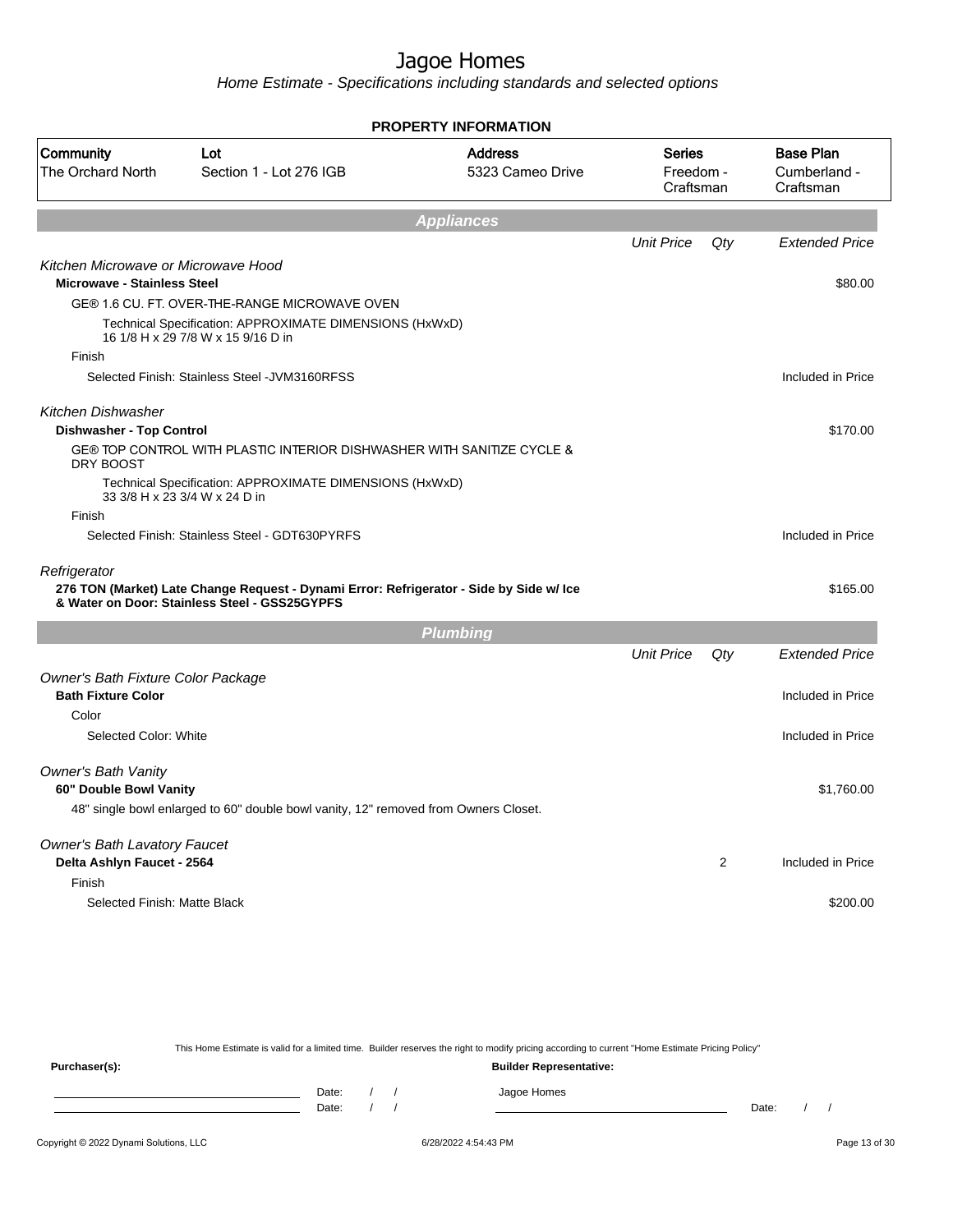|                                                |                                                                                    | <b>PROPERTY INFORMATION</b>        |                                         |                                               |
|------------------------------------------------|------------------------------------------------------------------------------------|------------------------------------|-----------------------------------------|-----------------------------------------------|
| Community<br>The Orchard North                 | Lot<br>Section 1 - Lot 276 IGB                                                     | <b>Address</b><br>5323 Cameo Drive | <b>Series</b><br>Freedom -<br>Craftsman | <b>Base Plan</b><br>Cumberland -<br>Craftsman |
|                                                |                                                                                    | <b>Plumbing</b>                    |                                         |                                               |
|                                                |                                                                                    |                                    | <b>Unit Price</b><br>Qty                | <b>Extended Price</b>                         |
|                                                | Owner's Bath Towel Bar or Robe Hooks & Paper Holder                                |                                    |                                         |                                               |
|                                                | Ashlyn Robe Hooks (Qty 2) & Paper Holder                                           |                                    |                                         | \$100.00                                      |
| Finish                                         |                                                                                    |                                    |                                         |                                               |
| Selected Finish: Matte Black                   |                                                                                    |                                    |                                         | \$55.00                                       |
| <b>Owner's Bath Tub/Shower or Shower Stall</b> |                                                                                    |                                    |                                         |                                               |
|                                                | 60" Fiberglass Shower Stall with Framed Sliding Shower Door                        |                                    |                                         | \$1,080.00                                    |
|                                                | Semi Frameless Chrome Shower Door with Clear Glass Included Plan may be revised to |                                    |                                         |                                               |
| accomodate shower.<br>Glass Pattern            |                                                                                    |                                    |                                         |                                               |
| Selected Glass Pattern: Clear                  |                                                                                    |                                    |                                         | Included in Price                             |
| Semi Frameless Sliding Shower Door             |                                                                                    |                                    |                                         |                                               |
|                                                | Selected Semi Frameless Sliding Shower Door: Matte Black (Clear Glass ONLY)        |                                    |                                         | \$720.00                                      |
| Shower Door                                    |                                                                                    |                                    |                                         |                                               |
| Selected Shower Door: N/A                      |                                                                                    |                                    |                                         | Included in Price                             |
| <b>Owner's Bath Shower Stall Faucet</b>        |                                                                                    |                                    |                                         |                                               |
|                                                | Delta Ashlyn Shower Stall Faucet T14264                                            |                                    |                                         | Included in Price                             |
| Model # T14264                                 |                                                                                    |                                    |                                         |                                               |
| Finish                                         |                                                                                    |                                    |                                         |                                               |
| Selected Finish: Matte Black                   |                                                                                    |                                    |                                         | \$220.00                                      |
| <b>Owner's Bath Commode</b>                    |                                                                                    |                                    |                                         |                                               |
| Standard 1.6 Gallon Commode, 2 pc.             |                                                                                    |                                    |                                         | Included in Price                             |
| 1.6 Gallon<br>2 PC                             |                                                                                    |                                    |                                         |                                               |
| <b>Bath 2 Fixture Color Package</b>            |                                                                                    |                                    |                                         |                                               |
| <b>Bath Fixture Color</b>                      |                                                                                    |                                    |                                         | Included in Price                             |
| Color                                          |                                                                                    |                                    |                                         |                                               |
| Selected Color: White                          |                                                                                    |                                    |                                         | Included in Price                             |
| <b>Bath 2 Commode</b>                          |                                                                                    |                                    |                                         |                                               |
| Standard 1.6 Gallon Commode, 2 pc.             |                                                                                    |                                    |                                         | Included in Price                             |
| 1.6 Gallon<br>2 PC                             |                                                                                    |                                    |                                         |                                               |
|                                                |                                                                                    |                                    |                                         |                                               |

|               |       |  | This Home Estimate is valid for a limited time. Builder reserves the right to modify pricing according to current "Home Estimate Pricing Policy" |       |  |
|---------------|-------|--|--------------------------------------------------------------------------------------------------------------------------------------------------|-------|--|
| Purchaser(s): |       |  | <b>Builder Representative:</b>                                                                                                                   |       |  |
|               | Date: |  | Jagoe Homes                                                                                                                                      |       |  |
|               | Date: |  |                                                                                                                                                  | Date: |  |
|               |       |  |                                                                                                                                                  |       |  |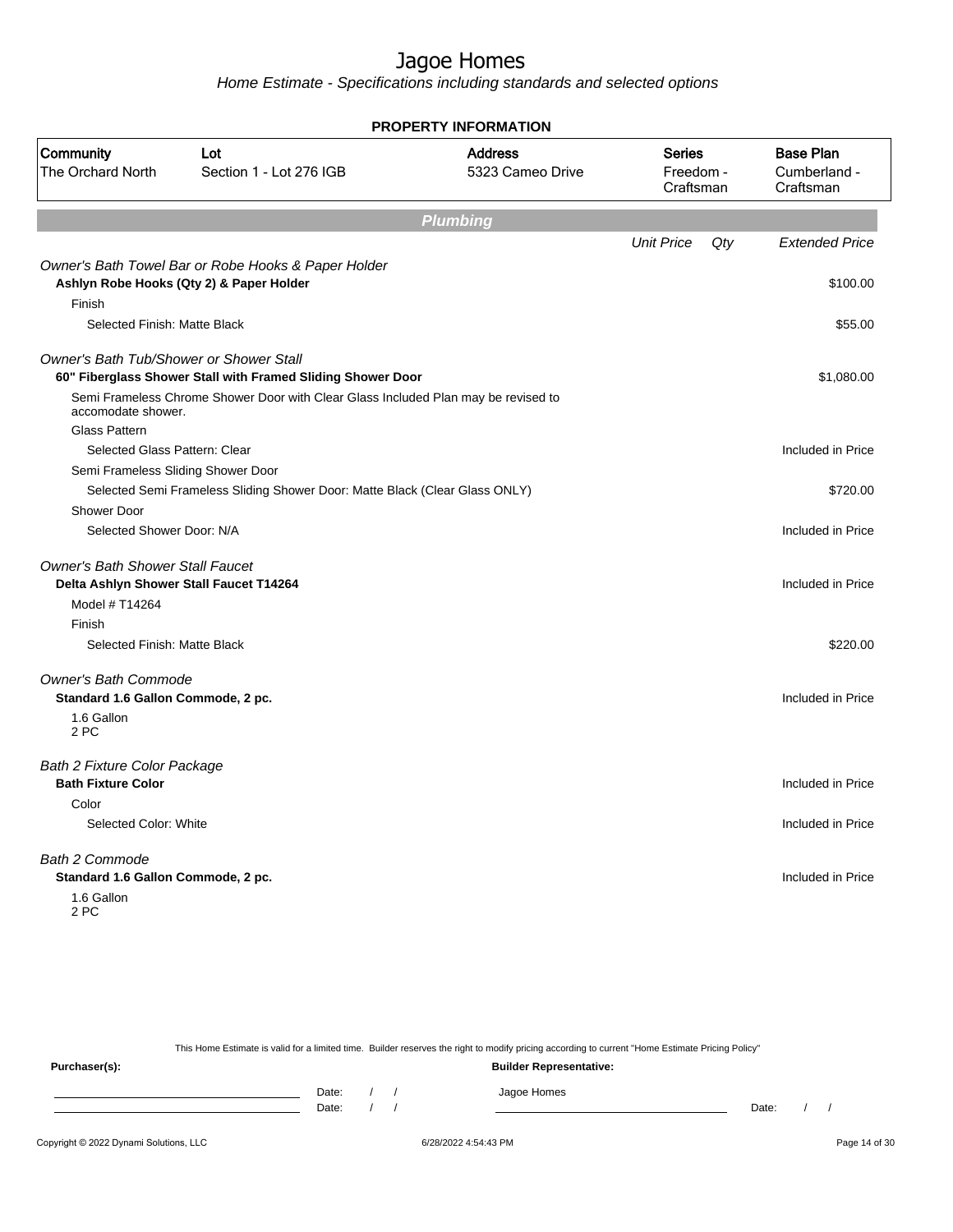|                                                                                    |                                                                                       | <b>PROPERTY INFORMATION</b>        |                                         |                                               |
|------------------------------------------------------------------------------------|---------------------------------------------------------------------------------------|------------------------------------|-----------------------------------------|-----------------------------------------------|
| Community<br>The Orchard North                                                     | Lot<br>Section 1 - Lot 276 IGB                                                        | <b>Address</b><br>5323 Cameo Drive | <b>Series</b><br>Freedom -<br>Craftsman | <b>Base Plan</b><br>Cumberland -<br>Craftsman |
|                                                                                    |                                                                                       | <b>Plumbing</b>                    |                                         |                                               |
|                                                                                    |                                                                                       |                                    | <b>Unit Price</b><br>Qty                | <b>Extended Price</b>                         |
| <b>Bath 2 Lavatory Faucet</b><br>Delta Ashlyn Faucet - 2564<br>Finish              |                                                                                       |                                    |                                         | Included in Price                             |
| Selected Finish: Matte Black                                                       |                                                                                       |                                    |                                         | \$100.00                                      |
| Bath 2 Towel Bar & Paper Holder                                                    | Ashlyn Robe Hooks (Qty 2) & Paper Holder.                                             |                                    |                                         | \$100.00                                      |
| Finish                                                                             | Hooks to be hung 67" above Finished Floor unless customer selects different location. |                                    |                                         |                                               |
| Selected Finish: Matte Black                                                       |                                                                                       |                                    |                                         | \$40.00                                       |
| <b>Bath 2 Tub/Shower or Shower Stall</b><br>60" Fiberglass Tub/Shower              |                                                                                       |                                    |                                         | Included in Price                             |
| <b>Bath 2 Tub/Shower Faucet</b><br>Delta Ashlyn Tub/Shower Faucet T14464<br>Finish |                                                                                       |                                    |                                         | Included in Price                             |
| Selected Finish: Matte Black                                                       |                                                                                       |                                    |                                         | \$270.00                                      |
| Powder Room Fixture Color Package<br><b>Bath Fixture Color</b>                     |                                                                                       |                                    |                                         | Included in Price                             |
| Color                                                                              |                                                                                       |                                    |                                         |                                               |
| Selected Color: White                                                              |                                                                                       |                                    |                                         | Included in Price                             |
| Powder Room Vanity / Pedestal<br><b>Pedestal Sink</b>                              |                                                                                       |                                    |                                         | Included in Price                             |
| Powder Room Lavatory Faucet<br>Delta Ashlyn Faucet - 2564                          |                                                                                       |                                    |                                         | Included in Price                             |
| Finish<br>Selected Finish: Matte Black                                             |                                                                                       |                                    |                                         | \$100.00                                      |
| Powder Room Towel Ring & Paper Holder<br>Ashlyn Towel Ring and Paper Holder        |                                                                                       |                                    |                                         | \$90.00                                       |
| Finish<br>Selected Finish: Matte Black                                             |                                                                                       |                                    |                                         | \$35.00                                       |
| Powder Room Commode<br>Standard 1.6 Gallon Commode, 2 pc.                          |                                                                                       |                                    |                                         | Included in Price                             |

|               |       |  | This Home Estimate is valid for a limited time. Builder reserves the right to modify pricing according to current "Home Estimate Pricing Policy" |       |  |
|---------------|-------|--|--------------------------------------------------------------------------------------------------------------------------------------------------|-------|--|
| Purchaser(s): |       |  | <b>Builder Representative:</b>                                                                                                                   |       |  |
|               | Date: |  | Jagoe Homes                                                                                                                                      |       |  |
|               | Date: |  |                                                                                                                                                  | Date: |  |
|               |       |  |                                                                                                                                                  |       |  |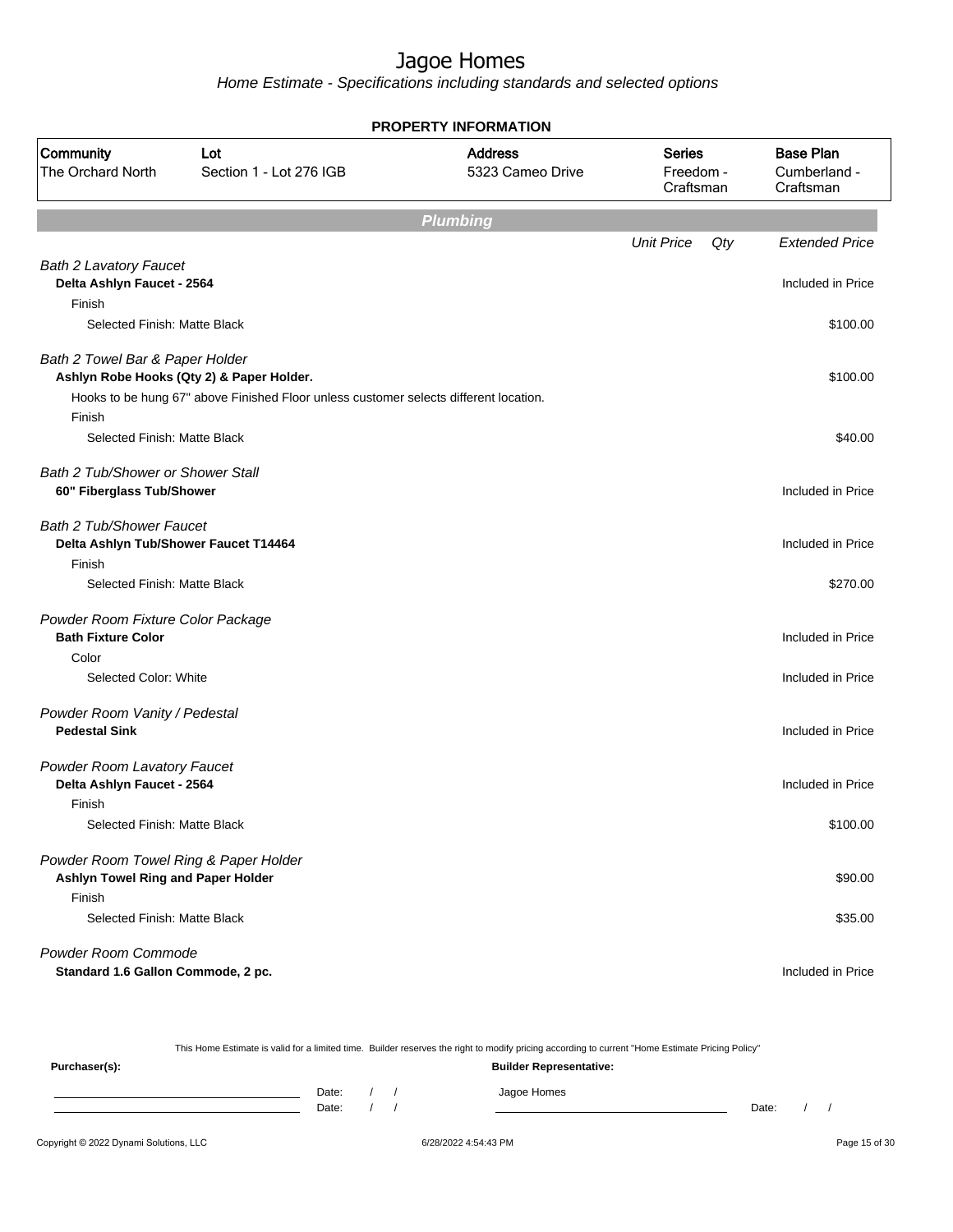|                                                                                            | <b>PROPERTY INFORMATION</b>                                                |                                    |                                         |                                               |  |  |  |
|--------------------------------------------------------------------------------------------|----------------------------------------------------------------------------|------------------------------------|-----------------------------------------|-----------------------------------------------|--|--|--|
| Community<br><b>The Orchard North</b>                                                      | Lot<br>Section 1 - Lot 276 IGB                                             | <b>Address</b><br>5323 Cameo Drive | <b>Series</b><br>Freedom -<br>Craftsman | <b>Base Plan</b><br>Cumberland -<br>Craftsman |  |  |  |
|                                                                                            |                                                                            | <b>Plumbing</b>                    |                                         |                                               |  |  |  |
|                                                                                            |                                                                            |                                    | <b>Unit Price</b><br>Qty                | <b>Extended Price</b>                         |  |  |  |
| Powder Room Commode<br>1.6 Gallon<br>2 PC                                                  |                                                                            |                                    |                                         |                                               |  |  |  |
| <b>Kitchen Sink</b>                                                                        | Blanco Precis Undermount Sink - Super Single Bowl w/Chrome Disposal Flange |                                    |                                         | \$680.00                                      |  |  |  |
| Sink 9 1/2" Deep                                                                           |                                                                            |                                    |                                         |                                               |  |  |  |
| Color                                                                                      | Selected Color: Anthracite 440149                                          |                                    |                                         | Included in Price                             |  |  |  |
| <b>Kitchen Sink Faucet</b><br>Finish                                                       | Kitchen Sink Faucet - Delta Essa Single Handle Pull Down #9113 DST         |                                    |                                         | \$310.00                                      |  |  |  |
| Selected Finish: Black                                                                     |                                                                            |                                    |                                         | \$180.00                                      |  |  |  |
| Kitchen Garbage Disposal<br>Garbage Disposal 1/3 hp                                        |                                                                            |                                    |                                         | Included in Price                             |  |  |  |
| Kitchen Ice Maker Water Line<br><b>Ice Maker Water Line</b>                                |                                                                            |                                    |                                         | Included in Price                             |  |  |  |
| Kitchen Gas Line for Range<br>Existing 220v outlet remains.                                | Gas Line for Range, Includes 110-Volt Outlet                               |                                    |                                         | \$820.00                                      |  |  |  |
| <b>Entire Home Water Heater</b><br><b>Tankless Water Heater</b>                            |                                                                            |                                    |                                         | Included in Price                             |  |  |  |
| Entire Home Main Water Shutoff Valve<br><b>Main Water Shutoff Valve</b>                    |                                                                            |                                    |                                         | Included in Price                             |  |  |  |
| <b>Entire Home Plumbing Supply Pipes</b>                                                   | <b>Plumbing Pipes: Water Continuous PEX Piping</b>                         |                                    |                                         | Included in Price                             |  |  |  |
| Entire Home Plumbing Waste & Vent Lines<br><b>Plumbing Drains and Vents PVC</b>            |                                                                            |                                    |                                         | Included in Price                             |  |  |  |
| <b>Basement Bath Rough-In</b><br>Rough-In for Full Bath<br>Location determined by builder. |                                                                            |                                    |                                         | \$2,995.00                                    |  |  |  |

| This Home Estimate is valid for a limited time. Builder reserves the right to modify pricing according to current "Home Estimate Pricing Policy" |                                |  |  |             |       |  |  |
|--------------------------------------------------------------------------------------------------------------------------------------------------|--------------------------------|--|--|-------------|-------|--|--|
| Purchaser(s):                                                                                                                                    | <b>Builder Representative:</b> |  |  |             |       |  |  |
|                                                                                                                                                  | Date:                          |  |  | Jagoe Homes |       |  |  |
|                                                                                                                                                  | Date:                          |  |  |             | Date: |  |  |
|                                                                                                                                                  |                                |  |  |             |       |  |  |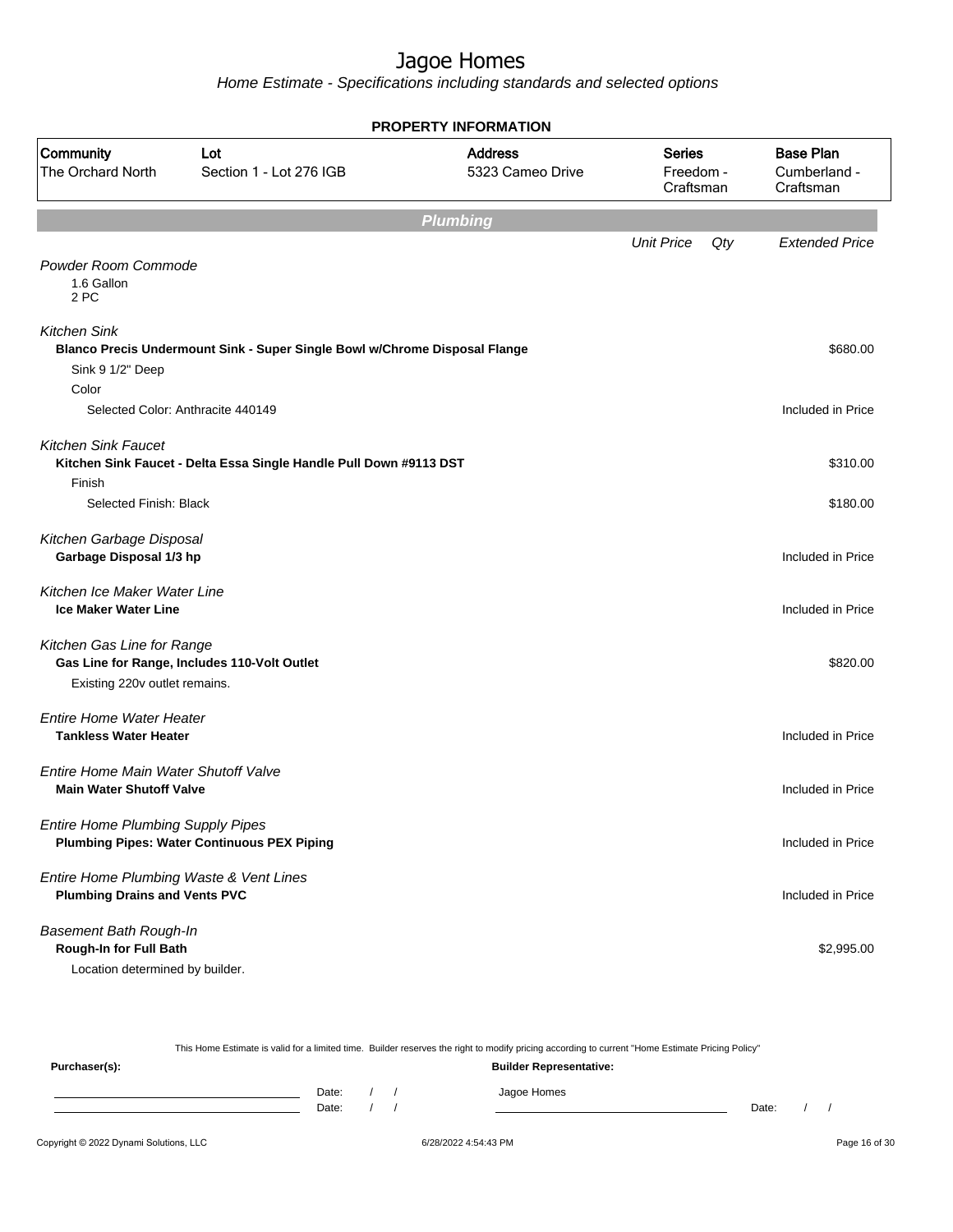Home Estimate - Specifications including standards and selected options

| <b>PROPERTY INFORMATION</b>                                                        |                                                      |                                          |                                         |     |                                               |  |  |
|------------------------------------------------------------------------------------|------------------------------------------------------|------------------------------------------|-----------------------------------------|-----|-----------------------------------------------|--|--|
| Community<br>The Orchard North                                                     | Lot<br>Section 1 - Lot 276 IGB                       | <b>Address</b><br>5323 Cameo Drive       | <b>Series</b><br>Freedom -<br>Craftsman |     | <b>Base Plan</b><br>Cumberland -<br>Craftsman |  |  |
|                                                                                    |                                                      | <b>Plumbing</b>                          |                                         |     |                                               |  |  |
| Entire Home Secondary Shut-Off Valves<br>Secondary Shut-Off Valves at each fixture |                                                      |                                          | <b>Unit Price</b>                       | Qty | <b>Extended Price</b><br>Included in Price    |  |  |
| <b>Exterior Plumbing Sewer Lines</b>                                               | Plumbing Pipes: Exterior Sewer Lines PVC Schedule 40 |                                          |                                         |     | Included in Price                             |  |  |
| <b>Exterior Sillcocks</b><br><b>Outside Faucets Frost Proof (Per Plan)</b>         |                                                      |                                          |                                         |     | Included in Price                             |  |  |
| <b>Basement Sump Pump</b><br><b>Basement Sump Pump</b>                             |                                                      |                                          |                                         |     | Included in Price                             |  |  |
| <b>Basement Ejector Pump</b><br><b>Basement Ejector Pump</b>                       |                                                      |                                          |                                         |     | Included in Price                             |  |  |
|                                                                                    |                                                      | <b>Electrical, Media, Communications</b> |                                         |     |                                               |  |  |
| Front Porch Light(s)<br><b>Recessed Lighting (Per Plan)</b>                        |                                                      |                                          | <b>Unit Price</b>                       | Qty | <b>Extended Price</b><br>Included in Price    |  |  |
| <b>Front Entry Ceiling Light</b>                                                   | Recessed Light (1) ILO Standard Flush Mount          |                                          |                                         |     | \$70.00                                       |  |  |
| Main Level Stairway Landing Ceiling Fixture<br><b>Recessed Lighting (Per Plan)</b> |                                                      |                                          |                                         |     | Included in Price                             |  |  |
| Family Room Ceiling Fixture<br>Color                                               | Ceiling Fan 52" Kichler Pro #330018, Fan Only        |                                          |                                         |     | Included in Price                             |  |  |
|                                                                                    | Selected Color: Satin Black w/Satin Black Blades     |                                          |                                         |     | Included in Price                             |  |  |
| Family Room Recessed Light(s)<br><b>Recessed Lighting (Per Plan)</b>               |                                                      |                                          |                                         |     | Included in Price                             |  |  |
| Kitchen Ceiling Lighting<br><b>Recessed Lighting (Per Plan)</b>                    |                                                      |                                          |                                         |     | Included in Price                             |  |  |

This Home Estimate is valid for a limited time. Builder reserves the right to modify pricing according to current "Home Estimate Pricing Policy"

**Purchaser(s): Builder Representative:** Date: / / Jagoe Homes<br>Date: / / Jagoe Homes Date: / / **Date: / / 2006** Date: / / / Date: / / /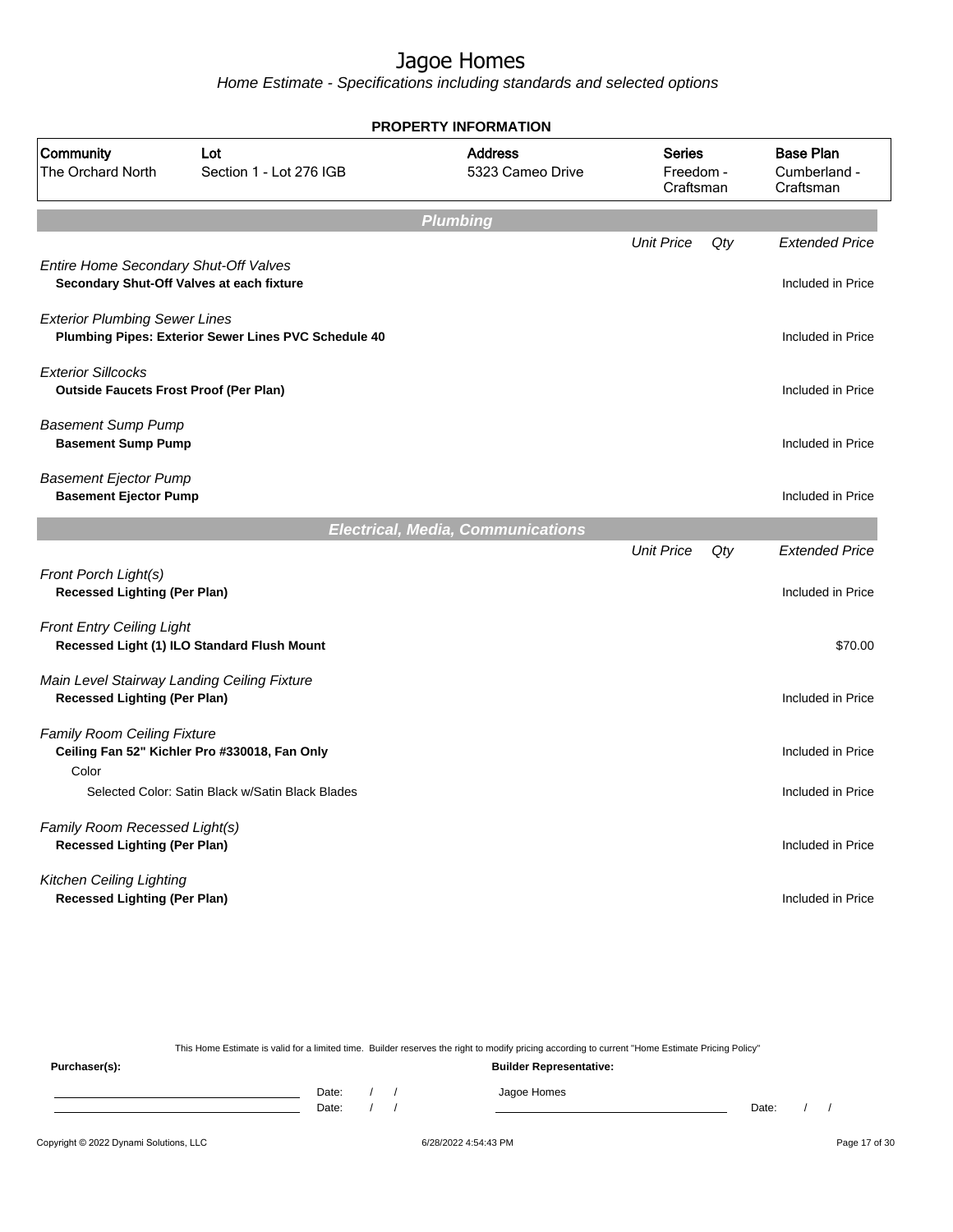Home Estimate - Specifications including standards and selected options

| <b>PROPERTY INFORMATION</b>                                           |                                                                                                                                                                                         |                                          |                                         |                                               |  |  |  |
|-----------------------------------------------------------------------|-----------------------------------------------------------------------------------------------------------------------------------------------------------------------------------------|------------------------------------------|-----------------------------------------|-----------------------------------------------|--|--|--|
| Community<br>The Orchard North                                        | Lot<br>Section 1 - Lot 276 IGB                                                                                                                                                          | <b>Address</b><br>5323 Cameo Drive       | <b>Series</b><br>Freedom -<br>Craftsman | <b>Base Plan</b><br>Cumberland -<br>Craftsman |  |  |  |
|                                                                       |                                                                                                                                                                                         | <b>Electrical, Media, Communications</b> |                                         |                                               |  |  |  |
|                                                                       |                                                                                                                                                                                         |                                          | <b>Unit Price</b><br>Qty                | <b>Extended Price</b>                         |  |  |  |
| <b>Sink</b>                                                           | Kitchen Pendant Light ILO (1) Recessed Cans<br>Pendant Hanging Task Light - Kichler Everly #42047 (Qty 1) ILO Recessed Can above                                                        |                                          |                                         | \$210.00                                      |  |  |  |
| Finish                                                                |                                                                                                                                                                                         |                                          |                                         |                                               |  |  |  |
| Selected Finish: Black                                                |                                                                                                                                                                                         |                                          |                                         | Included in Price                             |  |  |  |
| Kitchen Under Cabinet Light<br>Under Cabinet Lighting Package, qty 3  |                                                                                                                                                                                         |                                          |                                         | \$360.00                                      |  |  |  |
| wall cabinets in the kitchen.                                         | Includes one under counter lighting package to be installed in predetermined location under                                                                                             |                                          |                                         |                                               |  |  |  |
| Includes 3 under counter lights                                       |                                                                                                                                                                                         |                                          |                                         |                                               |  |  |  |
| <b>Kitchen GFI Outlet</b><br>Interior GFI Outlet(s)                   |                                                                                                                                                                                         |                                          |                                         | Included in Price                             |  |  |  |
| Kitchen Range Receptacle<br>Range 220 Volt Receptacle                 |                                                                                                                                                                                         |                                          |                                         | Included in Price                             |  |  |  |
| Dining Area Ceiling Light(s)<br><b>Recessed Lighting (Per Plan)</b>   |                                                                                                                                                                                         |                                          |                                         | Included in Price                             |  |  |  |
| Powder Room Vanity Light                                              | Kichler 3 Light Winslow 21.5" Vanity Light #45886                                                                                                                                       |                                          |                                         | \$190.00                                      |  |  |  |
|                                                                       | The Winslow vanity light features a classic look with clear seeded glass. Winslow vanity light<br>is perfect in several aesthetic environments, including traditional and transitional. |                                          |                                         |                                               |  |  |  |
| mix in finishes.                                                      | Designer Recommendation: Pair Winslow in Black with Chrome Faucets for a classic but fun                                                                                                |                                          |                                         |                                               |  |  |  |
| Finish<br>Selected Finish: Black BK                                   |                                                                                                                                                                                         |                                          |                                         | Included in Price                             |  |  |  |
|                                                                       |                                                                                                                                                                                         |                                          |                                         |                                               |  |  |  |
| Powder Room Fan or Fan/Light<br><b>Bath Exhaust Fan w/ Light</b>      |                                                                                                                                                                                         |                                          |                                         | Included in Price                             |  |  |  |
| Main Level Hall Ceiling Light(s)<br><b>Flush Mount Light - 2 Bulb</b> |                                                                                                                                                                                         |                                          |                                         | Included in Price                             |  |  |  |
| Finish                                                                |                                                                                                                                                                                         |                                          |                                         |                                               |  |  |  |
| Selected Finish: Black                                                |                                                                                                                                                                                         |                                          |                                         | Included in Price                             |  |  |  |
| Comments:                                                             |                                                                                                                                                                                         |                                          |                                         |                                               |  |  |  |
| <b>Laundry Ceiling Light</b>                                          | Satco - 7" Square Flush Mount, 13.5 Watt/LED                                                                                                                                            |                                          |                                         | \$25.00                                       |  |  |  |
|                                                                       | This Home Estimate is valid for a limited time. Builder reserves the right to modify pricing according to current "Home Estimate Pricing Policy"                                        |                                          |                                         |                                               |  |  |  |
| Purchaser(s):                                                         |                                                                                                                                                                                         | <b>Builder Representative:</b>           |                                         |                                               |  |  |  |

Copyright © 2022 Dynami Solutions, LLC **Company of Contract Contract Contract Contract Contract Contract Contract Contract Contract Contract Contract Contract Contract Contract Contract Contract Contract Contract Contract** Date: / / Jagoe Homes<br>Date: / / Jagoe Homes Date: / / Date: / /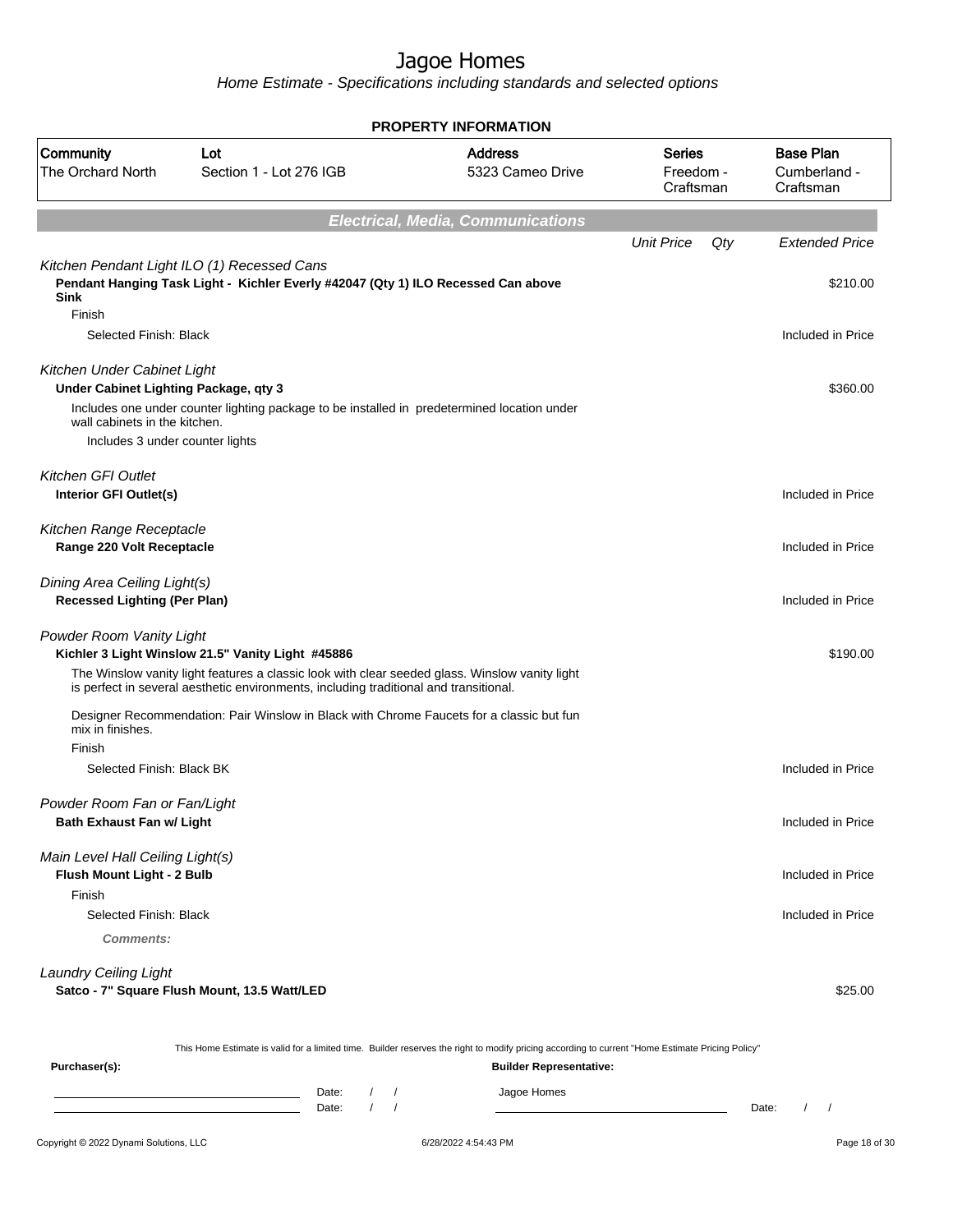| <b>PROPERTY INFORMATION</b>                                            |                                                                                                                                                                                                            |                                    |                                         |     |                                               |  |  |
|------------------------------------------------------------------------|------------------------------------------------------------------------------------------------------------------------------------------------------------------------------------------------------------|------------------------------------|-----------------------------------------|-----|-----------------------------------------------|--|--|
| Community<br>The Orchard North                                         | Lot<br>Section 1 - Lot 276 IGB                                                                                                                                                                             | <b>Address</b><br>5323 Cameo Drive | <b>Series</b><br>Freedom -<br>Craftsman |     | <b>Base Plan</b><br>Cumberland -<br>Craftsman |  |  |
| <b>Electrical, Media, Communications</b>                               |                                                                                                                                                                                                            |                                    |                                         |     |                                               |  |  |
|                                                                        |                                                                                                                                                                                                            |                                    | <b>Unit Price</b>                       | Qty | <b>Extended Price</b>                         |  |  |
| Laundry Dryer Receptacle<br>Dryer 220 Volt Receptacle                  |                                                                                                                                                                                                            |                                    |                                         |     | Included in Price                             |  |  |
| <b>Owner's Suite Ceiling Light</b>                                     | Recessed Lighting (4) ILO Standard Bedroom Flush Mount Light                                                                                                                                               |                                    |                                         |     | \$470.00                                      |  |  |
| <b>Owner's Closet Light(s)</b>                                         | Satco - 7" Square Flush Mount, 13.5 Watt/LED                                                                                                                                                               |                                    |                                         |     | \$25.00                                       |  |  |
| <b>Owner's Bath Vanity Light</b>                                       | Kichler 3 Light Winslow 21.5" Vanity Light #45886 (Qty 2)<br>The Winslow vanity light features a classic look with clear seeded glass. Winslow vanity light                                                |                                    |                                         |     | \$380.00                                      |  |  |
| mix in finishes.<br>Finish                                             | is perfect in several aesthetic environments, including traditional and transitional.<br>Designer Recommendation: Pair Winslow in Black with Chrome Faucets for a classic but fun                          |                                    |                                         |     |                                               |  |  |
| Selected Finish: Black BK                                              |                                                                                                                                                                                                            |                                    |                                         |     | Included in Price                             |  |  |
| Owner's Bath Additional Tub/Shower Light                               | Additional Tub/Shower Light Fixture w/ Switch<br>Includes one tub/shower special recessed light fixture with switch in choice of bathroom.<br>Technical Specification: Buyer must indicate choice of bath. |                                    |                                         |     | \$195.00                                      |  |  |
| Owner's Bath Exhaust Fan or Fan/Light<br>Bath Exhaust Fan, Fan Only    |                                                                                                                                                                                                            |                                    |                                         |     | Included in Price                             |  |  |
| <b>Owner's Bath GFI Outlet</b><br><b>GFI Interior Outlet(s)</b>        |                                                                                                                                                                                                            |                                    |                                         |     | Included in Price                             |  |  |
| <b>Bedroom 2 Ceiling Light</b><br>Flush Mount Light - 3 Bulb<br>Finish |                                                                                                                                                                                                            |                                    |                                         |     | Included in Price                             |  |  |
| Selected Finish: Black<br>Comments:                                    |                                                                                                                                                                                                            |                                    |                                         |     | Included in Price                             |  |  |
| <b>Bedroom 3 Ceiling Light</b><br>Flush Mount Light - 3 Bulb<br>Finish |                                                                                                                                                                                                            |                                    |                                         |     | Included in Price                             |  |  |
| Selected Finish: Black<br><b>Comments:</b>                             |                                                                                                                                                                                                            |                                    |                                         |     | Included in Price                             |  |  |

| This Home Estimate is valid for a limited time. Builder reserves the right to modify pricing according to current "Home Estimate Pricing Policy" |       |  |  |                                |       |  |  |
|--------------------------------------------------------------------------------------------------------------------------------------------------|-------|--|--|--------------------------------|-------|--|--|
| Purchaser(s):                                                                                                                                    |       |  |  | <b>Builder Representative:</b> |       |  |  |
|                                                                                                                                                  | Date: |  |  | Jagoe Homes                    |       |  |  |
|                                                                                                                                                  | Date: |  |  |                                | Date: |  |  |
|                                                                                                                                                  |       |  |  |                                |       |  |  |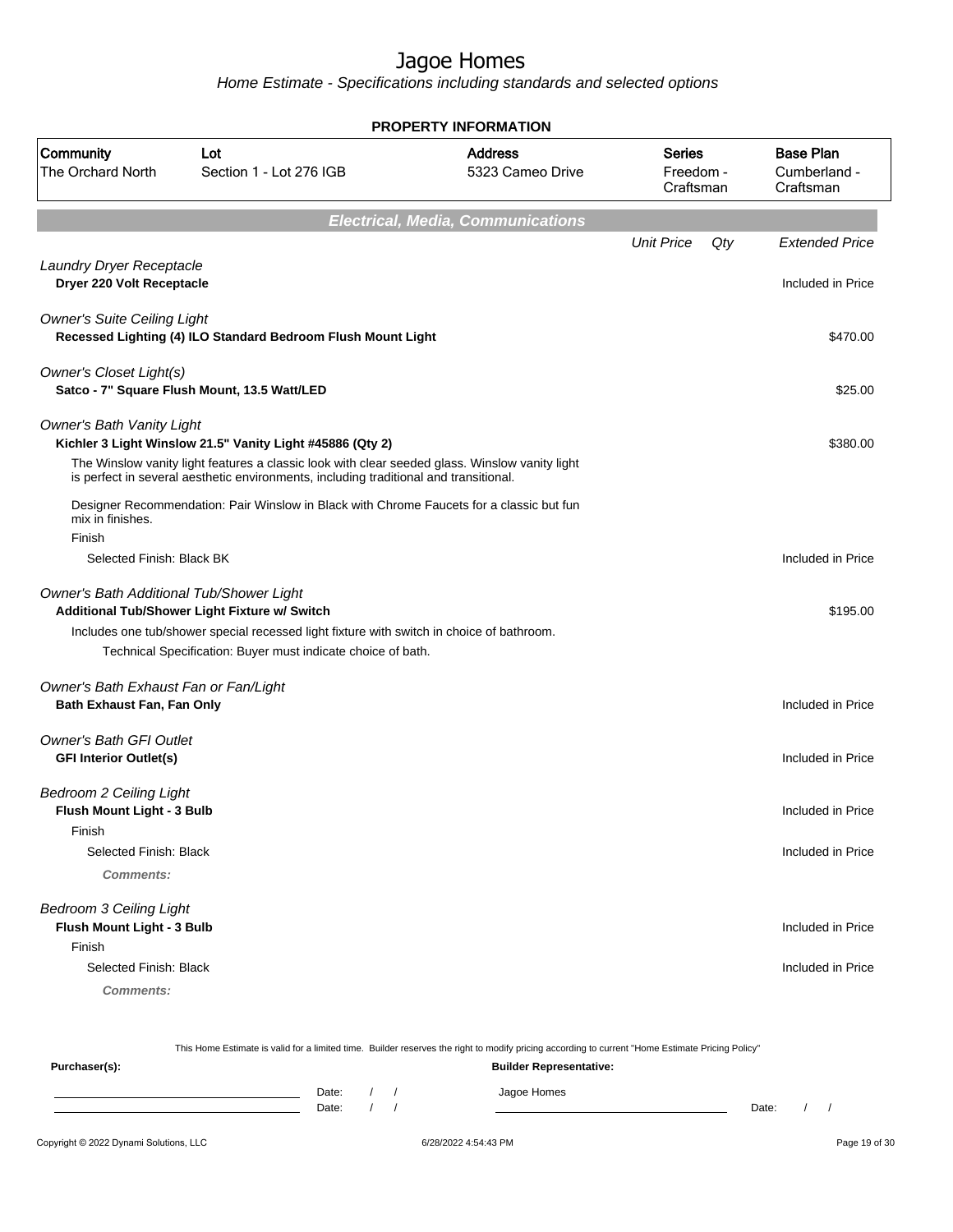|                                                                         |                                                                                                                                                                                                                                           | <b>PROPERTY INFORMATION</b>              |                                         |     |                                               |
|-------------------------------------------------------------------------|-------------------------------------------------------------------------------------------------------------------------------------------------------------------------------------------------------------------------------------------|------------------------------------------|-----------------------------------------|-----|-----------------------------------------------|
| Community<br>The Orchard North                                          | Lot<br>Section 1 - Lot 276 IGB                                                                                                                                                                                                            | <b>Address</b><br>5323 Cameo Drive       | <b>Series</b><br>Freedom -<br>Craftsman |     | <b>Base Plan</b><br>Cumberland -<br>Craftsman |
|                                                                         |                                                                                                                                                                                                                                           | <b>Electrical, Media, Communications</b> |                                         |     |                                               |
|                                                                         |                                                                                                                                                                                                                                           |                                          | <b>Unit Price</b>                       | Qty | <b>Extended Price</b>                         |
| Bedroom 4 Ceiling Light(s)<br>Flush Mount Light - 3 Bulb<br>Finish      |                                                                                                                                                                                                                                           |                                          |                                         |     | Included in Price                             |
| Selected Finish: Black                                                  |                                                                                                                                                                                                                                           |                                          |                                         |     | Included in Price                             |
| Comments:                                                               |                                                                                                                                                                                                                                           |                                          |                                         |     |                                               |
| <b>Bath 2 Vanity Light</b>                                              | Kichler 4 Lite Winslow 30" Vanity Light #45887<br>The Winslow vanity light features a classic look with clear seeded glass. Winslow vanity light<br>is perfect in several aesthetic environments, including traditional and transitional. |                                          |                                         |     | \$200.00                                      |
| mix in finishes.<br>Finish                                              | Designer Recommendation: Pair Winslow in Black with Chrome Faucets for a classic but fun                                                                                                                                                  |                                          |                                         |     |                                               |
| Selected Finish: Black BK                                               |                                                                                                                                                                                                                                           |                                          |                                         |     | Included in Price                             |
| Bath 2 Additional Tub/Shower Light                                      | Additional Tub/Shower Light Fixture w/ Switch                                                                                                                                                                                             |                                          |                                         |     | \$195.00                                      |
|                                                                         | Includes one tub/shower special recessed light fixture with switch in choice of bathroom.<br>Technical Specification: Buyer must indicate choice of bath.                                                                                 |                                          |                                         |     |                                               |
| Bath 2 Exhaust Fan or Fan/Light<br><b>Bath Exhaust Fan, Fan Only</b>    |                                                                                                                                                                                                                                           |                                          |                                         |     | Included in Price                             |
| <b>Bath 2 GFI Outlet</b><br>Interior GFI Outlet(s)                      |                                                                                                                                                                                                                                           |                                          |                                         |     | Included in Price                             |
| 2nd Level Hall Ceiling Light(s)                                         | Recessed Lighting (2) ILO Standard Flush Mount(s)                                                                                                                                                                                         |                                          |                                         |     | \$210.00                                      |
| <b>Basement Light(s)</b><br>Keyless (Per Plan)                          |                                                                                                                                                                                                                                           |                                          |                                         |     | Included in Price                             |
| Loft Ceiling Light(s)<br>Color                                          | Ceiling Fan 52" Kichler Pro Select #330017, w/Bowl LED Light                                                                                                                                                                              |                                          |                                         |     | \$280.00                                      |
|                                                                         | Selected Color: Satin Black w/Satin Black Blades                                                                                                                                                                                          |                                          |                                         |     | Included in Price                             |
| <b>Stairway Ceiling Lighting</b><br><b>Recessed Lighting (Per Plan)</b> |                                                                                                                                                                                                                                           |                                          |                                         |     | Included in Price                             |

|                                        | This Home Estimate is valid for a limited time. Builder reserves the right to modify pricing according to current "Home Estimate Pricing Policy" |  |  |                                |       |  |  |               |
|----------------------------------------|--------------------------------------------------------------------------------------------------------------------------------------------------|--|--|--------------------------------|-------|--|--|---------------|
| Purchaser(s):                          |                                                                                                                                                  |  |  | <b>Builder Representative:</b> |       |  |  |               |
|                                        | Date:<br>Date:                                                                                                                                   |  |  | Jagoe Homes                    | Date: |  |  |               |
| Copyright © 2022 Dynami Solutions, LLC |                                                                                                                                                  |  |  | 6/28/2022 4:54:43 PM           |       |  |  | Page 20 of 30 |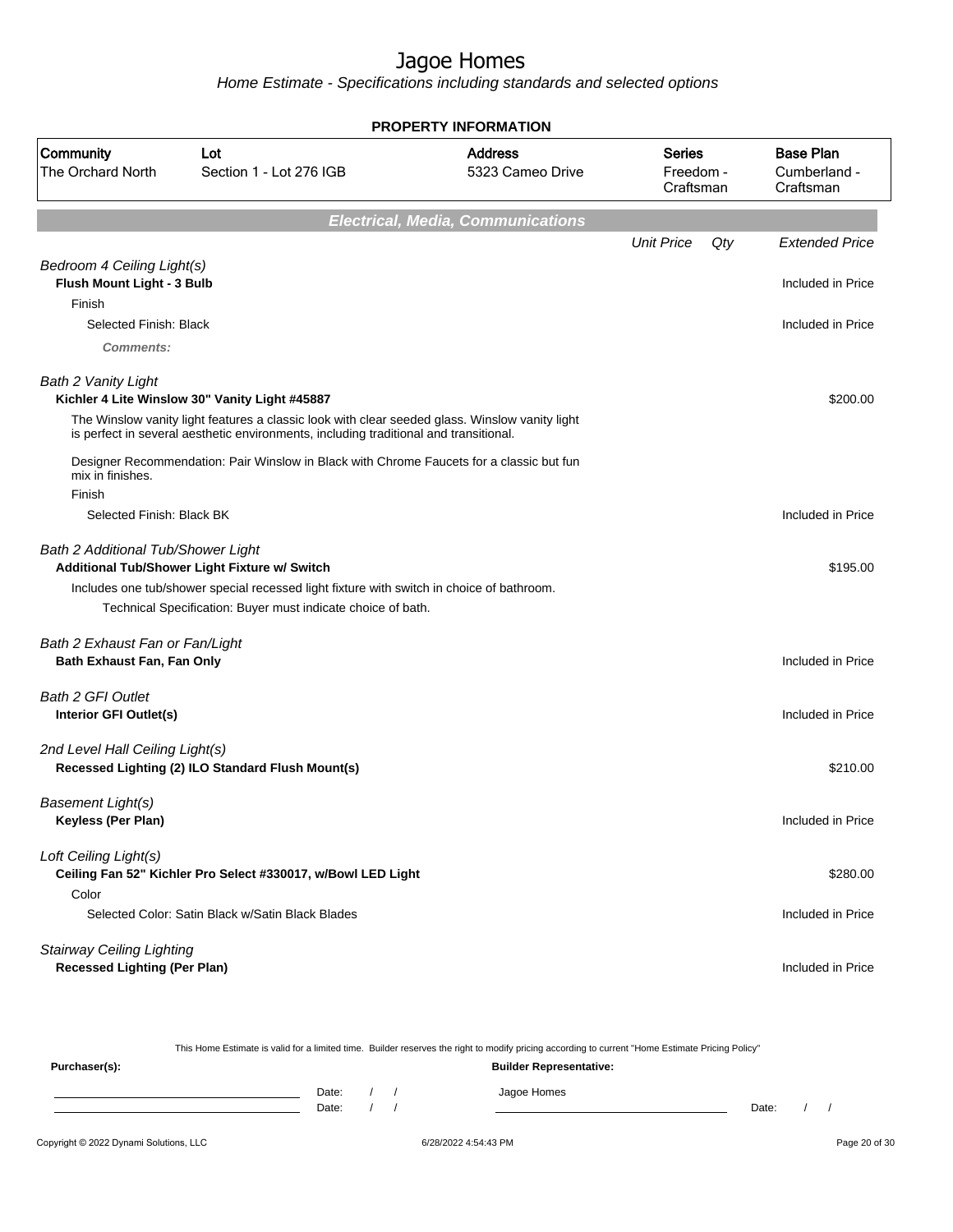| <b>PROPERTY INFORMATION</b>                                               |                                                                                                                                                                                                                                                                                             |                                          |                                         |     |                                               |  |  |
|---------------------------------------------------------------------------|---------------------------------------------------------------------------------------------------------------------------------------------------------------------------------------------------------------------------------------------------------------------------------------------|------------------------------------------|-----------------------------------------|-----|-----------------------------------------------|--|--|
| Community<br><b>The Orchard North</b>                                     | Lot<br>Section 1 - Lot 276 IGB                                                                                                                                                                                                                                                              | <b>Address</b><br>5323 Cameo Drive       | <b>Series</b><br>Freedom -<br>Craftsman |     | <b>Base Plan</b><br>Cumberland -<br>Craftsman |  |  |
|                                                                           |                                                                                                                                                                                                                                                                                             | <b>Electrical, Media, Communications</b> |                                         |     |                                               |  |  |
|                                                                           |                                                                                                                                                                                                                                                                                             |                                          | <b>Unit Price</b>                       | Qty | <b>Extended Price</b>                         |  |  |
| Stairway Additional Lighting<br><b>Switches</b>                           | Pass & Seymour Additional Stairway Lighting, NTLFULL-WCC6, 2" x 3" (3) Step Lights, (2)                                                                                                                                                                                                     |                                          |                                         |     | \$465.00                                      |  |  |
|                                                                           | Addition of three step lights and two switches to the stairway. Location will be determined by<br>builder per plan. White Only. LED Light. HORIZONTAL INSTALL                                                                                                                               |                                          |                                         |     |                                               |  |  |
|                                                                           | Full Night Light, Adjustable Light Levels. WHITE. Press face to cycle thru the following light<br>levels: Off, Ultra Low, Low, Medium, High                                                                                                                                                 |                                          |                                         |     |                                               |  |  |
| Garage Ceiling Light(s)                                                   |                                                                                                                                                                                                                                                                                             |                                          |                                         |     |                                               |  |  |
| Keyless (2)                                                               |                                                                                                                                                                                                                                                                                             |                                          |                                         |     | Included in Price                             |  |  |
| Garage Opener<br><b>Garage Door Opener Pre-Wire</b>                       |                                                                                                                                                                                                                                                                                             |                                          |                                         |     | Included in Price                             |  |  |
| Garage Exterior Light<br>Coach Light Kichler #49926 BKT Capanna           |                                                                                                                                                                                                                                                                                             |                                          |                                         |     | Included in Price                             |  |  |
|                                                                           | The 16" 1-light outdoor wall light from the Capanna™ collection features waterfall glass.                                                                                                                                                                                                   |                                          |                                         |     |                                               |  |  |
| Height: 16.00"                                                            | Technical Specification: Width: 10.50"                                                                                                                                                                                                                                                      |                                          |                                         |     |                                               |  |  |
| Finish                                                                    |                                                                                                                                                                                                                                                                                             |                                          |                                         |     |                                               |  |  |
| Selected Finish: Textured Black                                           |                                                                                                                                                                                                                                                                                             |                                          |                                         |     | Included in Price                             |  |  |
| <b>Outside Retreat Light</b><br>Exterior Kichler Light #49924 Capanna     |                                                                                                                                                                                                                                                                                             |                                          |                                         |     | Included in Price                             |  |  |
| transitional or arts & crafts architecture.                               | The 10.25" 1-light outdoor wall light from the Capanna(TM) collection gives the classic<br>lantern light a linear update. A textured black finish and squared edges, including a capstone<br>finial, combine with artful waterfall glass to create a style that works on homes with modern, |                                          |                                         |     |                                               |  |  |
| 6.50W X 10.25H                                                            |                                                                                                                                                                                                                                                                                             |                                          |                                         |     |                                               |  |  |
| Finish<br>Selected Finish: Black Textured                                 |                                                                                                                                                                                                                                                                                             |                                          |                                         |     | Included in Price                             |  |  |
|                                                                           |                                                                                                                                                                                                                                                                                             |                                          |                                         |     |                                               |  |  |
| <b>Attic Light</b>                                                        |                                                                                                                                                                                                                                                                                             |                                          |                                         |     |                                               |  |  |
| <b>Attic Lights Keyless</b>                                               |                                                                                                                                                                                                                                                                                             |                                          |                                         |     | Included in Price                             |  |  |
| <b>Front Door Doorbell Button</b><br><b>Doorbell Button at Front Door</b> |                                                                                                                                                                                                                                                                                             |                                          |                                         |     | Included in Price                             |  |  |
| <b>Front Door Door Chime</b>                                              |                                                                                                                                                                                                                                                                                             |                                          |                                         |     |                                               |  |  |
| <b>Door Chime</b>                                                         |                                                                                                                                                                                                                                                                                             |                                          |                                         |     | Included in Price                             |  |  |

|               |                                |  |  | This Home Estimate is valid for a limited time. Builder reserves the right to modify pricing according to current "Home Estimate Pricing Policy" |       |  |  |
|---------------|--------------------------------|--|--|--------------------------------------------------------------------------------------------------------------------------------------------------|-------|--|--|
| Purchaser(s): | <b>Builder Representative:</b> |  |  |                                                                                                                                                  |       |  |  |
|               | Date:                          |  |  | Jagoe Homes                                                                                                                                      |       |  |  |
|               | Date:                          |  |  |                                                                                                                                                  | Date: |  |  |
|               |                                |  |  |                                                                                                                                                  |       |  |  |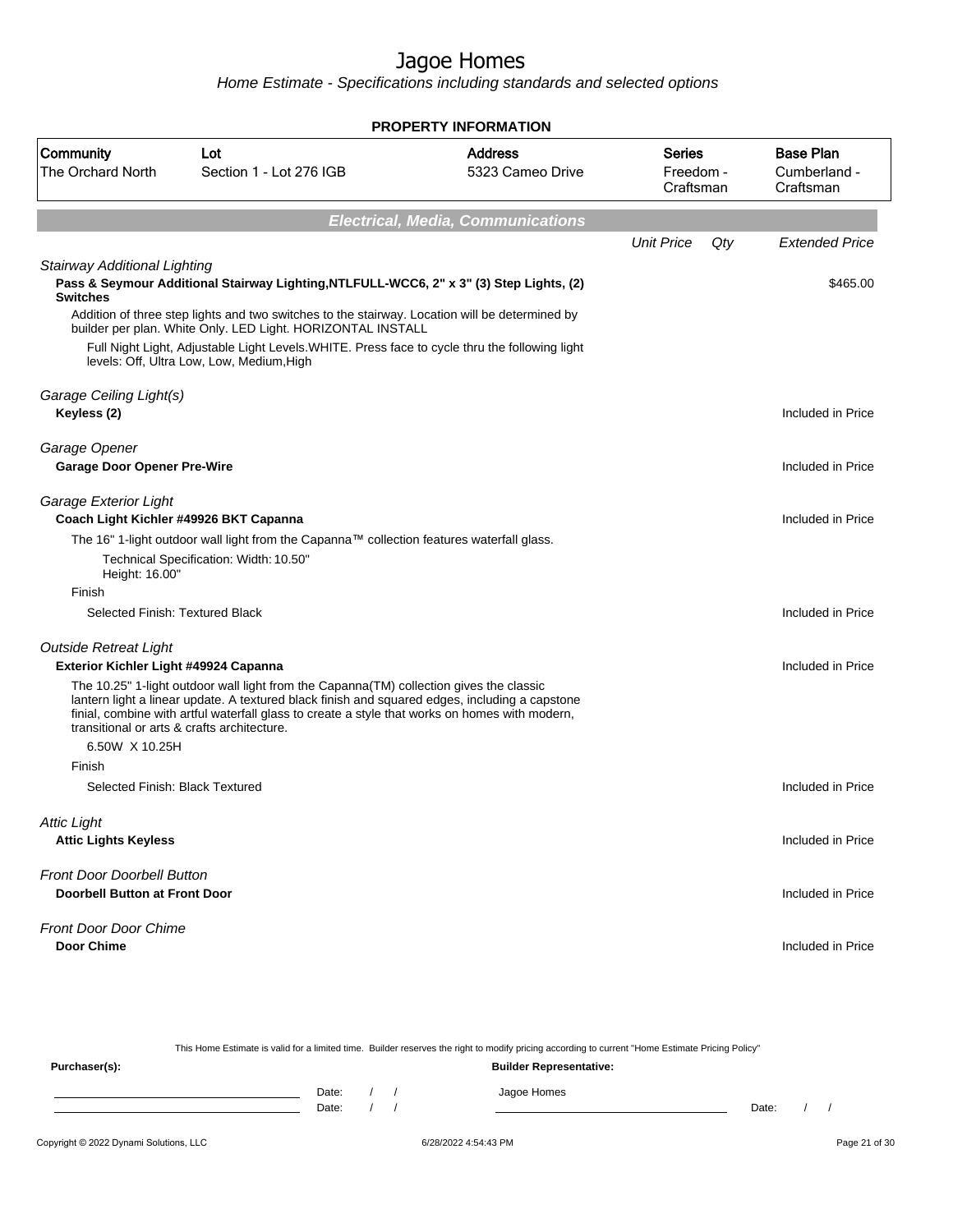Home Estimate - Specifications including standards and selected options

| PROPERTY INFORMATION                                                          |                                                                                                                                                                                                                          |                                          |                                  |     |                                               |  |
|-------------------------------------------------------------------------------|--------------------------------------------------------------------------------------------------------------------------------------------------------------------------------------------------------------------------|------------------------------------------|----------------------------------|-----|-----------------------------------------------|--|
| Community<br><b>The Orchard North</b>                                         | Lot<br>Section 1 - Lot 276 IGB                                                                                                                                                                                           | <b>Address</b><br>5323 Cameo Drive       | Series<br>Freedom -<br>Craftsman |     | <b>Base Plan</b><br>Cumberland -<br>Craftsman |  |
|                                                                               |                                                                                                                                                                                                                          | <b>Electrical, Media, Communications</b> |                                  |     |                                               |  |
|                                                                               |                                                                                                                                                                                                                          |                                          | <b>Unit Price</b>                | Qty | <b>Extended Price</b>                         |  |
| Color                                                                         | <b>Entire Home - Electrical Outlets and Switches</b><br>Electrical Outlets & Switches per Plan & Code                                                                                                                    |                                          |                                  |     | Included in Price                             |  |
| Selected Color: White                                                         |                                                                                                                                                                                                                          |                                          |                                  |     | Included in Price                             |  |
| Cable TV Outlets, RG6 wire                                                    | Entire Home - Cable TV/Phone Outlets (Qty 6 Total)                                                                                                                                                                       |                                          |                                  | 5   | Included in Price                             |  |
| <b>Telephone Interior Jacks</b>                                               |                                                                                                                                                                                                                          |                                          |                                  |     | \$0.00                                        |  |
| Entire Home - Additional Cable TV Outlet<br><b>Additional Cable TV Outlet</b> |                                                                                                                                                                                                                          |                                          |                                  |     | \$70.00                                       |  |
|                                                                               | Includes one additional cable television outlet to be installed in choice of location.                                                                                                                                   |                                          |                                  |     |                                               |  |
|                                                                               | Entire Home - Braced and Wired for Future Ceiling Fan at Existing Ceiling Light<br>Light Location Braced and Wired for Future Ceiling Fan<br>Includes addition of bracing and box for ceiling fan addition with a switch |                                          | \$230.00                         | 3   | \$690.00                                      |  |
|                                                                               | Comments: Bed 2,3, and 4                                                                                                                                                                                                 |                                          |                                  |     |                                               |  |
| Fan                                                                           | Entire Home - Braced and Wired for Future Ceiling Fan with Switch<br>Light Outlet with 2 Switches, Capped with Plate Cover, Braced & Wired for Future Ceiling                                                            |                                          |                                  |     | \$200.00                                      |  |
| <b>Comments: Owner's</b>                                                      |                                                                                                                                                                                                                          |                                          |                                  |     |                                               |  |
|                                                                               | Entire Home - Addition of Ceiling Light Outlet w/ Switch Capped w/Plate Cover<br>Light Outlet with Switch for Future Light, to be Capped with Plate Cover                                                                |                                          |                                  |     | \$100.00                                      |  |
| <b>Comments: Dining</b>                                                       |                                                                                                                                                                                                                          |                                          |                                  |     |                                               |  |
| <b>Entire Home Electrical Service</b><br><b>Electrical Service 200 AMP</b>    |                                                                                                                                                                                                                          |                                          |                                  |     | Included in Price                             |  |
|                                                                               | Includes 200 AMP electric service upgrade for the entire house.                                                                                                                                                          |                                          |                                  |     |                                               |  |
| <b>Exterior Electrical Service</b><br><b>Electrical Service Underground</b>   |                                                                                                                                                                                                                          |                                          |                                  |     | Included in Price                             |  |
| <b>Smoke Detectors</b><br>Smoke Detectors, per plan                           |                                                                                                                                                                                                                          |                                          |                                  |     | Included in Price                             |  |
| <b>Carbon Monoxide Detectors</b><br>Carbon Monoxide Detectors, per plan       |                                                                                                                                                                                                                          |                                          |                                  |     | Included in Price                             |  |

This Home Estimate is valid for a limited time. Builder reserves the right to modify pricing according to current "Home Estimate Pricing Policy"

**Purchaser(s): Builder Representative:** Date: / / Jagoe Homes<br>Date: / / Jagoe Homes Date: / / Date: / /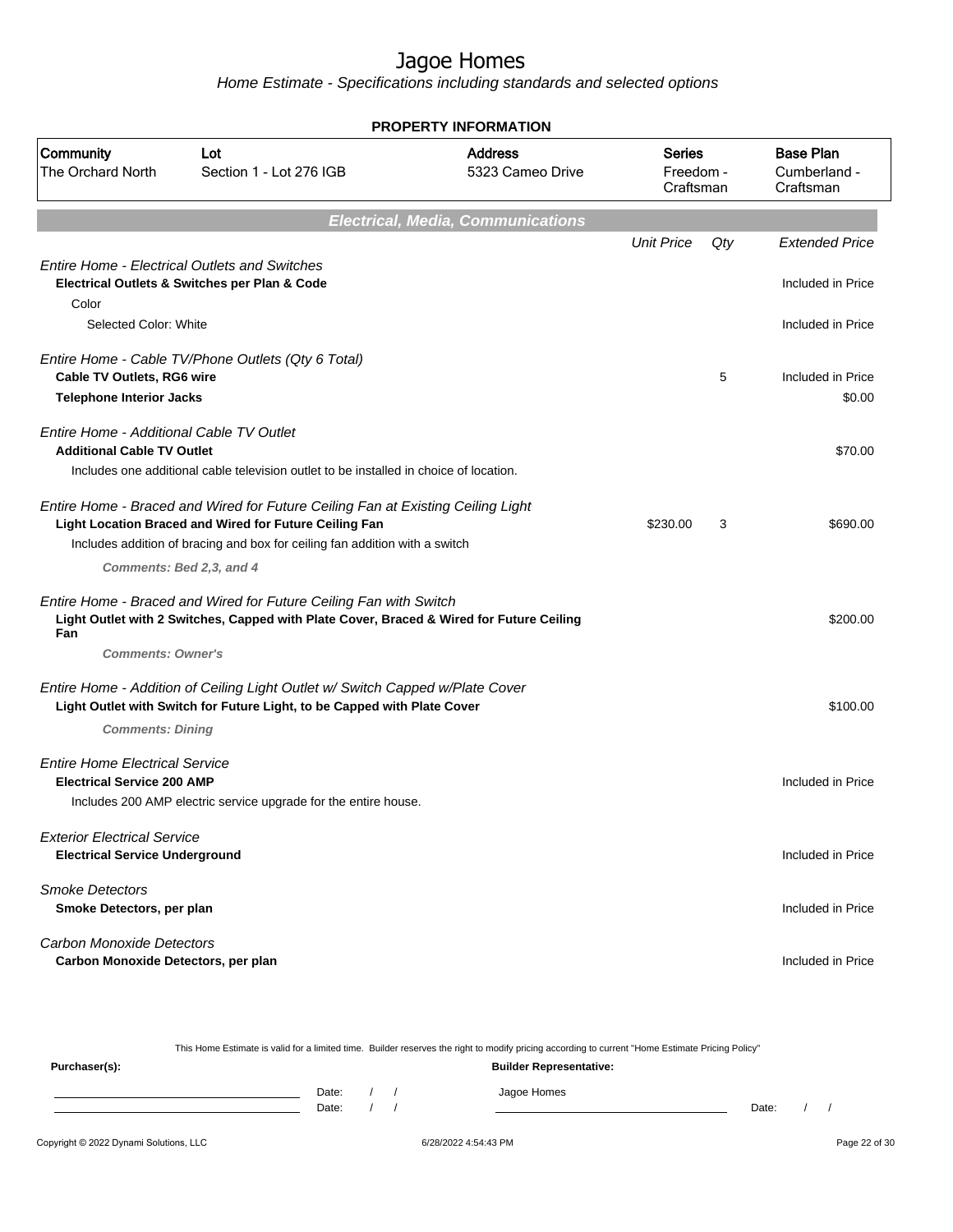Home Estimate - Specifications including standards and selected options

|                                                                   |                                                                     | <b>PROPERTY INFORMATION</b>        |                                  |     |                                               |
|-------------------------------------------------------------------|---------------------------------------------------------------------|------------------------------------|----------------------------------|-----|-----------------------------------------------|
| <b>Community</b><br>The Orchard North                             | Lot<br>Section 1 - Lot 276 IGB                                      | <b>Address</b><br>5323 Cameo Drive | Series<br>Freedom -<br>Craftsman |     | <b>Base Plan</b><br>Cumberland -<br>Craftsman |
|                                                                   |                                                                     | <b>HVAC</b>                        |                                  |     |                                               |
|                                                                   |                                                                     |                                    | <b>Unit Price</b>                | Qty | <b>Extended Price</b>                         |
| <b>Entire Home Air Conditioner</b>                                |                                                                     |                                    |                                  |     |                                               |
| 14 Seer Air Conditioning System                                   |                                                                     |                                    |                                  |     | Included in Price                             |
|                                                                   | Up to 14 Seer Air Conditioning System                               |                                    |                                  |     |                                               |
| <b>Entire Home Furnace</b>                                        |                                                                     |                                    |                                  |     |                                               |
|                                                                   | 92% Plus High Efficiency Gas Home Furnace                           |                                    |                                  |     | Included in Price                             |
|                                                                   | Includes 92% plus high efficiency gas home furnace                  |                                    |                                  |     |                                               |
|                                                                   | Builder makes no guarantee with respect to heating and cooling cost |                                    |                                  |     |                                               |
| <b>Entire Home Furnace Filter</b>                                 |                                                                     |                                    |                                  |     |                                               |
| Aprilaire Model 2000 Series Air Filter                            |                                                                     |                                    |                                  |     | Included in Price                             |
|                                                                   |                                                                     |                                    |                                  |     |                                               |
| <b>Entire Home Thermostat</b><br><b>Programmable Thermostat</b>   |                                                                     |                                    |                                  |     | Included in Price                             |
|                                                                   |                                                                     |                                    |                                  |     |                                               |
| <b>Indoor Air Quality</b>                                         |                                                                     |                                    |                                  |     |                                               |
| Honeywell Fresh Air Ventilation System                            |                                                                     |                                    |                                  |     | Included in Price                             |
| <b>Entire Home Duct System</b>                                    |                                                                     |                                    |                                  |     |                                               |
| <b>Flexible Duct</b>                                              |                                                                     |                                    |                                  |     | Included in Price                             |
|                                                                   |                                                                     |                                    |                                  |     |                                               |
| <b>Entire Home Return Air</b><br><b>Multiple Return Air Vents</b> |                                                                     |                                    |                                  |     | Included in Price                             |
|                                                                   | One Return per Bedroom & One Central Return                         |                                    |                                  |     |                                               |
|                                                                   |                                                                     |                                    |                                  |     |                                               |
| Laundry Dryer Vent                                                |                                                                     |                                    |                                  |     |                                               |
| <b>Dryer Vent Vented to Outside</b>                               |                                                                     |                                    |                                  |     | Included in Price                             |
|                                                                   |                                                                     | <b>Floor Coverings</b>             |                                  |     |                                               |
|                                                                   |                                                                     |                                    | <b>Unit Price</b>                | Qty | <b>Extended Price</b>                         |
| <b>Entire Home Flooring</b>                                       |                                                                     |                                    |                                  |     |                                               |
| <b>Mohawk Carpet - Top Card</b>                                   |                                                                     |                                    |                                  |     | Included in Price                             |
| Color                                                             |                                                                     |                                    |                                  |     |                                               |
|                                                                   | Selected Color: 959 Vienna Smoke                                    |                                    |                                  |     | Included in Price                             |
|                                                                   |                                                                     |                                    |                                  |     |                                               |
| Entire Home Carpet Pad                                            |                                                                     |                                    |                                  |     | Included in Price                             |
| 6# Carpet Pad                                                     |                                                                     |                                    |                                  |     |                                               |
|                                                                   |                                                                     |                                    |                                  |     |                                               |
|                                                                   |                                                                     |                                    |                                  |     |                                               |

This Home Estimate is valid for a limited time. Builder reserves the right to modify pricing according to current "Home Estimate Pricing Policy" **Purchaser(s): Builder Representative:** Date: / / Jagoe Homes<br>Date: / / Jagoe Homes Date: / / Date: / /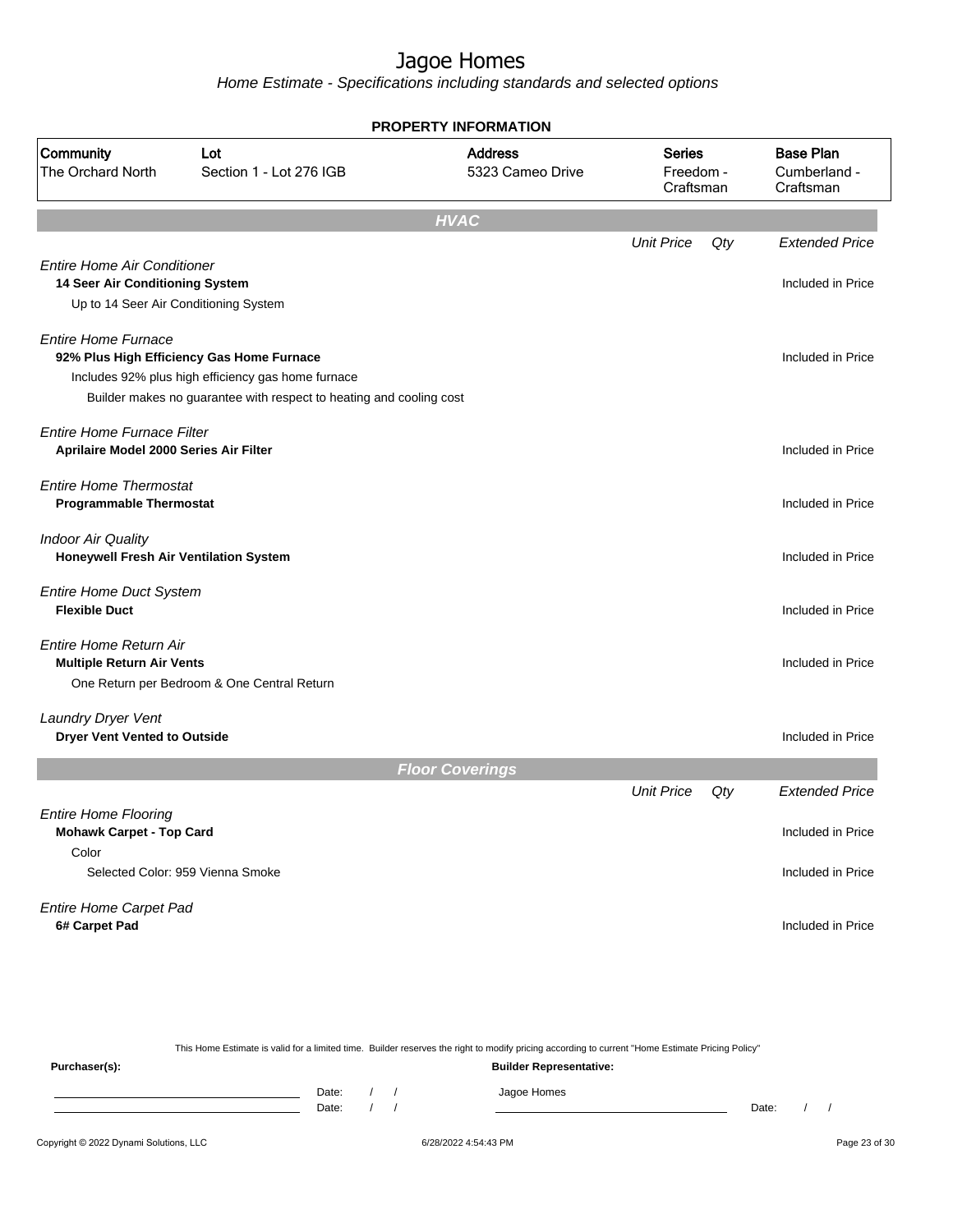Home Estimate - Specifications including standards and selected options

|                                                                           |                                                                                                                                                | <b>PROPERTY INFORMATION</b>        |                                         |                                               |
|---------------------------------------------------------------------------|------------------------------------------------------------------------------------------------------------------------------------------------|------------------------------------|-----------------------------------------|-----------------------------------------------|
| Community<br>The Orchard North                                            | Lot<br>Section 1 - Lot 276 IGB                                                                                                                 | <b>Address</b><br>5323 Cameo Drive | <b>Series</b><br>Freedom -<br>Craftsman | <b>Base Plan</b><br>Cumberland -<br>Craftsman |
|                                                                           |                                                                                                                                                | <b>Floor Coverings</b>             |                                         |                                               |
|                                                                           |                                                                                                                                                |                                    | <b>Unit Price</b>                       | Qty<br>Extended Price                         |
| <b>Owner's Bath Flooring</b>                                              |                                                                                                                                                |                                    |                                         |                                               |
| <b>Mohawk Arrington Luxury Vinyl Plank</b>                                |                                                                                                                                                |                                    |                                         | Included in Price                             |
|                                                                           | Mohawk's Arrington offers a water-resistant construction, comfort underfoot, and high<br>resistance to dents and scratches in a hardwood look. |                                    |                                         |                                               |
| Color                                                                     |                                                                                                                                                |                                    |                                         |                                               |
|                                                                           | Selected Color: Chateau Brown AP846                                                                                                            |                                    |                                         | Included in Price                             |
| Direction                                                                 |                                                                                                                                                |                                    |                                         |                                               |
| Selected Direction: Side to Side                                          |                                                                                                                                                |                                    |                                         | Included in Price                             |
| <b>Family Room Flooring</b><br><b>Mohawk Arrington Luxury Vinyl Plank</b> |                                                                                                                                                |                                    |                                         | \$655.00                                      |
|                                                                           | Mohawk's Arrington offers a water-resistant construction, comfort underfoot, and high<br>resistance to dents and scratches in a hardwood look. |                                    |                                         |                                               |
| Color                                                                     |                                                                                                                                                |                                    |                                         |                                               |
|                                                                           | Selected Color: Chateau Brown AP846                                                                                                            |                                    |                                         | Included in Price                             |
| <b>Direction</b>                                                          |                                                                                                                                                |                                    |                                         |                                               |
| Selected Direction: Side to Side                                          |                                                                                                                                                |                                    |                                         | Included in Price                             |
| Foyer/Foyer Closet(s)<br><b>Mohawk Arrington Luxury Vinyl Plank</b>       |                                                                                                                                                |                                    |                                         | Included in Price                             |
|                                                                           | Mohawk's Arrington offers a water-resistant construction, comfort underfoot, and high<br>resistance to dents and scratches in a hardwood look. |                                    |                                         |                                               |
| Color                                                                     |                                                                                                                                                |                                    |                                         |                                               |
|                                                                           | Selected Color: Chateau Brown AP846                                                                                                            |                                    |                                         | Included in Price                             |
| Direction                                                                 |                                                                                                                                                |                                    |                                         |                                               |
| Selected Direction: Side to Side                                          |                                                                                                                                                |                                    |                                         | Included in Price                             |
| Kitchen/Dining Area/Back Hall                                             |                                                                                                                                                |                                    |                                         |                                               |
| <b>Mohawk Arrington Luxury Vinyl Plank</b>                                |                                                                                                                                                |                                    |                                         | Included in Price                             |
|                                                                           | Mohawk's Arrington offers a water-resistant construction, comfort underfoot, and high<br>resistance to dents and scratches in a hardwood look. |                                    |                                         |                                               |
| Color                                                                     |                                                                                                                                                |                                    |                                         |                                               |
|                                                                           | Selected Color: Chateau Brown AP846                                                                                                            |                                    |                                         | Included in Price                             |
| Direction                                                                 |                                                                                                                                                |                                    |                                         |                                               |
| Selected Direction: Side to Side                                          |                                                                                                                                                |                                    |                                         | Included in Price                             |
|                                                                           |                                                                                                                                                |                                    |                                         |                                               |

This Home Estimate is valid for a limited time. Builder reserves the right to modify pricing according to current "Home Estimate Pricing Policy"

**Purchaser(s): Builder Representative:** Date: / / Jagoe Homes<br>Date: / / Jagoe Homes Date: / / **Date: / / 2006** Date: / / / Date: / / /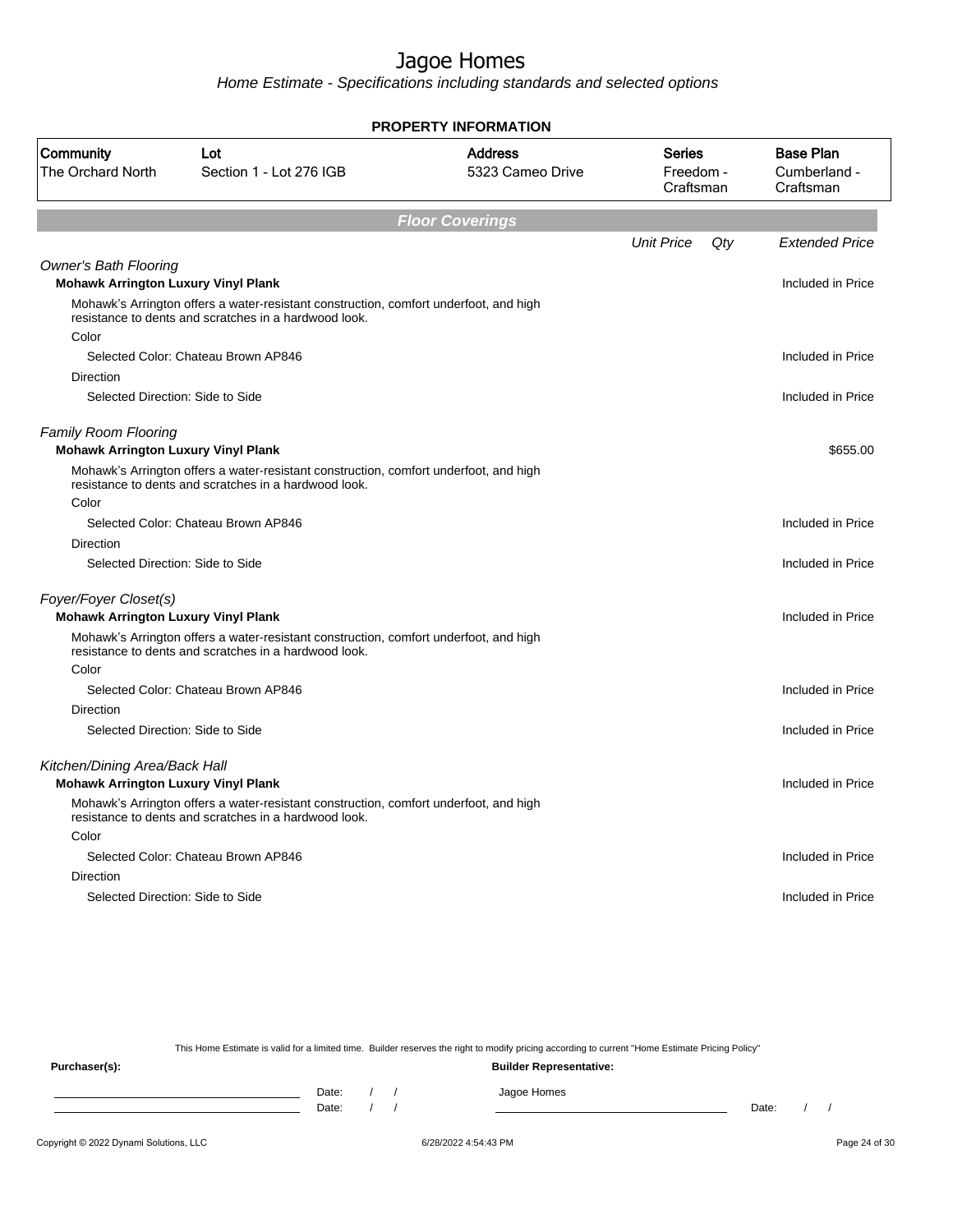Home Estimate - Specifications including standards and selected options

|                                                                           |                                                                                                                                                | <b>PROPERTY INFORMATION</b>        |                                         |     |                                               |
|---------------------------------------------------------------------------|------------------------------------------------------------------------------------------------------------------------------------------------|------------------------------------|-----------------------------------------|-----|-----------------------------------------------|
| Community<br>The Orchard North                                            | Lot<br>Section 1 - Lot 276 IGB                                                                                                                 | <b>Address</b><br>5323 Cameo Drive | <b>Series</b><br>Freedom -<br>Craftsman |     | <b>Base Plan</b><br>Cumberland -<br>Craftsman |
|                                                                           |                                                                                                                                                | <b>Floor Coverings</b>             |                                         |     |                                               |
|                                                                           |                                                                                                                                                |                                    | <b>Unit Price</b>                       | Qty | <b>Extended Price</b>                         |
| <b>Bath 2 Flooring</b>                                                    |                                                                                                                                                |                                    |                                         |     |                                               |
| <b>Mohawk Arrington Luxury Vinyl Plank</b>                                |                                                                                                                                                |                                    |                                         |     | Included in Price                             |
|                                                                           | Mohawk's Arrington offers a water-resistant construction, comfort underfoot, and high<br>resistance to dents and scratches in a hardwood look. |                                    |                                         |     |                                               |
| Color                                                                     | Selected Color: Chateau Brown AP846                                                                                                            |                                    |                                         |     | Included in Price                             |
| Direction                                                                 |                                                                                                                                                |                                    |                                         |     |                                               |
| Selected Direction: Side to Side                                          |                                                                                                                                                |                                    |                                         |     | Included in Price                             |
|                                                                           |                                                                                                                                                |                                    |                                         |     |                                               |
| <b>Powder Room Flooring</b><br><b>Mohawk Arrington Luxury Vinyl Plank</b> |                                                                                                                                                |                                    |                                         |     | Included in Price                             |
|                                                                           | Mohawk's Arrington offers a water-resistant construction, comfort underfoot, and high<br>resistance to dents and scratches in a hardwood look. |                                    |                                         |     |                                               |
| Color                                                                     |                                                                                                                                                |                                    |                                         |     |                                               |
|                                                                           | Selected Color: Chateau Brown AP846                                                                                                            |                                    |                                         |     | Included in Price                             |
| <b>Direction</b>                                                          |                                                                                                                                                |                                    |                                         |     |                                               |
| Selected Direction: Side to Side                                          |                                                                                                                                                |                                    |                                         |     | Included in Price                             |
| <b>Laundry Flooring</b><br><b>Mohawk Arrington Luxury Vinyl Plank</b>     |                                                                                                                                                |                                    |                                         |     | Included in Price                             |
|                                                                           | Mohawk's Arrington offers a water-resistant construction, comfort underfoot, and high<br>resistance to dents and scratches in a hardwood look. |                                    |                                         |     |                                               |
| Color                                                                     |                                                                                                                                                |                                    |                                         |     |                                               |
|                                                                           | Selected Color: Chateau Brown AP846                                                                                                            |                                    |                                         |     | Included in Price                             |
| <b>Direction</b>                                                          |                                                                                                                                                |                                    |                                         |     |                                               |
| Selected Direction: Side to Side                                          |                                                                                                                                                |                                    |                                         |     | Included in Price                             |
|                                                                           |                                                                                                                                                | <b>Shelving</b>                    |                                         |     |                                               |
|                                                                           |                                                                                                                                                |                                    | <b>Unit Price</b>                       | Qty | <b>Extended Price</b>                         |
| <b>Owner's Closet Shelf &amp; Rod</b>                                     |                                                                                                                                                |                                    |                                         |     |                                               |
|                                                                           | Closet Shelf 12" Shelf & Rod - 2 Runs Width of Closet - Supported 2'0" O.C. Vented                                                             |                                    |                                         |     | Included in Price                             |
| Long Garment Hanging                                                      |                                                                                                                                                |                                    |                                         |     |                                               |
|                                                                           | Selected Long Garment Hanging: None                                                                                                            |                                    |                                         |     | Included in Price                             |
| Standard Hanging                                                          |                                                                                                                                                |                                    |                                         |     |                                               |
|                                                                           | Selected Standard Hanging: Standard Hanging (42" & 84")                                                                                        |                                    |                                         |     | Included in Price                             |

This Home Estimate is valid for a limited time. Builder reserves the right to modify pricing according to current "Home Estimate Pricing Policy"

**Purchaser(s): Builder Representative:** Date: / / Jagoe Homes<br>Date: / / Jagoe Homes Date: / / Date: / /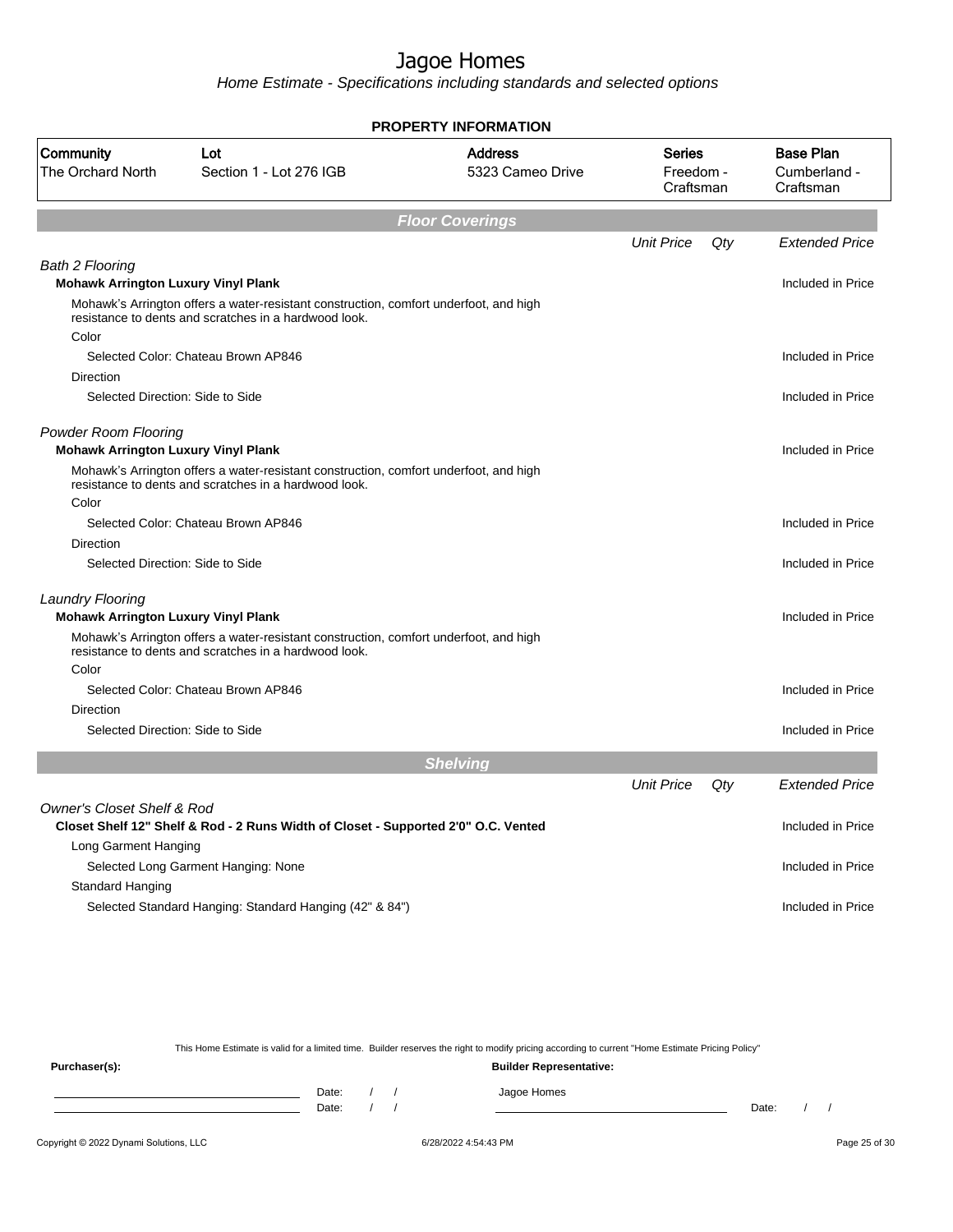|                                                                 |                                                                                                                                                  | <b>PROPERTY INFORMATION</b>        |                                         |     |                                               |
|-----------------------------------------------------------------|--------------------------------------------------------------------------------------------------------------------------------------------------|------------------------------------|-----------------------------------------|-----|-----------------------------------------------|
| Community<br><b>The Orchard North</b>                           | Lot<br>Section 1 - Lot 276 IGB                                                                                                                   | <b>Address</b><br>5323 Cameo Drive | <b>Series</b><br>Freedom -<br>Craftsman |     | <b>Base Plan</b><br>Cumberland -<br>Craftsman |
|                                                                 |                                                                                                                                                  | <b>Shelving</b>                    |                                         |     |                                               |
|                                                                 |                                                                                                                                                  |                                    | <b>Unit Price</b>                       | Qty | <b>Extended Price</b>                         |
| Bedroom 2 Closet Shelf & Rod                                    | Closet Shelf 12" Shelf & Rod - 2 Runs Width of Closet - Supported 2'0" O.C. Vented                                                               |                                    |                                         |     | Included in Price                             |
| Long Garment Hanging<br>Standard Hanging                        | Selected Long Garment Hanging: None                                                                                                              |                                    |                                         |     | Included in Price                             |
|                                                                 | Selected Standard Hanging: Standard Hanging (42" & 84")                                                                                          |                                    |                                         |     | Included in Price                             |
| Bedroom 3 Closet Shelf & Rod<br>Long Garment Hanging            | Closet Shelf 12" Shelf & Rod - 2 Runs Width of Closet - Supported 2'0" O.C. Vented                                                               |                                    |                                         |     | Included in Price                             |
| Standard Hanging                                                | Selected Long Garment Hanging: None                                                                                                              |                                    |                                         |     | Included in Price                             |
|                                                                 | Selected Standard Hanging: Standard Hanging (42" & 84")                                                                                          |                                    |                                         |     | Included in Price                             |
| Bedroom 4 Closet Shelf & Rod<br>Long Garment Hanging            | Closet Shelf 12" Shelf & Rod - 2 Runs Width of Closet - Supported 2'0" O.C. Vented                                                               |                                    |                                         |     | Included in Price                             |
| Standard Hanging                                                | Selected Long Garment Hanging: None                                                                                                              |                                    |                                         |     | Included in Price                             |
|                                                                 | Selected Standard Hanging: Standard Hanging (42" & 84")                                                                                          |                                    |                                         |     | Included in Price                             |
| <b>Entire Home Storage Shelf</b>                                | Storage Shelf 12" and 16" deep- Vented (per plan)                                                                                                |                                    |                                         |     | Included in Price                             |
|                                                                 |                                                                                                                                                  | <b>Foundations</b>                 |                                         |     |                                               |
| <b>Entire Home Footing Size</b>                                 |                                                                                                                                                  |                                    | <b>Unit Price</b>                       | Qty | <b>Extended Price</b>                         |
| 19" Wide x 8" Deep, 3000 psi,                                   |                                                                                                                                                  |                                    |                                         |     | Included in Price                             |
|                                                                 |                                                                                                                                                  | Framing                            |                                         |     |                                               |
|                                                                 |                                                                                                                                                  |                                    | <b>Unit Price</b>                       | Qty | Extended Price                                |
| Entire Home 2 x 4 Wall Studs<br>Studs 2 x 4 @ 16" oc, SPF Grade |                                                                                                                                                  |                                    |                                         |     | Included in Price                             |
| Entire Home 2 x 6 Wall Studs                                    | Studs 2 x 6 @ 24" oc, SPF Grade (Per Plan)                                                                                                       |                                    |                                         |     | Included in Price                             |
| <b>Entire Home Exterior Wall Sheathing</b>                      | Exterior Wall Sheathing (7/16" OSB &/or 1/2" Styrofoam)                                                                                          |                                    |                                         |     | Included in Price                             |
| Purchaser(s):                                                   | This Home Estimate is valid for a limited time. Builder reserves the right to modify pricing according to current "Home Estimate Pricing Policy" | <b>Builder Representative:</b>     |                                         |     |                                               |
|                                                                 | Date:<br>$\sqrt{ }$<br>the control of the control of the control of the control of the control of<br>$\prime$<br>$\sqrt{ }$<br>Date:             | Jagoe Homes                        |                                         |     | $\sqrt{ }$<br>Date:                           |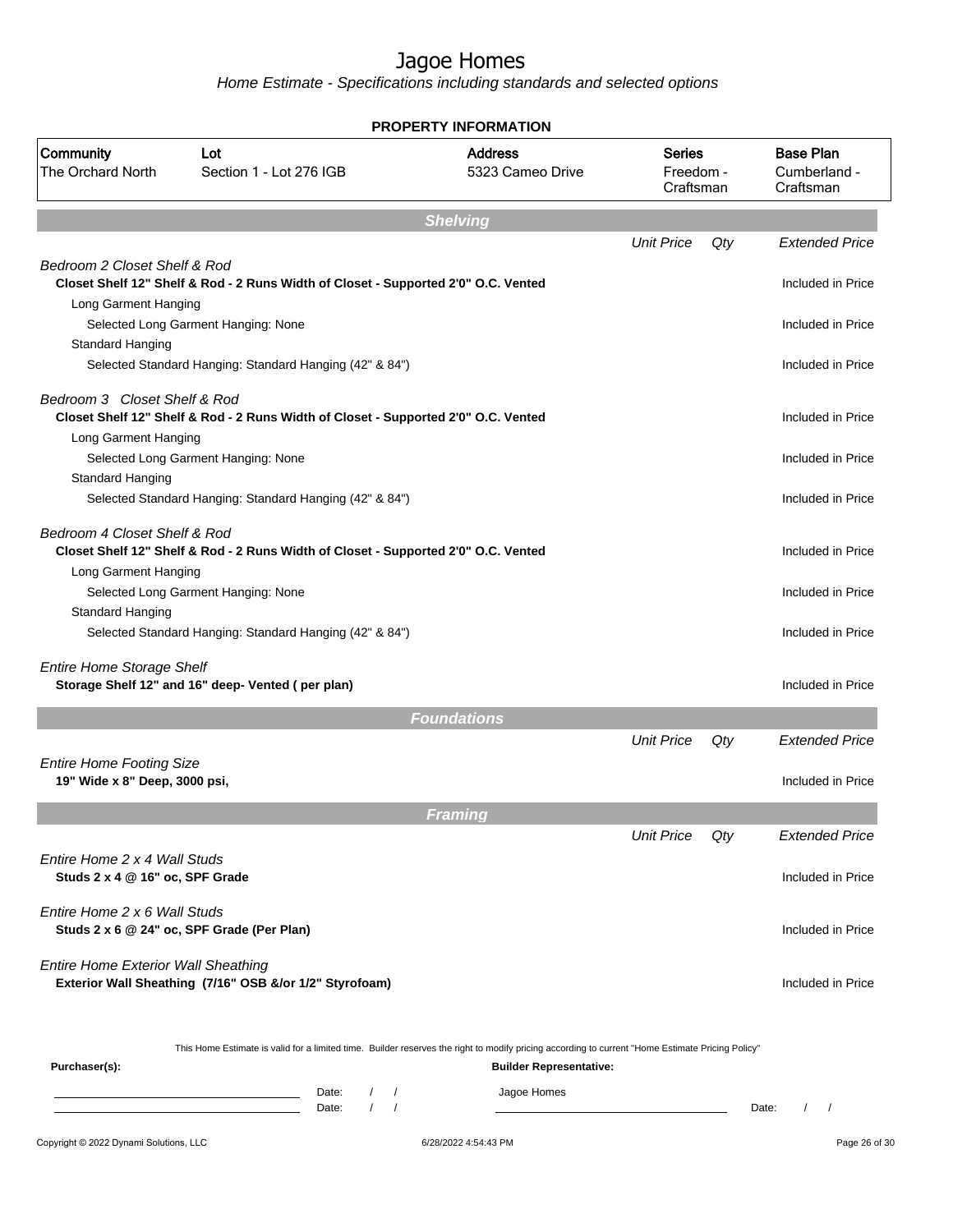|                                                                                                      |                                                                                                                                                  | <b>PROPERTY INFORMATION</b>        |                                         |     |                                               |
|------------------------------------------------------------------------------------------------------|--------------------------------------------------------------------------------------------------------------------------------------------------|------------------------------------|-----------------------------------------|-----|-----------------------------------------------|
| Community<br>The Orchard North                                                                       | Lot<br>Section 1 - Lot 276 IGB                                                                                                                   | <b>Address</b><br>5323 Cameo Drive | <b>Series</b><br>Freedom -<br>Craftsman |     | <b>Base Plan</b><br>Cumberland -<br>Craftsman |
|                                                                                                      |                                                                                                                                                  | <b>Framing</b>                     |                                         |     |                                               |
| Entire Home Exterior Wall House Wrap<br><b>Exterior Wall Covering House Wrap</b>                     |                                                                                                                                                  |                                    | <b>Unit Price</b>                       | Qty | <b>Extended Price</b><br>Included in Price    |
| <b>Entire Home Foundation Plates</b><br><b>Foundation Plates treated yellow pine</b>                 |                                                                                                                                                  |                                    |                                         |     | Included in Price                             |
|                                                                                                      | Entire Home - Sub Floor (Where Applicable)<br>Sub Floor 3/4" OSB T&G, glued & screwed or nailed                                                  |                                    |                                         |     | Included in Price                             |
| Main Level Ceiling Heights<br>Interior Flat Ceiling Height 9'0"<br>Certain ceiling heights may vary. |                                                                                                                                                  |                                    |                                         |     | Included in Price                             |
| Per Plan Roof Trusses<br><b>Roof Trusses</b>                                                         |                                                                                                                                                  |                                    |                                         |     | Included in Price                             |
| <b>Roof Sheathing</b><br>Roof Sheathing 7/16" OSB                                                    |                                                                                                                                                  |                                    |                                         |     | Included in Price                             |
| Main Level Floor System                                                                              | Floor Truss System, 1st Floor, 14" Deep, Spaced per Plan                                                                                         |                                    |                                         |     | Included in Price                             |
| 2nd Level Ceiling Heights<br>Interior Flat Ceiling Height 8'0"<br>Certain ceiling heights may vary.  |                                                                                                                                                  |                                    |                                         |     | Included in Price                             |
| 2nd Floor Floor System<br>14" I-Joists (Spacing per Mfg)                                             |                                                                                                                                                  |                                    |                                         |     | Included in Price                             |
|                                                                                                      |                                                                                                                                                  | <b>Landscaping &amp; Yard</b>      |                                         |     |                                               |
|                                                                                                      |                                                                                                                                                  |                                    | <b>Unit Price</b>                       | Qty | <b>Extended Price</b>                         |
| <b>Bury Downspouts</b>                                                                               | Tile Front and Back Downspouts Underground- Basement House                                                                                       |                                    |                                         |     | \$0.00                                        |
| <b>Exterior Lawn Sod</b><br><b>Basins</b> )                                                          | Sod All of Yard, Fescue & Bluegrass (Excludes Areas with Brush & Trees & Retention                                                               |                                    |                                         |     | Included in Price                             |
| Shrubs & Trees                                                                                       | Shrubs & Trees 5/18" shrubs, 3/3' upright shrubs, 1 tree and landscape mulch                                                                     |                                    |                                         |     | Included in Price                             |
|                                                                                                      | This Home Estimate is valid for a limited time. Builder reserves the right to modify pricing according to current "Home Estimate Pricing Policy" |                                    |                                         |     |                                               |
| Purchaser(s):                                                                                        |                                                                                                                                                  | <b>Builder Representative:</b>     |                                         |     |                                               |
|                                                                                                      | Date:<br>$\sqrt{2}$<br>$1 \quad 1$<br>Date:                                                                                                      | Jagoe Homes                        |                                         |     | Date:<br>$\prime$<br>$\overline{\phantom{a}}$ |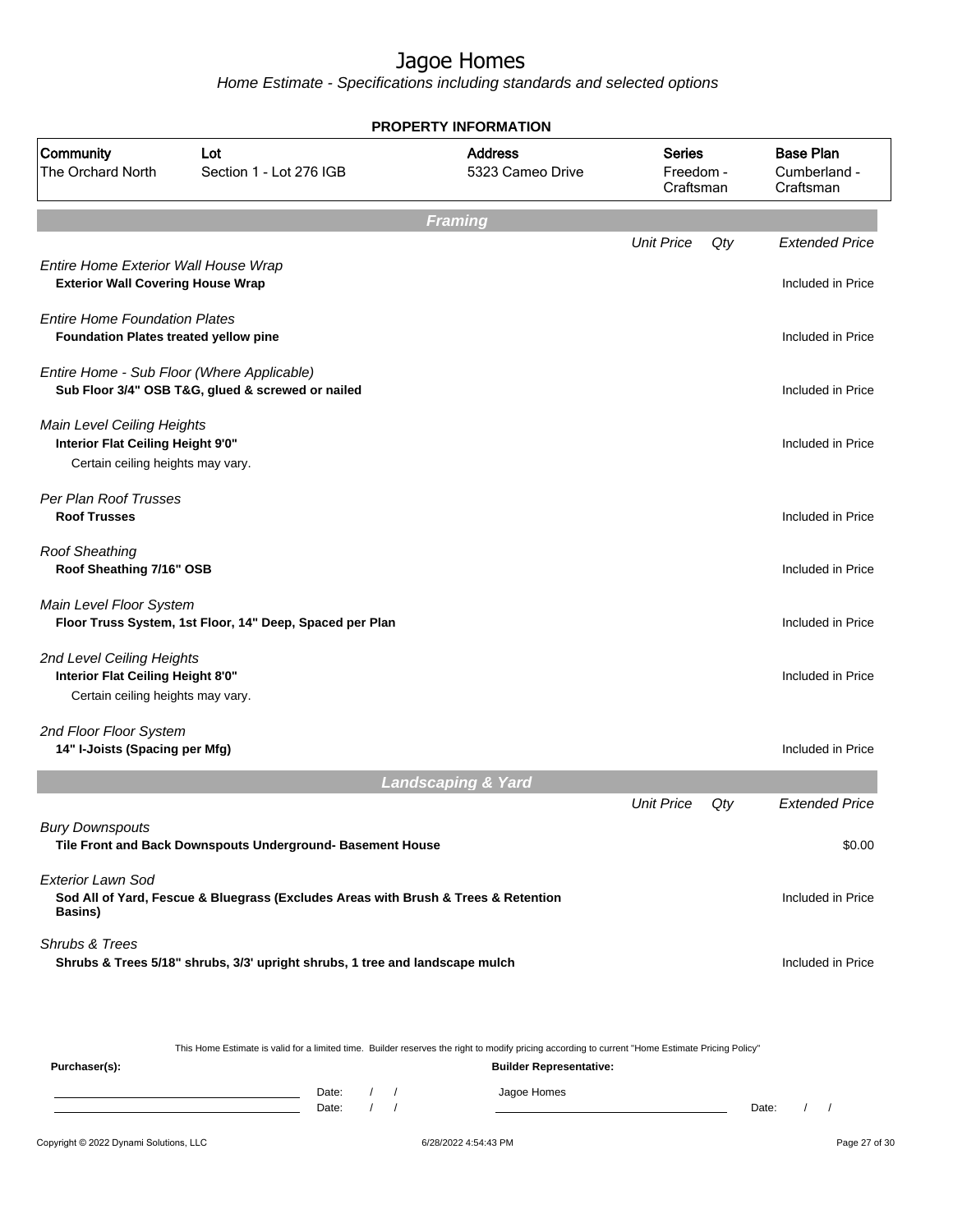|                                                                     |                                                                                                                                                                                                                                                                                  | <b>PROPERTY INFORMATION</b>        |                                  |     |                                               |
|---------------------------------------------------------------------|----------------------------------------------------------------------------------------------------------------------------------------------------------------------------------------------------------------------------------------------------------------------------------|------------------------------------|----------------------------------|-----|-----------------------------------------------|
| Community<br>The Orchard North                                      | Lot<br>Section 1 - Lot 276 IGB                                                                                                                                                                                                                                                   | <b>Address</b><br>5323 Cameo Drive | Series<br>Freedom -<br>Craftsman |     | <b>Base Plan</b><br>Cumberland -<br>Craftsman |
|                                                                     |                                                                                                                                                                                                                                                                                  | <b>Ventilation</b>                 |                                  |     |                                               |
|                                                                     |                                                                                                                                                                                                                                                                                  |                                    | <b>Unit Price</b>                | Qty | <b>Extended Price</b>                         |
| <b>Bath Vent Fans</b><br><b>Bath Fans Vented to Exterior</b>        |                                                                                                                                                                                                                                                                                  |                                    |                                  |     | Included in Price                             |
|                                                                     | Kitchen Range Hood or Microwave Hood Vent<br>Kitchen Range Hood or Microwave Hood Vented to Exterior                                                                                                                                                                             |                                    |                                  |     | Included in Price                             |
| Roof Whirlybird                                                     | Aluminum Turbine Ventilator "Whirlybird", by design                                                                                                                                                                                                                              |                                    |                                  |     | Included in Price                             |
| <b>Home Soffit Vents</b><br>Soffit Vent Continuous Perforated Vinyl |                                                                                                                                                                                                                                                                                  |                                    |                                  |     | Included in Price                             |
|                                                                     |                                                                                                                                                                                                                                                                                  | <b>Site Layout</b>                 |                                  |     |                                               |
|                                                                     |                                                                                                                                                                                                                                                                                  |                                    | <b>Unit Price</b>                | Qty | <b>Extended Price</b>                         |
| Home Elevation & Site Placement                                     | <b>Elevation &amp; Location Established by Contractor</b>                                                                                                                                                                                                                        |                                    |                                  |     | Included in Price                             |
|                                                                     |                                                                                                                                                                                                                                                                                  | <b>Special Requests</b>            |                                  |     |                                               |
| <b>Special Request Component</b>                                    | LCR - All cabinets in home to be Winstead Painted in White finish. See cabinet<br>component for design features and vanity heights<br>276 TON (Market) Late Change Request - Install (1) V57SS442 Window with Window Well<br>on the Rear Exterior Wall of the In-Ground Basement |                                    | <b>Unit Price</b>                | Qty | <b>Extended Price</b><br>\$0.00<br>\$2,240.00 |
|                                                                     |                                                                                                                                                                                                                                                                                  | <b>Change Order Summary</b>        |                                  |     |                                               |
| Refrigerator<br>Previous Selection:                                 | 276 TON (Market) Late Change Request - Change Order #101<br>Refrigerator - Side by Side w/ Ice & Water on Door<br>Finish: Stainless Steel - GSS25GYPFS                                                                                                                           |                                    |                                  | Qty |                                               |
|                                                                     |                                                                                                                                                                                                                                                                                  |                                    |                                  |     |                                               |
|                                                                     | New Selection: Customer Accepted 10/14/2021                                                                                                                                                                                                                                      |                                    |                                  |     |                                               |
|                                                                     | 276 TON (Market) Late Change Request - Dynami Error: Refrigerator - Side by Side w/<br>Ice & Water on Door: Stainless Steel - GSS25GYPFS                                                                                                                                         |                                    |                                  |     |                                               |
|                                                                     | 276 TON (Market) Late Change Request - Dynami Error: Refrigerator - Side by Side w/ Ice<br>& Water on Door: Stainless Steel - GSS25GYPFS                                                                                                                                         |                                    |                                  |     |                                               |
| Purchaser(s):                                                       | This Home Estimate is valid for a limited time. Builder reserves the right to modify pricing according to current "Home Estimate Pricing Policy"                                                                                                                                 | <b>Builder Representative:</b>     |                                  |     |                                               |
|                                                                     | Date:<br>$\left  \right $<br><u> 1989 - Johann Barn, mars ann an t-Amhain an t-Amhain an t-Amhain an t-Amhain an t-Amhain an t-Amhain an t-Amh</u><br>$1 \quad 1$<br>the control of the control of the control of the control of<br>Date:                                        | Jagoe Homes                        |                                  |     | $\sqrt{ }$<br>Date:                           |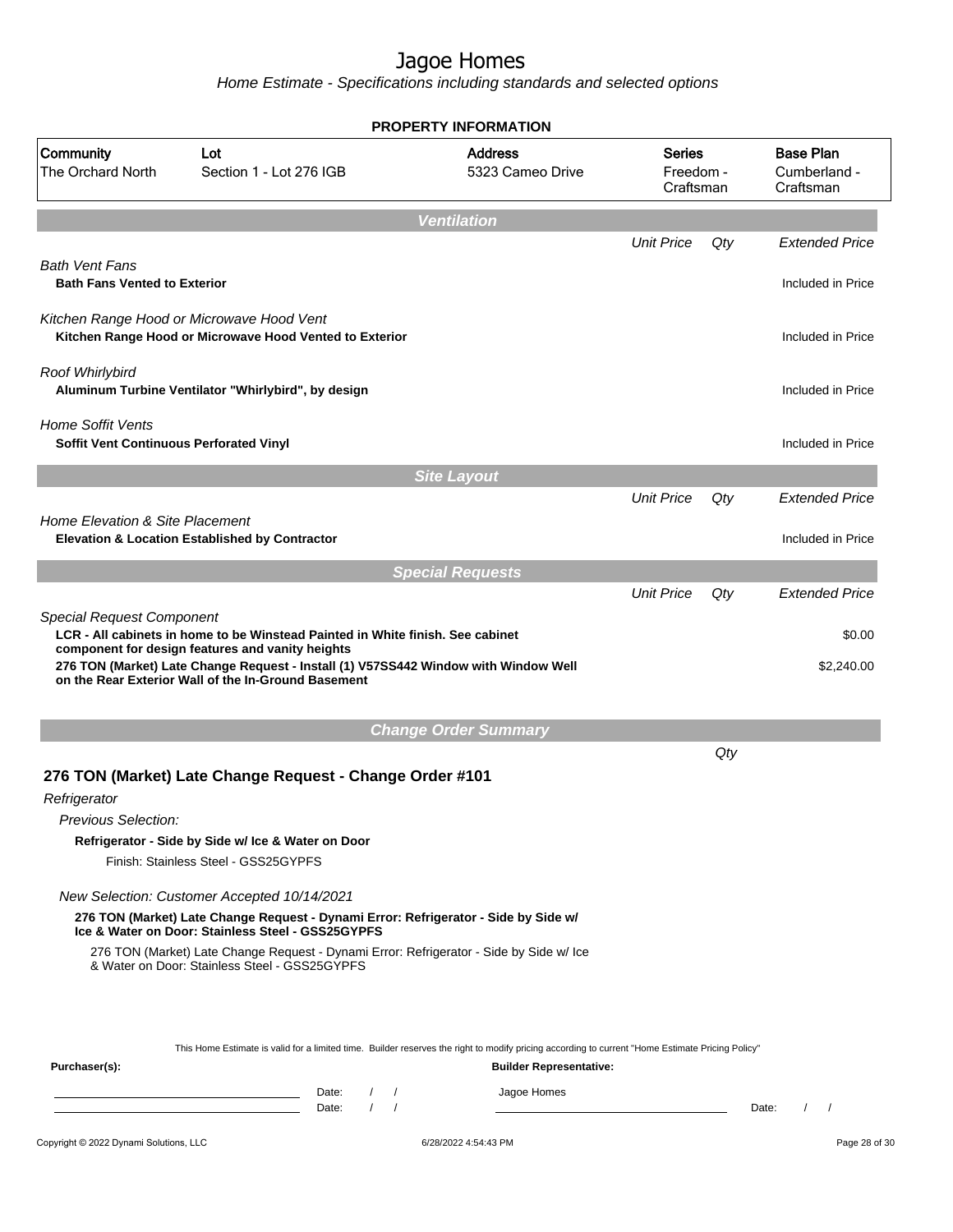|                                        |                                                                                                                                                                                           |                                              | <b>PROPERTY INFORMATION</b>                                                                                                                                                        |                                         |                                               |
|----------------------------------------|-------------------------------------------------------------------------------------------------------------------------------------------------------------------------------------------|----------------------------------------------|------------------------------------------------------------------------------------------------------------------------------------------------------------------------------------|-----------------------------------------|-----------------------------------------------|
| Community<br>The Orchard North         | Lot<br>Section 1 - Lot 276 IGB                                                                                                                                                            |                                              | <b>Address</b><br>5323 Cameo Drive                                                                                                                                                 | <b>Series</b><br>Freedom -<br>Craftsman | <b>Base Plan</b><br>Cumberland -<br>Craftsman |
|                                        |                                                                                                                                                                                           |                                              | <b>Change Order Summary</b>                                                                                                                                                        |                                         |                                               |
| - Change Order #102                    | 276 TON (Market) Late Change Request. Window for In-Ground Basement                                                                                                                       |                                              |                                                                                                                                                                                    | Qty                                     |                                               |
| <b>Special Request Component</b>       |                                                                                                                                                                                           |                                              |                                                                                                                                                                                    |                                         |                                               |
| Previous Selection:                    |                                                                                                                                                                                           |                                              |                                                                                                                                                                                    |                                         |                                               |
| Color: 959 Vienna Smoke                |                                                                                                                                                                                           |                                              |                                                                                                                                                                                    |                                         |                                               |
|                                        | New Selection: Customer Accepted 12/22/2021<br>276 TON (Market) Late Change Request - Install (1) V57SS442 Window with Window<br>Well on the Rear Exterior Wall of the In-Ground Basement |                                              |                                                                                                                                                                                    |                                         |                                               |
|                                        | 276 TON (Market) Late Change Request - Install (1) V57SS442 Window with Window Well<br>on the Rear Exterior Wall of the In-Ground Basement                                                |                                              |                                                                                                                                                                                    |                                         |                                               |
|                                        | 276 TON (MARKET) - LCR for Cabinets - Change Order #103                                                                                                                                   |                                              |                                                                                                                                                                                    |                                         |                                               |
| <b>Special Request Component</b>       |                                                                                                                                                                                           |                                              |                                                                                                                                                                                    |                                         |                                               |
| Previous Selection:                    |                                                                                                                                                                                           |                                              |                                                                                                                                                                                    |                                         |                                               |
|                                        | New Selection: Customer Accepted 12/29/2021                                                                                                                                               |                                              |                                                                                                                                                                                    |                                         |                                               |
|                                        | LCR - All cabinets in home to be Winstead Painted in White finish. See cabinet<br>component for design features and vanity heights                                                        |                                              |                                                                                                                                                                                    |                                         |                                               |
|                                        | LCR - All cabinets in home to be Winstead Painted in White finish. See cabinet component<br>for design features and vanity heights                                                        |                                              |                                                                                                                                                                                    |                                         |                                               |
|                                        | Kitchen Faucet - Change Order #104                                                                                                                                                        |                                              |                                                                                                                                                                                    |                                         |                                               |
| Kitchen   Sink Faucet                  |                                                                                                                                                                                           |                                              |                                                                                                                                                                                    |                                         |                                               |
| Previous Selection:                    |                                                                                                                                                                                           |                                              |                                                                                                                                                                                    |                                         |                                               |
|                                        | Kitchen Sink Faucet - Delta Leland Single Handle Pull Down #9178                                                                                                                          |                                              |                                                                                                                                                                                    |                                         |                                               |
|                                        | New Selection: Customer Accepted 5/2/2022                                                                                                                                                 |                                              |                                                                                                                                                                                    |                                         |                                               |
|                                        | Kitchen Sink Faucet - Delta Essa Single Handle Pull Down #9113 DST                                                                                                                        |                                              |                                                                                                                                                                                    |                                         |                                               |
| Finish: Black                          |                                                                                                                                                                                           |                                              |                                                                                                                                                                                    |                                         |                                               |
|                                        | 276 TON (Market) - LCR for Faucet - Builder Declined Change Order                                                                                                                         |                                              |                                                                                                                                                                                    |                                         |                                               |
| Kitchen   Sink Faucet                  |                                                                                                                                                                                           |                                              |                                                                                                                                                                                    |                                         |                                               |
| Previous Selection:                    |                                                                                                                                                                                           |                                              |                                                                                                                                                                                    |                                         |                                               |
| Finish: Black                          | Kitchen Sink Faucet - Delta Essa Single Handle Pull Down #9113 DST                                                                                                                        |                                              |                                                                                                                                                                                    |                                         |                                               |
|                                        | New Selection: Builder Declined 4/21/2022                                                                                                                                                 |                                              |                                                                                                                                                                                    |                                         |                                               |
| Purchaser(s):                          |                                                                                                                                                                                           |                                              | This Home Estimate is valid for a limited time. Builder reserves the right to modify pricing according to current "Home Estimate Pricing Policy"<br><b>Builder Representative:</b> |                                         |                                               |
|                                        | Date:<br><u> 1989 - Johann Barn, amerikansk politiker (</u><br>Date:                                                                                                                      | $\prime$<br>$\prime$<br>$\prime$<br>$\prime$ | Jagoe Homes                                                                                                                                                                        |                                         | Date:<br>$\prime$<br>$\prime$                 |
| Copyright © 2022 Dynami Solutions, LLC |                                                                                                                                                                                           |                                              | 6/28/2022 4:54:43 PM                                                                                                                                                               |                                         | Page 29 of 30                                 |